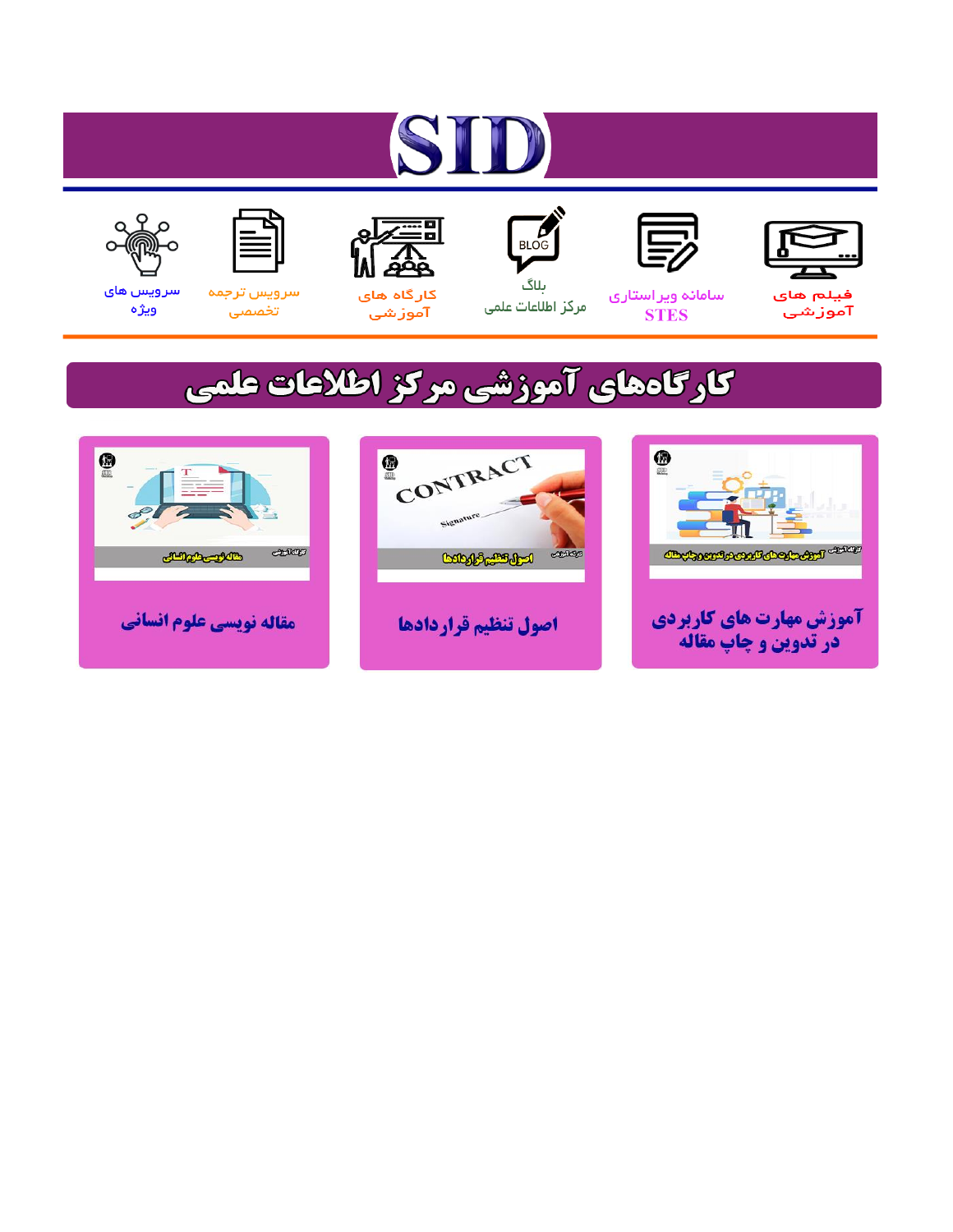*Iranian Journal of Management Studies (IJMS) http://ijms.ut.ac.ir/ Vol. 11, No. 2, Spring 2018 Print ISSN: 2008-7055 pp. 271-305 Online ISSN: 2345-3745* 

*DOI: 10.22059/ijms.2018.241299.672813*

### **Dynamic Competitive Supply Chain Network Design with Price Dependent Demand and Huff Utility Function**

`

**Kaveh Fahimi, Seyed Mohammad Seyedhosseini , Ahmad Makui** 

*Department of Industrial Engineering, Iran University of Science & Technology, Terhan, Iran*  (Received: September 7, 2017; Revised: April 5, 2018; Accepted: April 11, 2018)

#### **Abstract**

Kaveh Fahimi, Seyed Mohammad Seyedhosseini", Ahmad Makui<br>
Department of Industrial Engineering, Iran University of Science & Technology, Tofficia, Iran<br>
(Received: September 7, 2017; Revised: April 5, 2018; Accepted: April This paper develops a two-stage model to consider a franchise/franchisee environment in which supply chains are simultaneously entering the untapped market to produce either identical or highly substitutable products and give franchise to franchisees. Customer demand is elastic, price dependent and customer utility function is based on Huff gravity rule model . The supply chains, in the first stage, shape their networks and set the market prices based on dynamic games. The franchisees, in the second stage, specify their attractiveness levels and set the locations of their retailers in simultaneous games. Possibility theory was also applied to cope with uncertainty. Finally, we applied our model to a real world problem, discussed the results, conducted some sensitivity analyses, and gained some managerial insights.

#### **Keywords**

 $\overline{a}$ 

Bi-level programming, simultaneous games, Nash equilibrium, dynamic competitive supply chain network design, Wilson algorithm.

**Corresponding Author,** Email: seyedhosseini@iust.ac.ir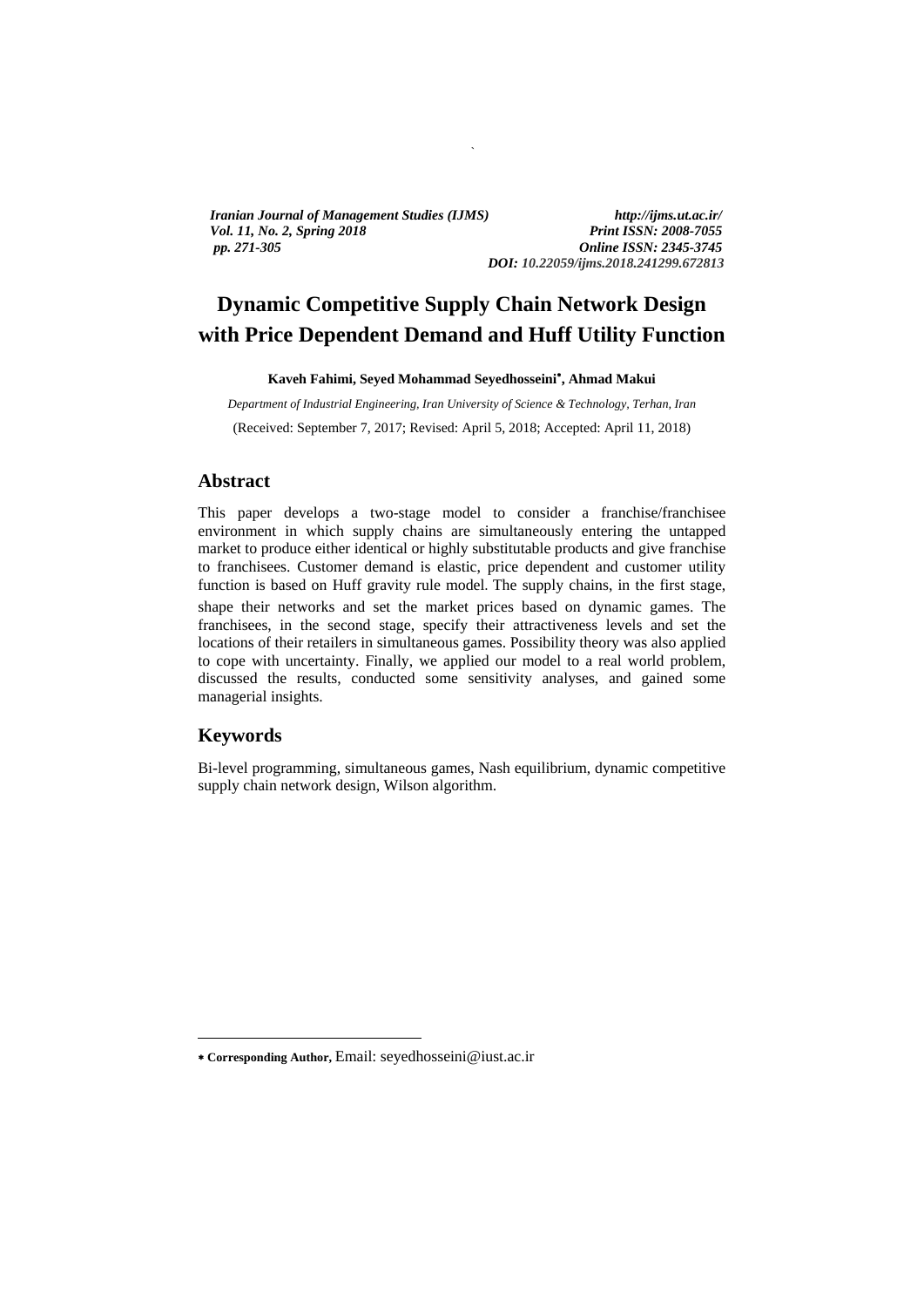#### **Introduction**

retailers where the customers can buy the products directly. In this model, they have a semi-integral Supply Chain (SC) in which the retailers are working individually but the plants and distribution centers are working to Competition in business is slowly changing from "firms against firms" to "supply chains versus supply chains"; based on the literature; (Farahani et al., 2014), markets are full of different brands like Nike, Adidas, Nachi, Koyo, TTO, Nokia, SAMSUNG, Apple, Kia, Hyundai, GM, Volvo, Renault, and so on that mostly have some plants and distribution centers to produce and distribute their products to the retailers where the customers can buy the products directly. In this model, they have a semi-integral Supply Chain (SC) in which the retailers are working individually but the plants and distribution centers are working together as an integrated part of the chain. This structure can be matched with the customers' utility function and they think where firstly to select their famous brand then will choose the suitable retailers to patronize their demand. For example, the authors ask a lot of people who want to buy a cellphone and almost all of them agreed that if they want to buy a cellphone, firstly, they select their famous brand mainly based on the brand reputation and prices, then after selecting the most preferred brand, they select a suitable franchisee to buy the cellphone. This example can be adapted to a lot of industries and shows that customers have two-stage utility functions, firstly they choose their famous brand and then their franchisees; so we consider this two-stage approach as our main assumption in the rest of the paper.

Also nowadays, most of the chains design their network structure and set the market price then use local retailers as their franchisees to serve the demands. By this way, they reduce their costs and also make some job opportunities, but also they will face the questions like: What is their equilibrium network structure? What is their equilibrium price? How many market shares can they obtain? What is the equilibrium attractiveness and locations of the franchisees? The aim of this paper is to find the solutions to these questions.

Competitive Supply Chain Network Design (CSCND) considers the impact of competitive markets in designing the network structure of a chain to improve its future competitiveness (see Farahani et al., 2014, for a review on CSCND).

CSCND problems have three main decisions: Strategic, tactical and operational decisions. Based on these decisions, the related literature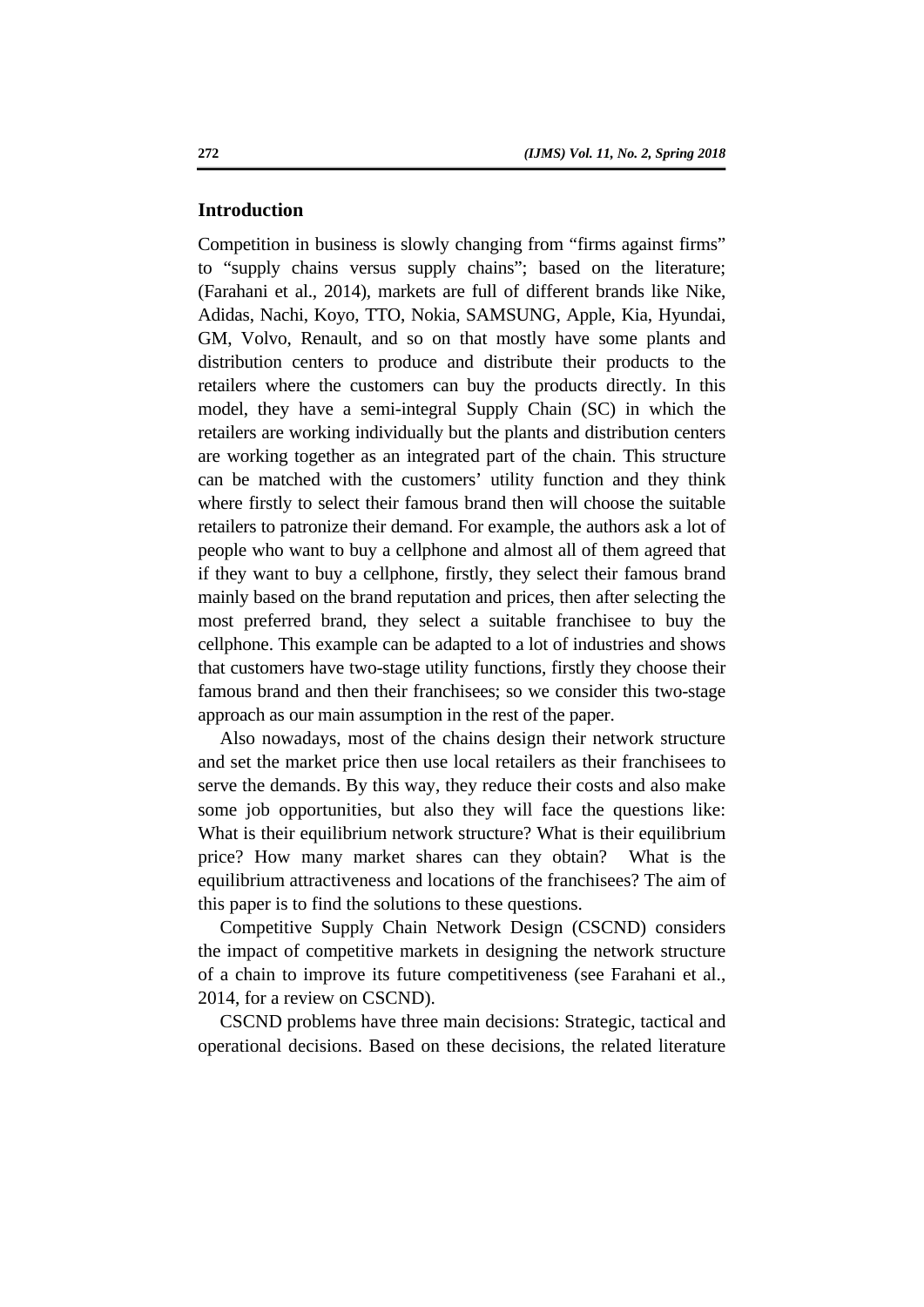of this subject can be categorized into two sub-fields such as: Competitive location problems and competitive supply chain problems in which the former usually concentrates on strategic decisions like location and the latter mostly concentrates on operational decisions like pricing. On the other hand, competition, in general, is classified into three different types as: Static competition, dynamic competition, and competition with foresight.

Moreover, in each type of competition, customer utility function and customer demand are two essential factors which shape the structure of a competition. Hotelling (1929) and Huff (1964, 1966) are the most commonly used customer utility function and pricedependent demand and inelastic demand are the most commonly used customer demand functions in the literature.

Moreover, in each type of competition, customer utility function<br>and customer demand are two essential factors which shape the<br>structure of a competition. Hotelling (1929) and Huff (1964, 1966) are<br>the most commonly used The existing literature considers different criteria for elastic demand like service levels (Boyaci & Gallego, 2004), prices (Bernstein & Federgruen, 2005; Anderson & Bao, 2010), price and service level (Tsay & Agrawal, 2000; Xiao & Yang, 2008), price and distance (Fernandez et al., 2007), distance (Plastria & Vanhaverbeke, 2008; Godinho & Dias, 2013; Godinho & Dias, 2010), distance and one or more attractiveness attributes (Aboolian et al., 2007) that are mostly modeled according to 0- 1 (all or nothing) rule based on Hotelling's (1929) utility function. On the other hand, inelastic demand (Kucukayd ın et al., 2011; Kucukayd ın et al., 2012, Fahimi et al., 2017a) is mostly modeled according to Huff (1964, 1966). Definitely, customers have different criteria like quality, price, brand image, service level and etcetera to choose a SC and patronize their demand to the convenient retailers and do their purchasing. As our mentioned example in cellphone market customers have two-stage approach, but all the mentioned articles consider one step utility function for the customers that cannot be applied to our described environment, so we assume the customers have two-stage utility function and define our approach to model this behavior.

Three kinds of competitions can be found in the SC competition literature: Horizontal competition, a competition between firms of one tier of a SC; vertical competition, a competition between the firms of different tiers of a SC; and SC versus SC, a competition between SCs.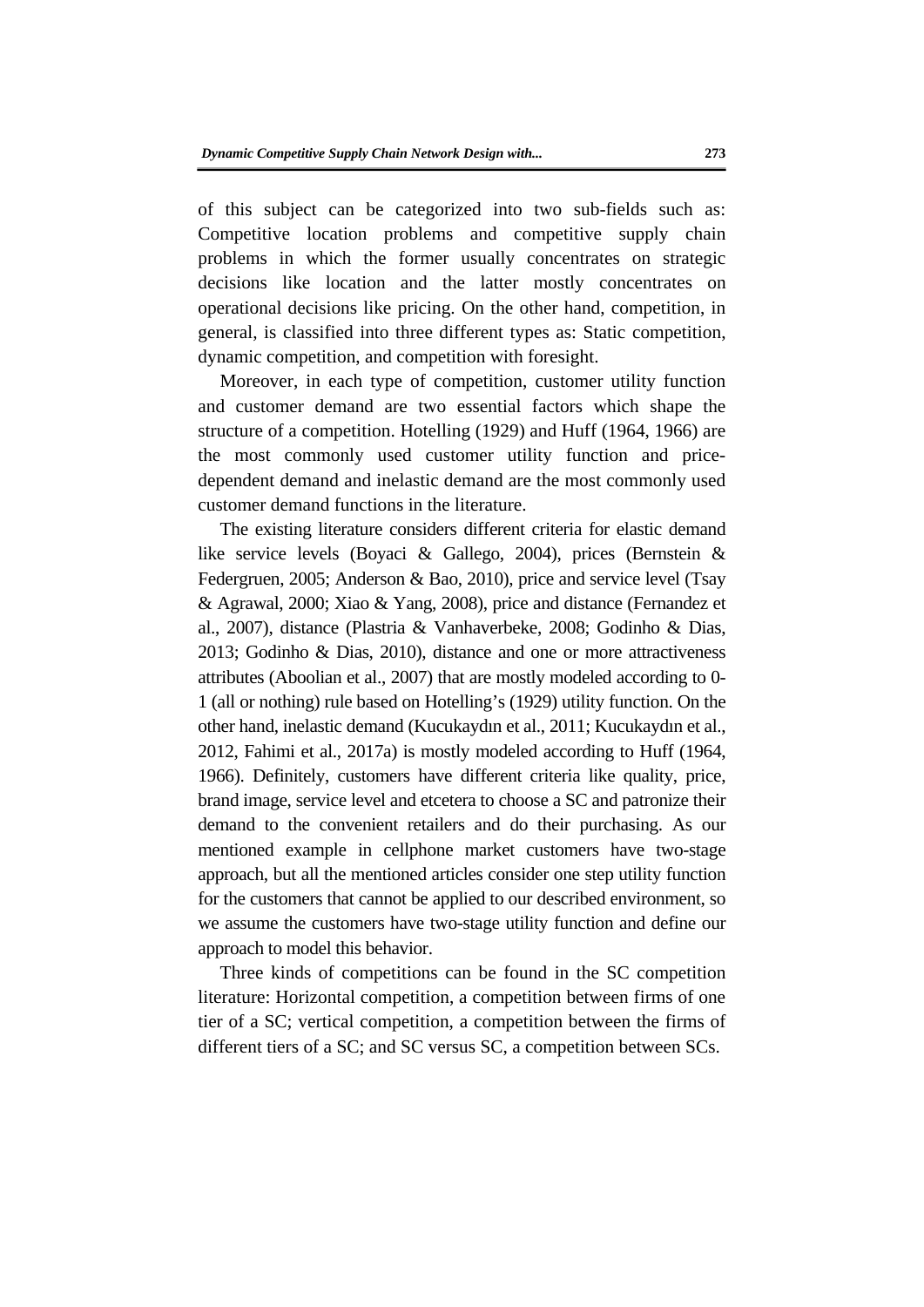own. Kucukaydın et al. (2012) follows the introduced problem by<br>Kucukaydın et al. (2011), they consider the same franchise franchise<br>problem with this difference that the existing competitor can also open<br>some new faciliti Most of the franchise/franchisee problems are put into competitive location problems. Kucukayd ın et al. (2011) presented a franchise/franchisee problem in which a franchise entered a market with existing franchises that belonged to a competitor and wanted to shape his network by locating some new facilities and set the attractiveness of the facilities where the competitor could react to his entrance by adjusting the attractiveness of the existing facilities of his own. Kucukayd ın et al. (2012) follows the introduced problem by Kucukayd ın et al. (2011), they consider the same franchise/franchisee problem with this difference that the existing competitor can also open some new facilities as new franchises or close or adjust the attractiveness of the current franchises; also, they use Huff utility function with inelastic customer demand. Godinho and Dias (2010) presented a franchise/franchisee problem in which two competitors simultaneously enter the distance dependent market with elastic demand and want to shape their network and maximize profits while they also should maximize social welfare and propose an algorithm to solve the introduced problem. Following the their prior work, Godinho and Dias (2013) introduced another franchise/franchisee problem in which the franchisor defined the potential locations and rule of the game, in fact, the paper considers preferential rights and overbidding which means that one competitor has preferential right over another one in the same situation.

Watson, Dada, Grünhagen, and Wollan (2016) employed organizational identity theory to explain when the franchisor desires to select specifically franchisees that have the potential for entrepreneurial behavior. Badrinarayanan et al. (2016) offer a parsimonious framework of the antecedents of brand resonance in franchising relationships. Shaikh (2016) proposes a comprehensive conceptualization of the concept of fairness in the context of franchisor–franchisee relationship. In CSCND problem, we can mention the following works: Rezapour and Farahani (2010), Rezapour et al. (2011), Rezapour and Farahani (2014), Rezapour et al. (2014), Rezapour et al. (2015), Fallah et al. (2015), Fahimi et al. (2017a), and Fahimi et al. (2017b).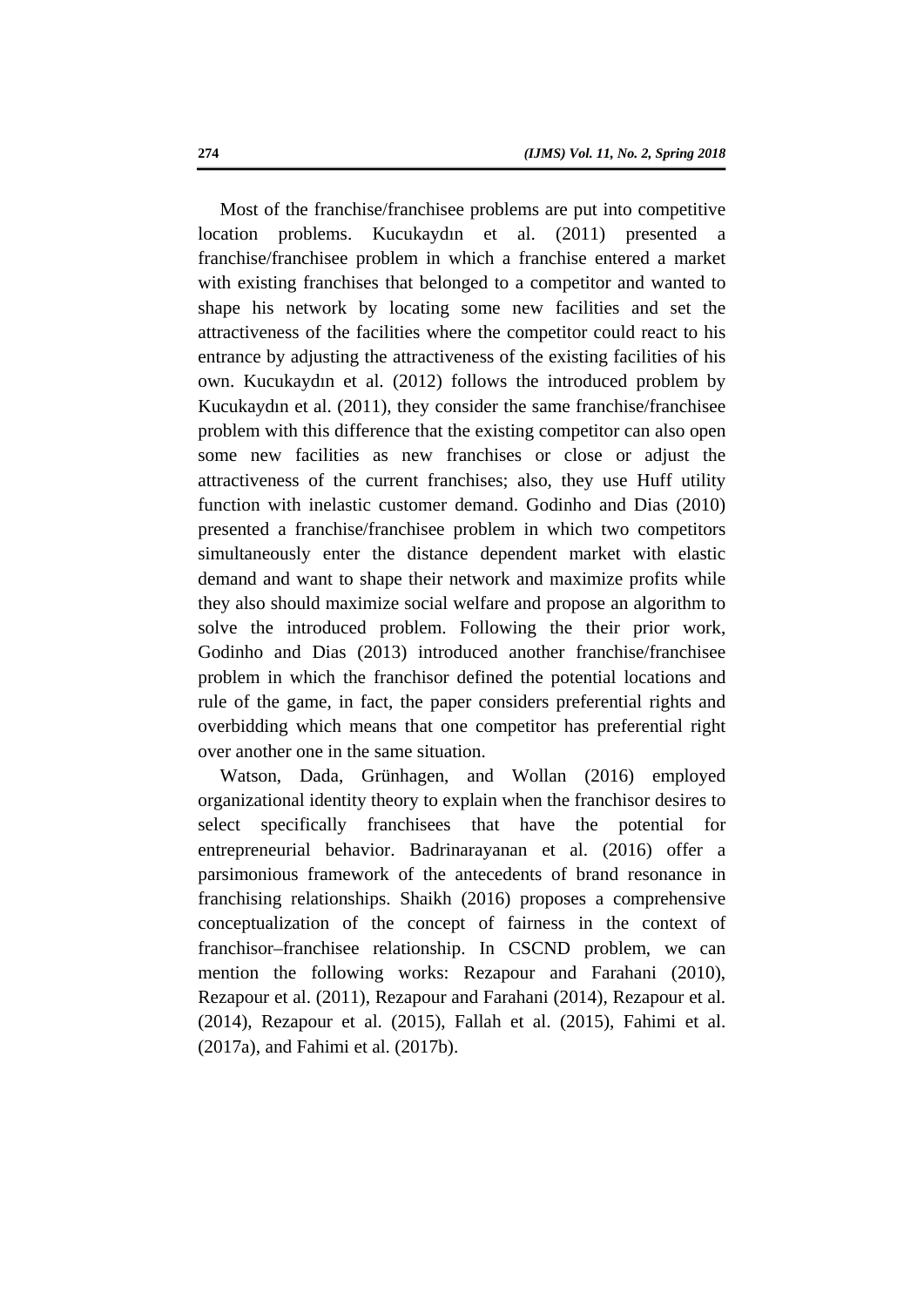#### **Contributions**

In this paper, we turn to the essential issue of CSCND problem by assuming a two-stage customer behavior utility function. Our modeling and solution approaches are similar to Fahimi et al. (2017a) and Fahimi et al. (2017b). Our main contributions are:

- $\checkmark$  Our modeling approach that is inspired from our customer utility function driven from a real market, we assume a two-stage customer behavior utility function.
- $\checkmark$  Our parameters that are known as fuzzy numbers instead of convex functions which make them more practical.
- $\checkmark$  Our solution approach that is based on bi-level programming, differential system, enumeration method and Wilson algorithm.
- $\checkmark$  Our definition of quality that is based on discrete scale.

function driven from a real market, we assume a two-stage<br>customer behavior utility function.<br> $\checkmark$  Our parameters that are known as fuzzy numbers instead of<br>convex functions which make them more practical<br> $\checkmark$  Our solut According to our mentioned example in the cellphone market, we model the customer behavior by two stages, firstly each customer selects a brand (SC) to patronize it based on the price and brand reputation, and next he/she chooses different franchisees to buy from them. Up to our knowledge, this point of view is novel and did not appear in the previous literature. Turning our view to the player's side, we consider *n* supply chains simultaneously enter the untapped market. In stage one, the SCs shape their networks and set market price in dynamic competition; in stage two, each supply chain gives franchises to  $m_n$  competing and independent franchisees. There is a high tight interaction between the SCs and their franchisees whereby the SCs specify the market price and the network to satisfy the franchisees' needs, which essentially impacts their profits.

Actually we propose a two-stage solution approach to solve the model. Stage one is related to SC's problem and constructed based on bi-level programming, differential system and Wilson algorithm. Stage two is related to franchisee's model in which by the help of enumeration method the problem is convexified and solved.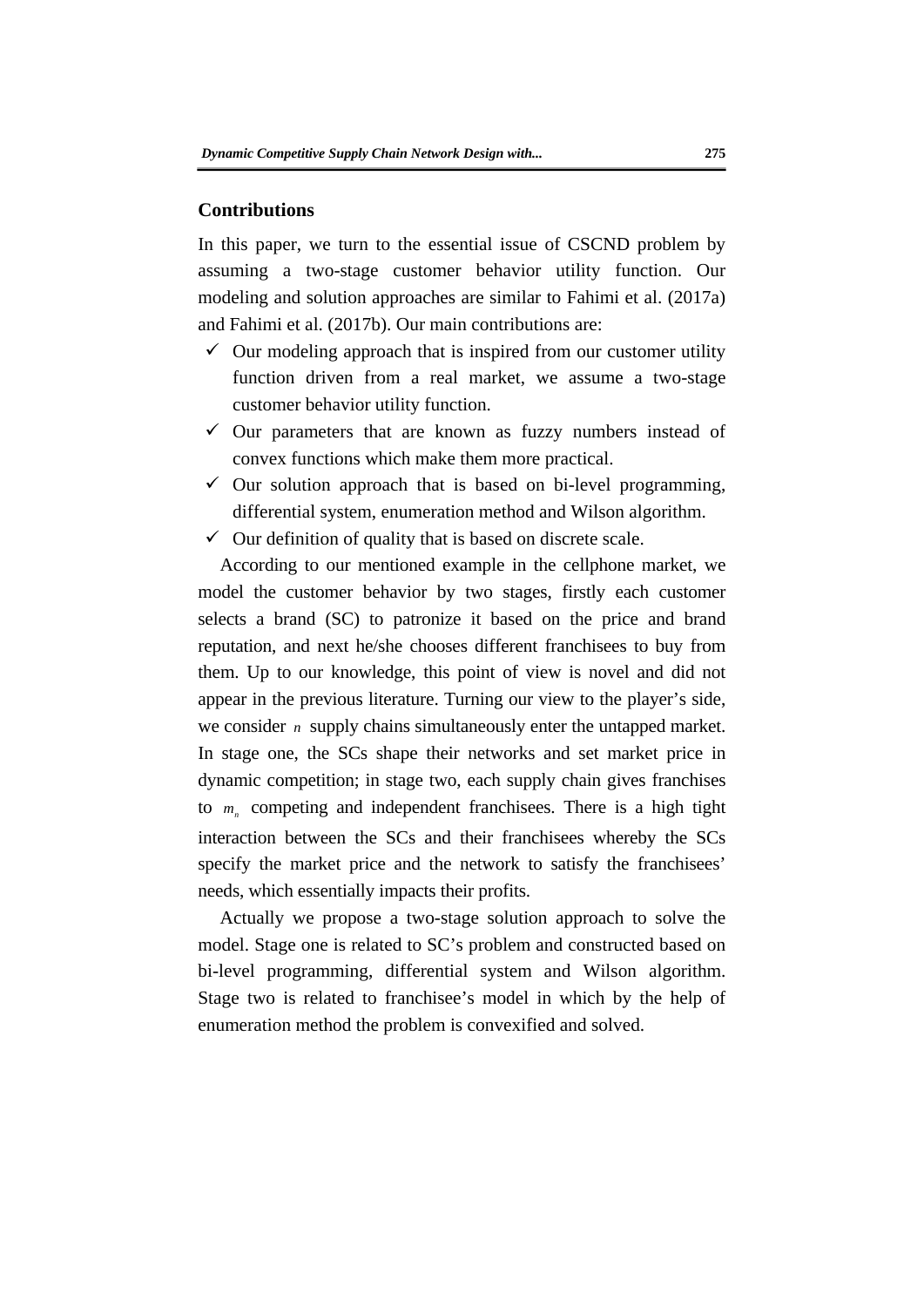|             |                         |                                     | ć                                                 |                                      |                                                          | $\frac{y}{\text{Cylgopol}}$         |                 | This paper                                                                                                                                                                                                                                                                                                                                                                                                                                                                        |
|-------------|-------------------------|-------------------------------------|---------------------------------------------------|--------------------------------------|----------------------------------------------------------|-------------------------------------|-----------------|-----------------------------------------------------------------------------------------------------------------------------------------------------------------------------------------------------------------------------------------------------------------------------------------------------------------------------------------------------------------------------------------------------------------------------------------------------------------------------------|
|             | ৻                       |                                     |                                                   |                                      |                                                          | Oligopol                            |                 | al. (2017a)<br>Fahimi et<br>al. (2017b)                                                                                                                                                                                                                                                                                                                                                                                                                                           |
|             |                         |                                     |                                                   |                                      |                                                          | Duopoly                             |                 | Fahimi et                                                                                                                                                                                                                                                                                                                                                                                                                                                                         |
|             |                         |                                     |                                                   |                                      |                                                          | Duopoly                             |                 | (2015)                                                                                                                                                                                                                                                                                                                                                                                                                                                                            |
|             |                         |                                     |                                                   |                                      |                                                          | Duopoly                             |                 | Rezapour et<br>al. $(2015)$<br>Fallah et al.                                                                                                                                                                                                                                                                                                                                                                                                                                      |
|             |                         |                                     |                                                   |                                      |                                                          | $\frac{1}{y}$ oqeaho                |                 | Rezapour et<br>al. (2014)                                                                                                                                                                                                                                                                                                                                                                                                                                                         |
|             |                         |                                     |                                                   |                                      |                                                          | Oligopol<br>$\overline{\mathbf{y}}$ |                 | Farahani $(2014)$<br>pum                                                                                                                                                                                                                                                                                                                                                                                                                                                          |
|             |                         |                                     |                                                   |                                      |                                                          | Duopoly                             | $\overline{v}$  | Kucuksyd<br>$\begin{array}{r}\n\text{m et al.} \\ \text{coshho} \\ \text{and Dias} \\ \text{coshho} \\ \text{cosh} \\ \text{cexp} \\ \text{cexp} \\ \text{cexp} \\ \text{cexp} \\ \text{cexp} \\ \text{cexp} \\ \text{cexp} \\ \text{cexp} \\ \text{cexp} \\ \text{cexp} \\ \text{cexp} \\ \text{cexp} \\ \text{cexp} \\ \text{cexp} \\ \text{cexp} \\ \text{cexp} \\ \text{cexp} \\ \text{cexp} \\ \text{cexp} \\ \text{cexp} \\ \text{cexp} \\ \text{cexp} \\ \text{cexp} \\ \$ |
|             |                         |                                     |                                                   |                                      |                                                          | Duopoly                             | N               |                                                                                                                                                                                                                                                                                                                                                                                                                                                                                   |
|             |                         |                                     |                                                   |                                      |                                                          | Duopoly                             | 4               | $\frac{Rezapour}{al.}(2011)$                                                                                                                                                                                                                                                                                                                                                                                                                                                      |
|             |                         |                                     |                                                   |                                      |                                                          | Duopoly                             | Z               | Kucukaydı<br>n et al.<br>(2011)                                                                                                                                                                                                                                                                                                                                                                                                                                                   |
|             |                         |                                     |                                                   |                                      |                                                          | Duopoly                             | ς               | Godinho<br>and Dias<br>(2010)                                                                                                                                                                                                                                                                                                                                                                                                                                                     |
|             |                         |                                     |                                                   |                                      |                                                          | Duopoly                             | 4               | Rezapour<br>Farahani<br>(2010)<br>pum                                                                                                                                                                                                                                                                                                                                                                                                                                             |
| Stackelberg | dynamic                 | Ë<br>semi<br>decentralize<br>$\sim$ | <b>Customer utility function</b><br>based<br>Huff | Multi-<br>level<br>Hoteling<br>based | certai<br>Ξ<br>parameters<br>uncert<br>m<br>Bi-<br>level | Competit                            | <b>SC tiers</b> | $\begin{array}{l} \mathrm{AutInors}(\mathbf{s}) ( \\ \mathrm{year}) \end{array}$                                                                                                                                                                                                                                                                                                                                                                                                  |
|             | Type of considered game | Integration degrees                 |                                                   | Modeling framework                   |                                                          | Pre-determined component            |                 |                                                                                                                                                                                                                                                                                                                                                                                                                                                                                   |
|             |                         |                                     |                                                   |                                      |                                                          |                                     |                 |                                                                                                                                                                                                                                                                                                                                                                                                                                                                                   |

Table 1. Characteristic of the Relavant Works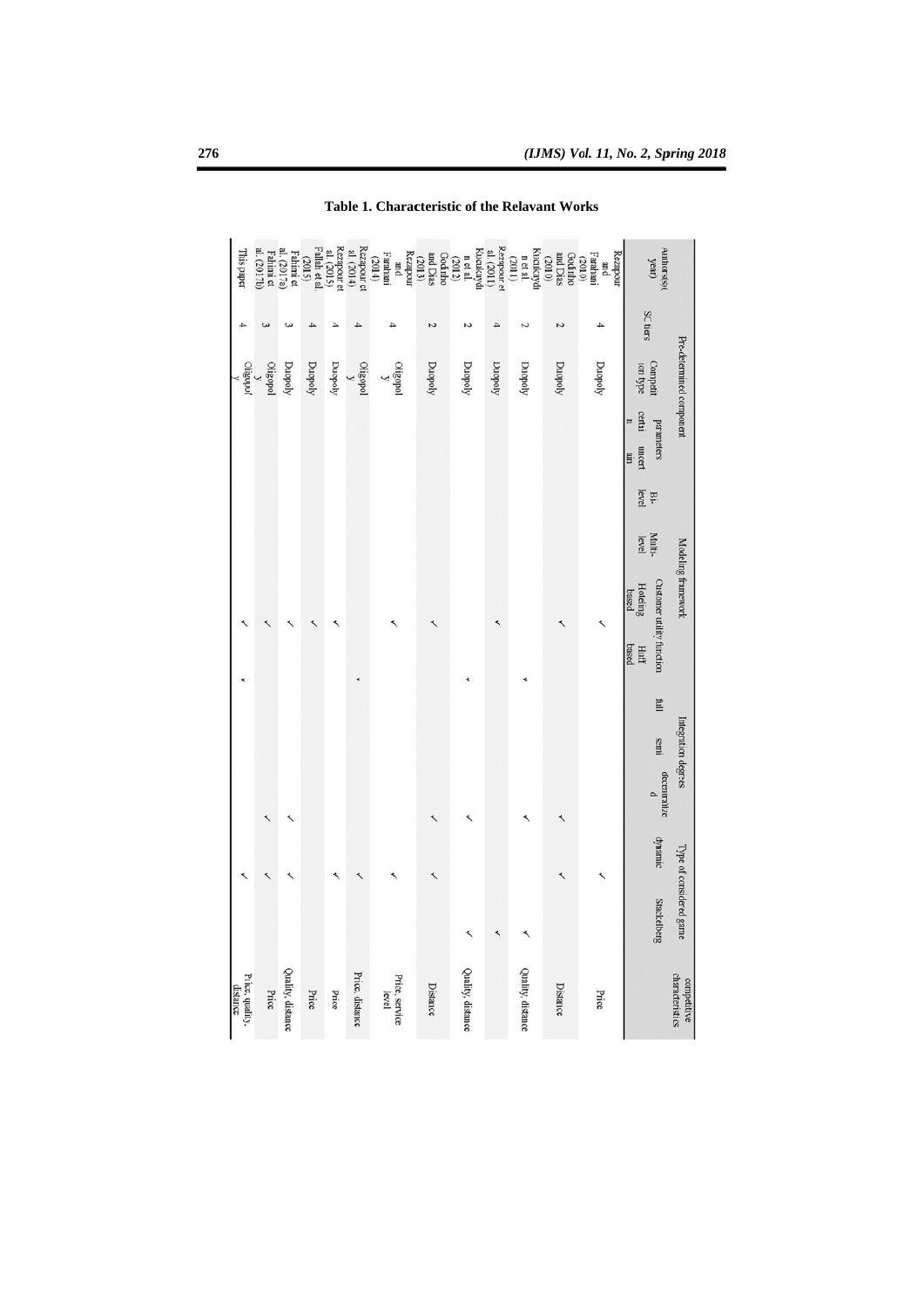To clarify the primary contributions of this paper in relation to the existing literature, Table 1 summarizes the characteristics of the relevant published models, including those of the current paper. The remainder of this paper is organized as follows: Section 2 describes the problem; Section 3 presents the solution approach; Section 4 presents the numerical results and discussions; and Section 5 discusses the conclusions.

#### **Problem Definition**

**Problem Definition**<br>In this section, we first describe the problem environment and then<br>formulate the problem faced by the SCs, then independent and<br>competing franchisees. *n* SCs are planning to enter the competitive<br>ma In this section, we first describe the problem environment and then formulate the problem faced by the SCs, their independent and competing franchisees.  $n$  SCs are planning to enter the competitive markets in which no rival has previously existed. The SCs are centralized and have two different tiers named according to the plants and DC levels. They produce the same or highly substitutable products and sell them to customers via  $m_n$  independent and competing franchisees. They are set to shape their networks (set the plants and DC locations) and market price and award franchises to the franchisees. Figure 1 shows the problem environment. SCs shape their networks based on a dynamic game relating to specified market shares. Next, they give franchises to  $m<sub>n</sub>$  franchisees, paying attention to the fact that customers patronize their demand to the franchisees by a probability related to the franchisees' attractiveness. In other words, customers first select the chain based on brand imaging and price and according to 0-1 rule; second, they choose to patronize their demand to the franchisees according to the franchisees' attractiveness (in this step, each franchisee has a chance to be selected according to Huff's gravity rule model).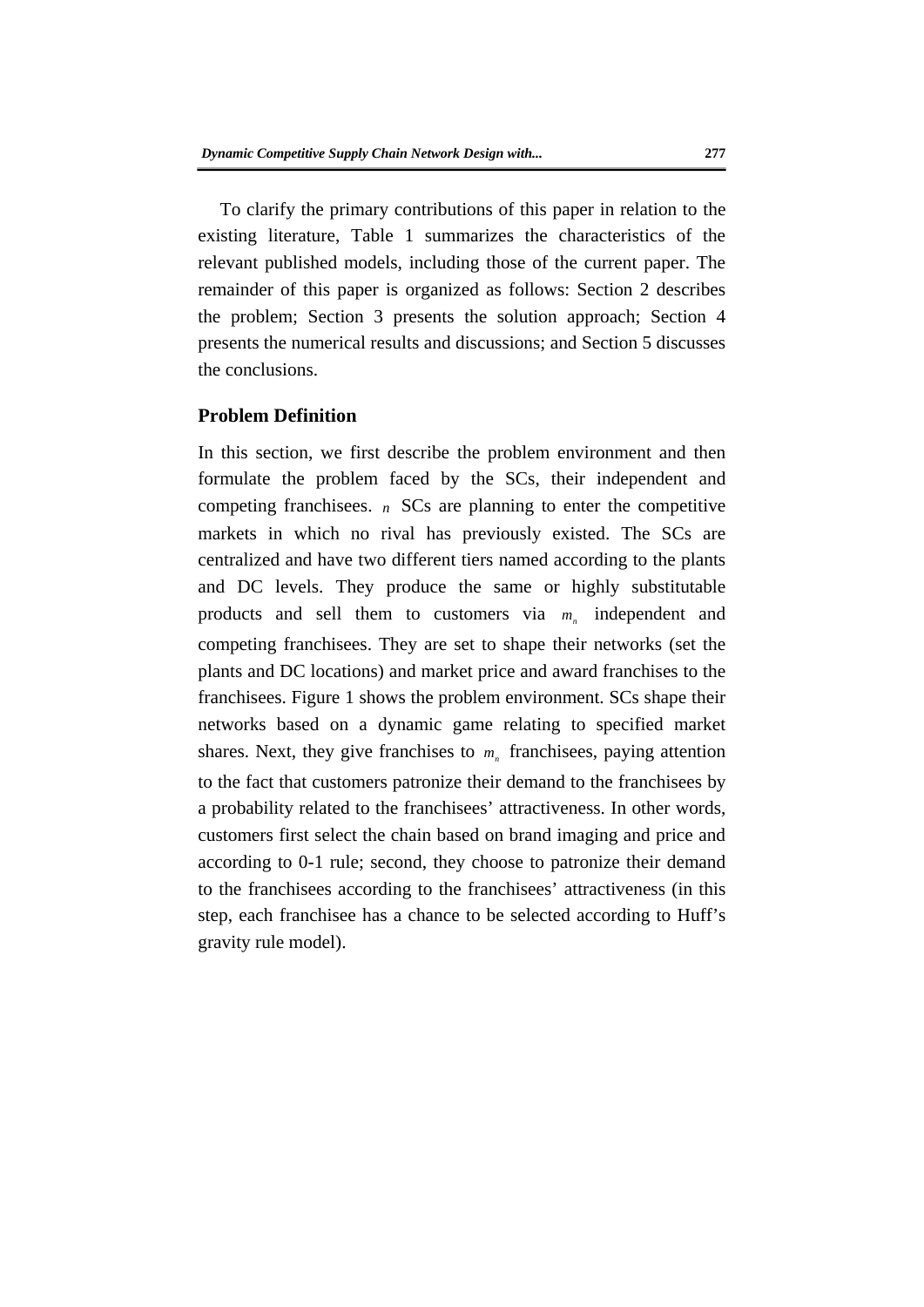

#### **Figure 1. Problem environment**

The total profit and market shares of each supply chain are dependent on their prices and the paths that they choose to satisfy the markets. The paths are based on the opened plants and the DCs of the chains. The total profits of the franchisees are also highly dependent on the prices and paths defined by the chains as well as the attractiveness of the franchisees' facilities. This definition shows that there are two stages by two different games in our proposed environment: The first one is a simultaneous game between the chains and pertains to shaping the network structures and the price specifying the equilibrium market price with respect to the fact that the prices are strictly related to the SC's opened paths (opened plants and DCs). The second game is between the franchisees, which is aimed at specifying the equilibrium qualities and distances by paying attention to the fact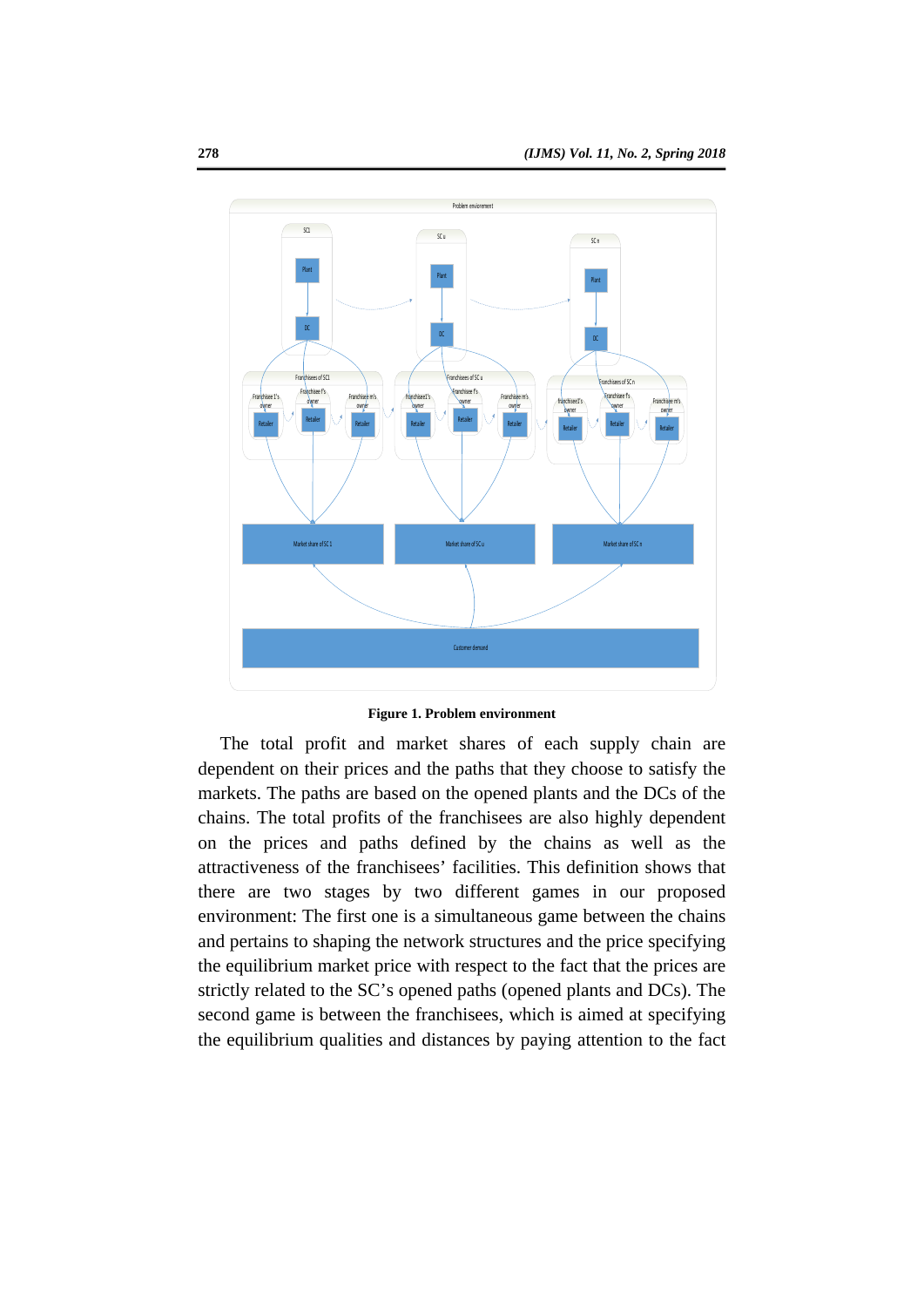that  $m_n$  franchisees enter the market at the same time, thus, the second game is also a simultaneous game and will take place after the SC's game. Now, we can introduce the stages as follows:

**Stage 1**. SC selection

According to 0-1 rule and based on the price and reputation, customers choose one SC to patronize their demand. In this step, we use linear demand function.

Assume there are *l* demand points indexed by *k* and *n* incoming<br>SCs indexed by *u*, then *u* th SC has  $s_u$  potential locations for opening<br>plants indexed by *u<sub>u</sub>* correspondingly. So, the demand functions for opening Assume there are *l* demand points indexed by *k* and *n* incoming SCs indexed by  $u$ , then  $u$  th SC has  $s_u$  potential locations for opening plants indexed by  $e_u$  and  $m_u$  potential locations for opening DCs indexed by  $i_{\mu}$  correspondingly. So, the demand functions for  $\vec{u}$  th SC in market k can be defined as follows, similar to Tsay and Agrawal (2000):

$$
d_k^{(u)}(P_k) = \tilde{\alpha}_u \tilde{d}_k - \tilde{\delta} P_k^{(u)} + \tilde{\beta} \sum_{\substack{u=1 \ u \neq u'}}^n \left( P_k^{(u)} - P_k^{(u')} \right) \tag{1}
$$

 $\tilde{d}_k$  is the potential market size (if all prices were zero),  $\tilde{\alpha}_{\mu'}$  is related to SC u' brand reputations,  $\tilde{\alpha}_u \tilde{d}_k$  is related on the basis of demand for SC *u* if all prices were set to zero. Since demand cannot be negative, we assume:

$$
\tilde{\alpha}_{u'}\tilde{d}_k - \tilde{\delta}P_k^{(u')} \succ \tilde{\beta} \sum_{\substack{n=1 \ n \neq u'}}^n (P_k^{(n)} - P_k^{(u')})
$$
\n(2)

**Stage 2**. Franchisee selection

In this step, the customers in each chain patronize their demands to the franchisees of the chain based on the Huff gravity-based rule, so each franchisee has a chance to be selected by the customers. Imagine that SC *u* has  $f_u$  franchisees and each franchisee has  $m_{f_u}$  potential retailers indexed by  $j_{f_n}$ , if the franchise opens a retailer at site  $j_{f_n}$ , with  $d_{j_{f,k}}^2$  as the Euclidian distance between the retailer  $j_{f_k}$  and customer *k*, and with a quality level of  $a_{i_{j_a}}$ , so, the attractiveness of this facility for customer k is given by  $\frac{a_1}{d^2}$  $\frac{a_{j_{f_u}}}{d_{j_{f_u}}^2}$ . By utilizing the gravity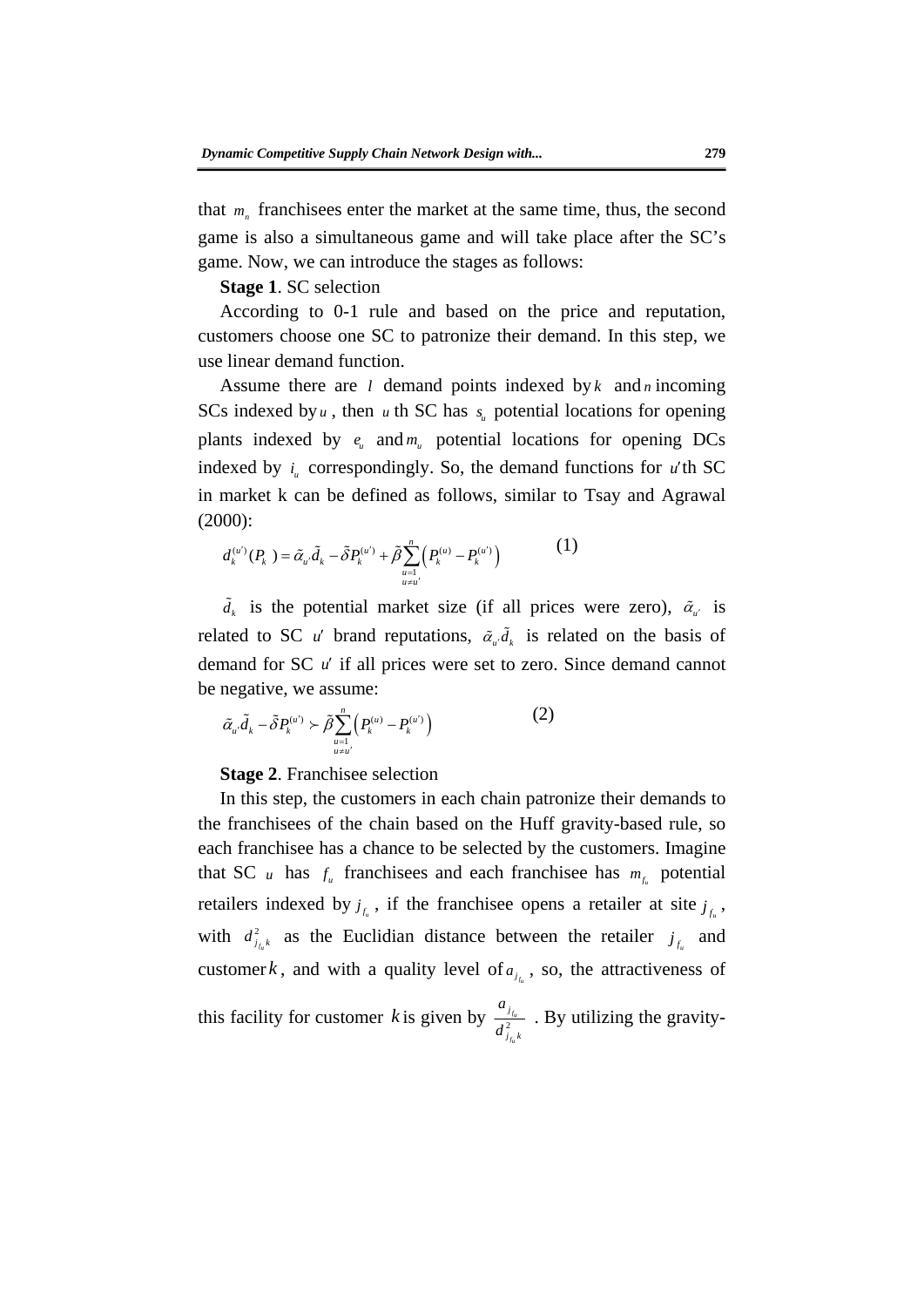based rule, the total attractiveness of franchisee  $f_u$  for customer k by the newly-opened retailers is given by  $\sum_{i=1}^{\infty} \frac{f_{f_i}}{f_i^2}$  $\sum_{j_{i_k}} \frac{a_{j_{i_k}}}{d_{j_{i_k}}^2}$ . Then the probability *fuj At*<sub> $j_{n,k}$ </sub> that customer *k* visits facility  $j_{n}$  of franchisee  $f_n$  (based on all opened retailers in all franchisees of  $SC<sub>u</sub>$ ) is expressed as

Atr<sub> $J_{i,k}$ </sub> =  $\frac{\overline{d}_{j,k}^2}{\sum_{j_k} \sum_{k} \frac{d_{j_k}}{d_{j_k}k}}$ . Therefore, the revenue of franchise<br>  $\sum_{j_k} \sum_{k} \frac{d_{j_k}}{d_{j_k}k}$ <br>
follows  $\sum_{j_k} \sum_{k} m^{(s)} (P_k^{(s)} d_k^{(s)} (P_k) Atr_{j_k}$ . By a similar fashion, we can<br>
calculate th 2 *fufu fu fu*  $f_u$   $J_u$   $J_{f_u}$ *j j k j k j*  $\frac{a_{j_{f_u}}}{d_{j_{f_u}}^2}$ <br>  $\sum_{j_{f_u}} \sum_{f_u} \frac{a_{j_{f_u}}}{d_{j_{f_u}}^2}$ *Atr ad*  $=$  $\sum\!sum$  .Therefore, the revenue of franchisee is as

 $\text{follows } \sum_{j_{f_u}}\sum_{k}m^{(u)}(P_{k}^{(u)}d_{k}^{(u)}(P_{k})Art_{j_{f_u}k})$  $\sum_{i_k} \sum_k m^{(u)} (P_k^{(u)} d_k^{(u)} (P_k) Art_{j_{f_u} k})$ . By a similar fashion, we can

calculate the total revenue of other franchisees.

The following assumptions, parameters, and variables are used to model the introduced problems:

Assumptions

- $\checkmark$  The candidates' plant locations are known in advance.
- $\checkmark$  The candidates' DC locations are known in advance.
- $\checkmark$  There are no common potential locations between the chains.
- $\checkmark$  The demand of each customer market is concentered at discrete points.
- $\checkmark$  Demand is elastic and price dependent.
- $\checkmark$  Customer utility function is based on Huff gravity rule model.
- $\checkmark$  Products are either identical or highly substitutable.

Parameters

 $\widetilde{f}_{e_u}$  Fixed cost of opening a plant at location *e* for SC *u* 

- $\tilde{g}_{i_{u}}$  $\tilde{g}_{i}$  Fixed cost of opening a DC at location *i* for SC u
- $\tilde{S}_{e}$  $\tilde{S}_{e_{u}}$  Unit production cost at plant *e* for SC *u*
- $\tilde{c}_{e,i}$  $\tilde{c}_{e_i i_n}$  Unit transportation cost between plant *e* and DC *i* for SC *u*
- $h_i$  $\tilde{h}_{i}$  Unit holding cost at DC *i* for SC *u*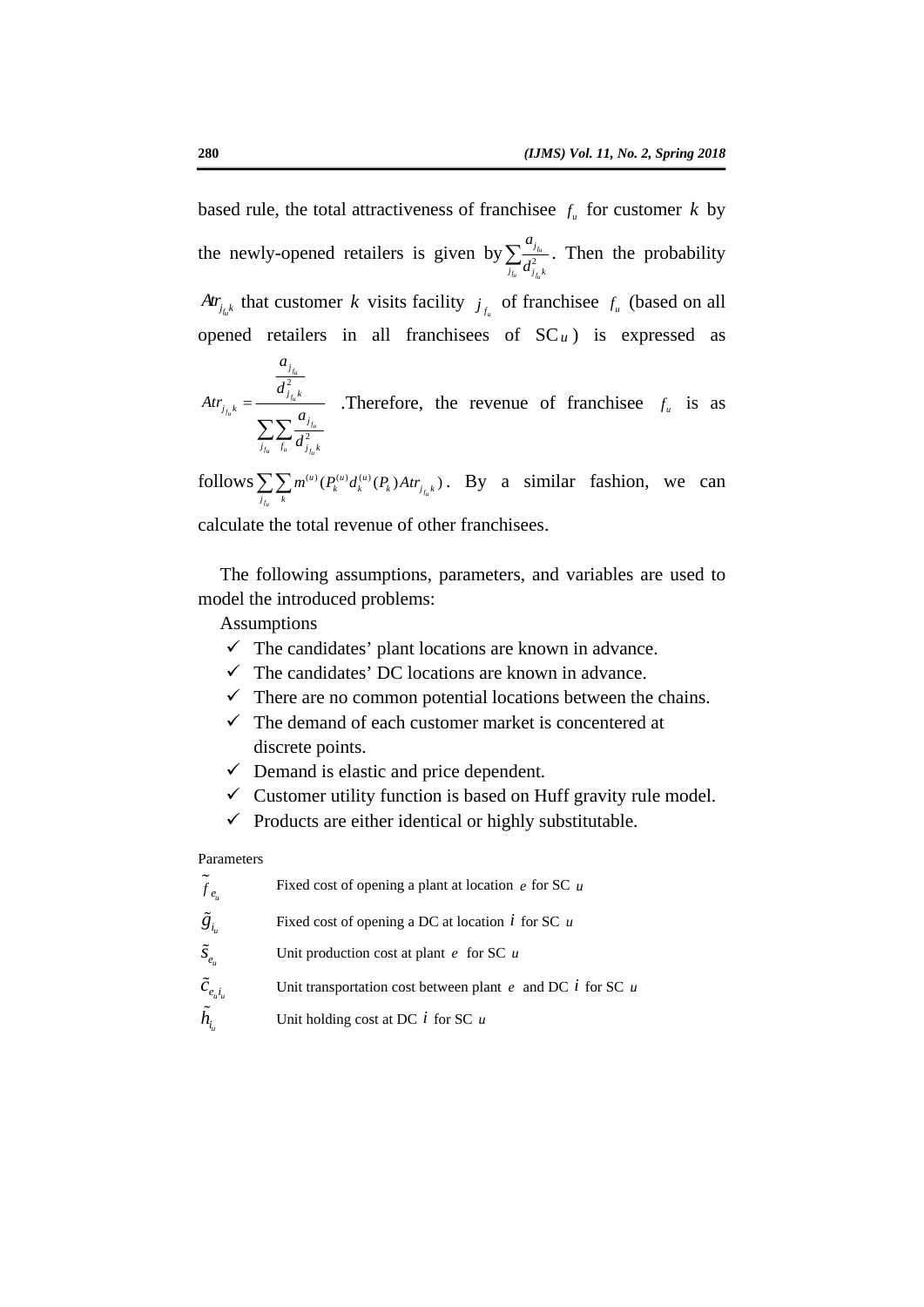| $\tilde{f}_{j_{f_u}}$                | Fixed cost of opening retail j for franchisee $f$ at SC u                                                                                                                                                                                                                                                                                                                                          |
|--------------------------------------|----------------------------------------------------------------------------------------------------------------------------------------------------------------------------------------------------------------------------------------------------------------------------------------------------------------------------------------------------------------------------------------------------|
| $\tilde{c}_{j_{f_u}}$                | Unit attractiveness cost for retail j for franchisee $f$ at SC u                                                                                                                                                                                                                                                                                                                                   |
| $\tilde{h}_{j_{f_u}}$                | Unit holding cost at retailer at location $j$ for franchisee $f$ at SC $u$                                                                                                                                                                                                                                                                                                                         |
| $\tilde{c}_{i_u j_{f_u}}$            | Unit transportation cost between DC $i$ and retailer $j$ for franchisee $f$ at<br>$SC$ u                                                                                                                                                                                                                                                                                                           |
| $\tilde{c}_{j_{f_u}k}$               | Unit transportation cost between retailer at location $j$ for franchise $f$<br>at SC $u$ and customer $k$                                                                                                                                                                                                                                                                                          |
| $d_{j_{f_k}k}^2$                     | Euclidian distance between retailer at location $j$ for franchises $f$<br>at SC<br>$u$ and customer $k$                                                                                                                                                                                                                                                                                            |
| $P^{(1)}_{e_{\scriptscriptstyle u}}$ | Number of opened plants for SC $u$                                                                                                                                                                                                                                                                                                                                                                 |
| $P_{i_{u}}^{(2)}$                    | Number of opened DCs for SC $u$                                                                                                                                                                                                                                                                                                                                                                    |
| $P_{j_{f_u}}$                        | Number of opened retailers for franchisee $f$ at SC                                                                                                                                                                                                                                                                                                                                                |
| $m^{(u)}$                            | Percent of marginal profit for SC $u$                                                                                                                                                                                                                                                                                                                                                              |
| Decision variables                   |                                                                                                                                                                                                                                                                                                                                                                                                    |
| $y_{e_{u}}^{(1)}$                    | $\int$ 1 if SC u opens a plant in location e<br>0 otherwise                                                                                                                                                                                                                                                                                                                                        |
| $y_{i_u}^{(2)}$                      | $\int$ 1 if SC u opens a DC in location i<br>0 otherwise                                                                                                                                                                                                                                                                                                                                           |
| $y_{j_{t_u}}$                        | 1 if franchisee f in SC u opens a retailer in location j<br>0 otherwise                                                                                                                                                                                                                                                                                                                            |
| $\mathcal{X}_{e_{u}i_{u}}$           | Quantity of product shipped from plant $e$ to DC $i$                                                                                                                                                                                                                                                                                                                                               |
| $x_{i_u j_{f_u}}$                    | Quantity of product shipped from DC $i$ to retailer at location $j$ for<br>franchisee $f$ at SC $u$                                                                                                                                                                                                                                                                                                |
| $x_{j_{f_u} k}$                      | Quantity of product shipped from retailer at location $j$ for franchisee $f$<br>at SC $\mu$ to customer $k$                                                                                                                                                                                                                                                                                        |
|                                      | Quality level of retailer at location j for franchise $f$ at SC u<br>The following model represents the problem of SC u:                                                                                                                                                                                                                                                                           |
|                                      | $P_{scu} = \max Z_{scu} = \sum_{i_u} \sum_{e_u} \sum_k P_k^{(u)} m^{(u)} (x_{e_u i_u}) y_{e_u}^{(1)} y_{i_u}^{(2)} -$<br>$\forall u$<br>((3)                                                                                                                                                                                                                                                       |
|                                      | $\left( \begin{array}{c} \sum\limits_{e_{u}}\tilde{f}_{e_{u}}\,y_{e_{u}}^{(1)} + \sum\limits_{i_{u}}\tilde{g}_{i_{u}}\,y_{i_{u}}^{(2)} + \sum\limits_{e_{u}}\sum\limits_{i_{u}}\tilde{s}_{e_{u}}\,x_{e_{u}i_{u}}\,y_{e_{u}}^{(1)}\,y_{i_{u}}^{(2)} + \\ \sum\limits_{e_{u}}\sum\limits_{i_{u}}\tilde{c}_{e_{u}i_{u}}\,x_{e_{u}i_{u}}\,y_{e_{u}}^{(1)}\,y_{i_{u}}^{(2)} + \sum\limits_{e_{u}}\sum\$ |
|                                      |                                                                                                                                                                                                                                                                                                                                                                                                    |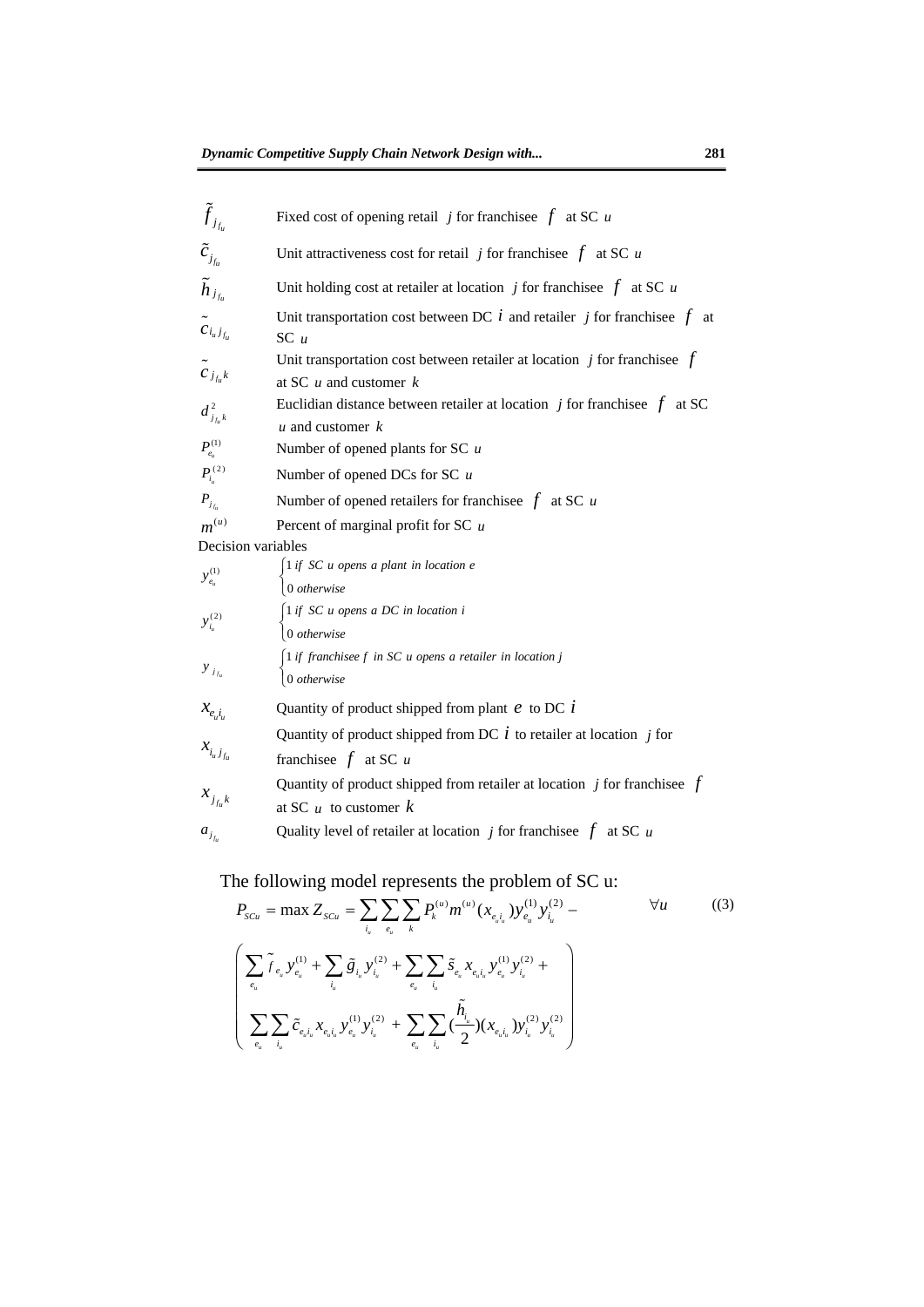$$
\sum_{i_u} \sum_{e_u} x_{e_u i_u} y_{i_u}^{(1)} y_{i_u}^{(2)} = \sum_k d_k^{(u)}(P_k)
$$
  $\forall u$  (4)

$$
\sum_{e_u} x_{e_u i_u} y_{e_u}^{(1)} = \sum_{f_u} \sum_{j_u} x_{i_u j_{f_u}} y_{i_u}^{(2)}
$$
\n
$$
\sum_{e_u} y_{e_u}^{(1)} = P_{e_u}^{(1)}
$$
\n(5)

$$
\sum_{i_u} y_{i_u}^{(2)} = P_{i_u}^{(2)} \tag{7}
$$

$$
x_{e_{u}i_{u}}, x_{i_{u}j_{j_{u}}}, P_{k}^{(u)} \ge 0, y_{e_{u}}^{(1)}, y_{i_{u}}^{(2)} \in \{0, 1\}
$$
\n
$$
(8)
$$

 $e_u$  =  $e_u$ 

Term 3 represents the objective function of SC u, which includes profits captured by selling the product to the franchisees minus the fixed cost of opening plants and DCs, the production cost of plants, the transportation cost between plants and DCs, and the holding cost at DCs. Constraint 4 ensures that all the demands of the customers are satisfied by the opened plants and DCs. Constraint 5 is related to flow balance; Constraints 6 and 7 ensure that only  $P_e^{(1)}, P_{i}^{(2)}$  plants and DCs are opened; and Constraint 8 is related to binary and non-negativity restrictions on the corresponding decision variables.

The problem of franchisee f in SC u:

$$
x_{e,i_1}x_{i_1j_1} P_k^{(u)} \ge 0, y_e^{(0)}, y_{i_1}^{(2)} \in \{0,1\}
$$
  
\nTerm 3 represents the objective function of SC u, which includes  
\nprofits captured by selling the product to the **franchisees** minus the  
\nfixed cost of opening plants and DCs, the production cost of plants,  
\nthe transportation cost between plants and DCs, and the holding cost  
\nat DCs. Constant 4 ensures that all the demands of the customers are  
\nsatisfied by the opened plants and DCs. Constant 5 is related to flow  
\nbalance; Constraints 6 and 7 ensure that only  $P_k^{(0)}, P_k^{(2)}$  plants and DCs  
\nare opened; and Constant 8 is related to binary and non-negativity  
\nrestrictions on the corresponding decision variables.  
\nThe problem of **franchisee** f in SCJ:  
\n
$$
P_{i_1}: \max Z_{j_1} = \sum_k \sum_{j_k} (1 - m_k^{(0)}) P_k^{(0)} x_{j_{j_k}y_{j_{j_k}}} - \frac{\forall u, f_u \qquad (9)}{\forall u, f_u}
$$
\n
$$
\left(\sum_{i_1} \sum_{j_k} \sum_{j_k} \sum_{j_k} \sum_{j_{j_k}} \sum_{j_{j_k}} \sum_{j_{j_k}} \sum_{j_{j_k}} \sum_{j_{j_k}} \sum_{j_{j_k}} \sum_{j_{j_k}} \sum_{j_{j_k}} \sum_{j_{j_k}} \sum_{j_{j_k}} \sum_{j_{j_k}} \sum_{j_{j_k}} \sum_{j_{j_k}} \sum_{j_{j_k}} \sum_{j_{j_k}} \sum_{j_{j_k}} \sum_{j_{j_k}} \sum_{j_{j_k}} \sum_{j_{j_k}} \sum_{j_{j_k}} \sum_{j_{j_k}} \sum_{j_{j_k}} \sum_{j_{j_k}} \sum_{j_{j_k}} \sum_{j_{j_k}} \sum_{j_{j_k}} \sum_{j_{j_k}} \sum_{j_{j_k}} \sum_{j_{j_k}} \sum_{j_{j_k}} \sum_{j_{j_k}} \sum_{j_{j_k}} \sum_{j_{j_k}} \sum_{j_{j_k}} \sum_{j_{j_k}} \sum_{j_{j_k}} \sum_{j_{j_k}} \sum_{j_{j_k}} \sum_{j_{j_k}} \sum_{j_{j_k}} \sum_{j_{j_k}} \sum_{j_{j_k}} \sum_{j_{j_k}} \sum_{j_{j_k}} \sum_{j_{j_k}} \sum_{j_{j_k}} \sum_{j_{j_k}} \sum_{j_{j_k}} \sum_{j_{j_k
$$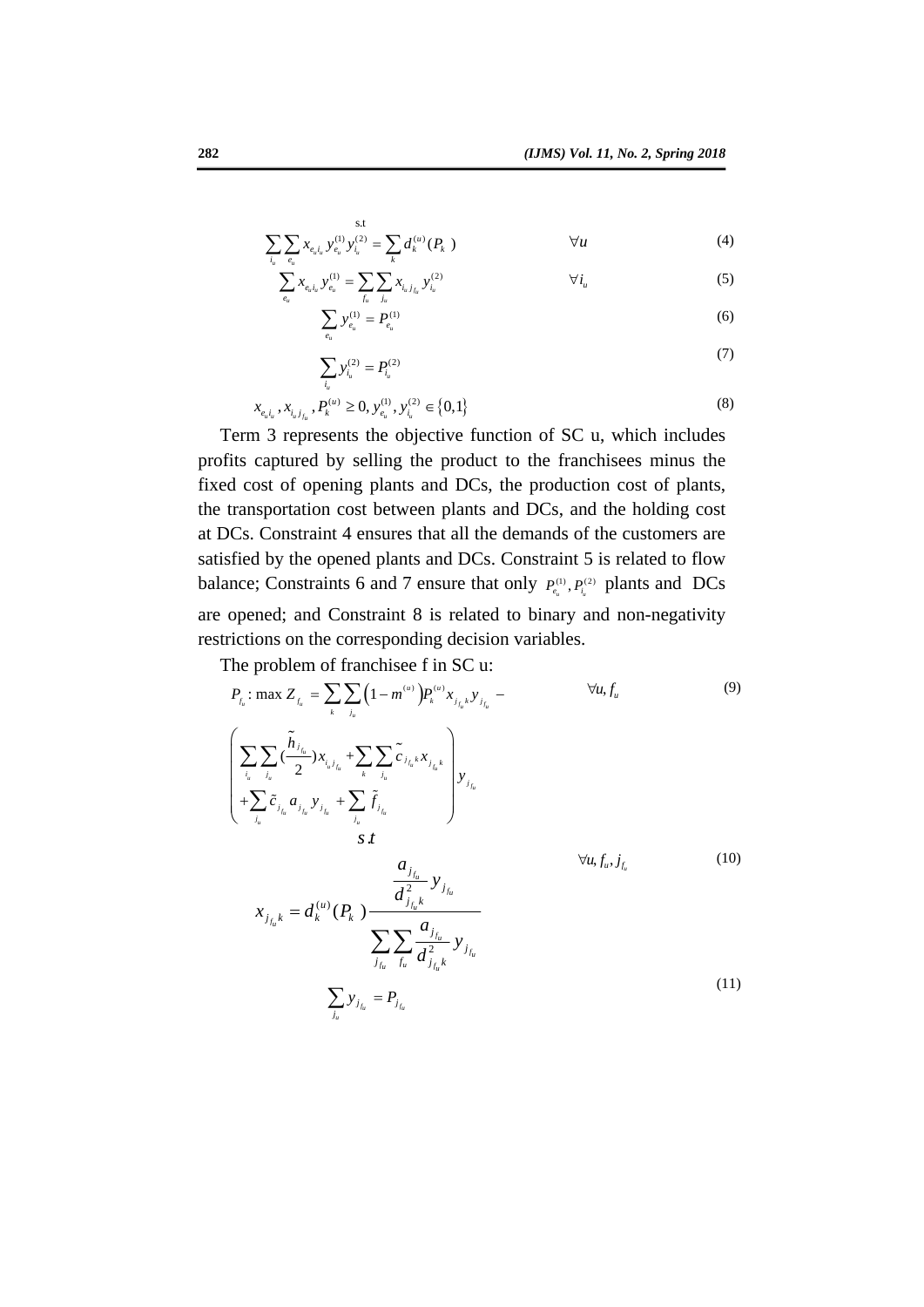$$
\sum_{i_u} x_{i_u j_{f_u}} y_{i_u}^{(2)} = \sum_k x_{j_{f_u} k} y_{j_{f_u}} \qquad \forall u, f_u, j_{f_u}
$$
 (12)

$$
x_{j_{f_u}} \, z, a_{j_{f_u}} \ge 0, \, y_{j_{f_u}} \in \{0, 1\} \tag{13}
$$

Term 9 represents the objective function of franchisees in SC u, which includes the profits from selling the product to the customers minus the fixed cost of opening and setting the quality level of the facilities, the holding cost at the retailers, and the transportation cost between the retailers and customers. Constraint 10 ensures that each opened retailer satisfies the level of demand from customers; Constraint 11 specifies the number of opened retailers; Constraints 12 is related to balance flow; Constraints 13 is related to binary and nonnegativity restrictions on the corresponding decision variables.

#### **Solution Approaches**

facilities, the holding cost at the retailers, and the transportation cost<br>between the retailers and customers. Constraint 10 ensures that each<br>opened retailer satisfies the level of demand from customers;<br>Constraint 11 s In this section, we present the solution approaches to our two-stage dynamic competitive supply chain network design. Our solution approaches are similar to Fahimi et al. (2017a) and Fahimi et al. (2017b). We also, based on the proposed modeling approach, categorize the problem into two distinct stages. In the first stage, the SCs set the market prices and shape their networks. In the second stage, the franchisees select their optimum locations and attractiveness to maximize their profits. The proposed algorithm is as follows:

#### **Stage 1**. SC selection

- 1- Consider the whole strategies for the SCs:
	- 1-1 Construct an empty poly-matrix by considering all pure strategies of the SCs.
- 2- Calculate Nash equilibrium prices and flows for all the chains in the defined strategies.

2-1 Construct the profit function in each strategy and differentiate the terms and solve equilibrium prices for all SCs simultaneously.

3- Find the best response of all the players.

3-1 Fill the empty poly-matrix with the obtained payoffs from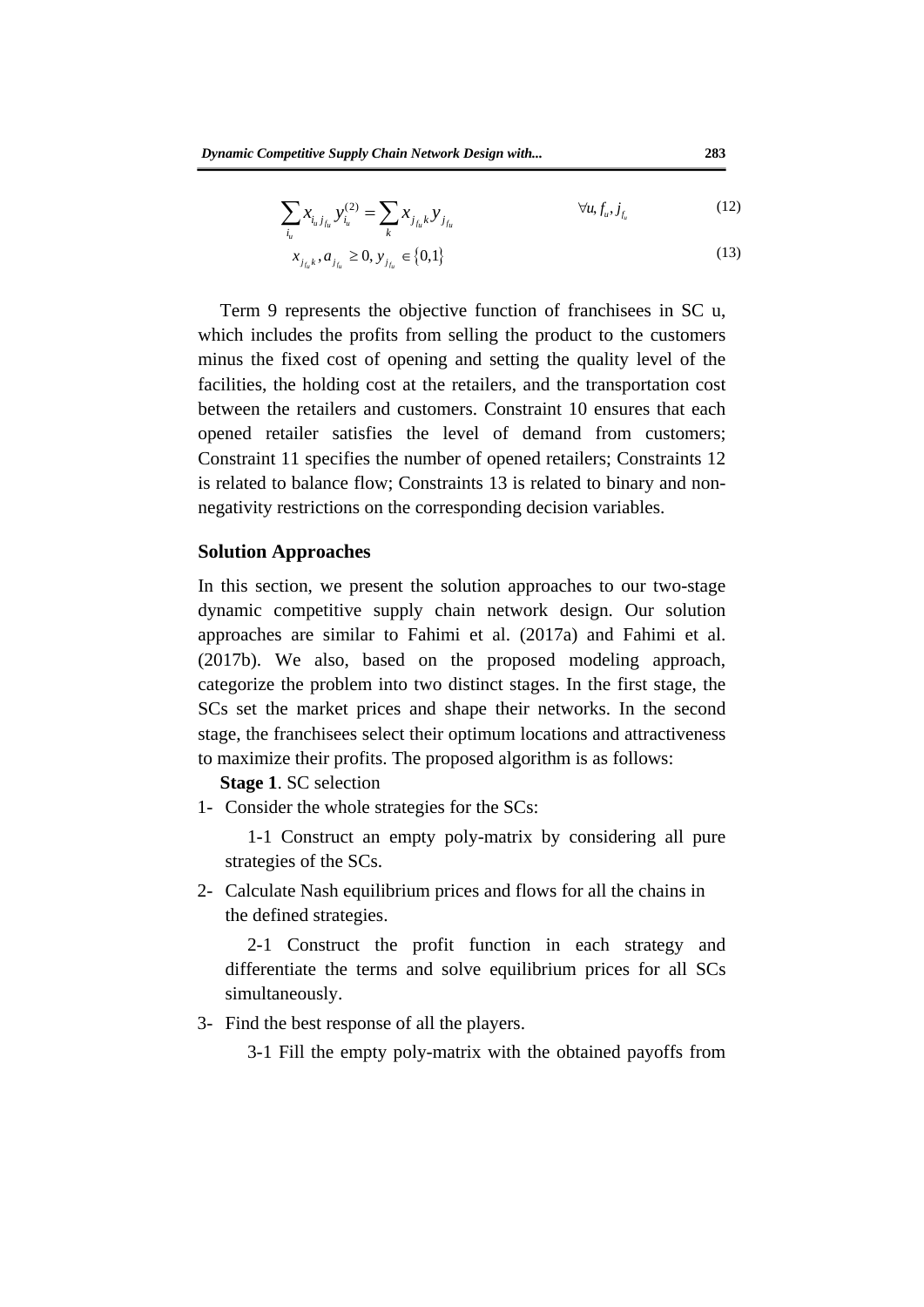the previous stage and find the best network structure using Wilson algorithm.

**Stage 2**. Franchisee selection

4- Consider the whole strategies for the franchisees:

4-1 Construct an empty poly-matrix by considering all pure strategies of the players based on locations and quality levels.

5- Calculate Nash equilibrium locations and quality levels for all the franchisees in the defined strategies.

5-1 Use enumeration method to obtain locations and quality levels for all franchisees simultaneously

6- Find the best response of all the franchisees.

6-1 Fill the empty poly-matrix with the obtained payoffs from the previous stage and find the best network structure using Wilson algorithm.

strategies of the players based on locations and quality levels.<br>
5- Calculate Nash equilibrium locations and quality levels for all the<br>
franchisees in the defined strategies.<br>
5-1 Use enumeration method to obtain locatio However, in our solution approaches, we introduce a step-by-step procedure in which we can reach equilibrium networks, price, location and attractiveness. Moreover, in each step, we formulate the equivalent crisp model based on the method introduced by Inuiguchi and Ramik (2000), Liu and Iwamura (1998), Heilpern (1992), and Pishvaee et al. (2012).

#### **Stage one: SC selection**

Each SC has two intrinsically different decisions. Price and location decisions in which price is operational and location is strategic cannot be decided simultaneously as they are naturally different. Also, the model should first decide about the locations and then sets the price; in addition, the variable costs that should be considered in the price are directly related to the location of facilities and production, holding and transportation costs. Therefore, to solve this problem, we use a three-step algorithm in which step one constructs a poly matrix based on location variables of the chains; step two uses bi-level programming and sets the price and assignments; and step three selects the equilibrium networks and consequently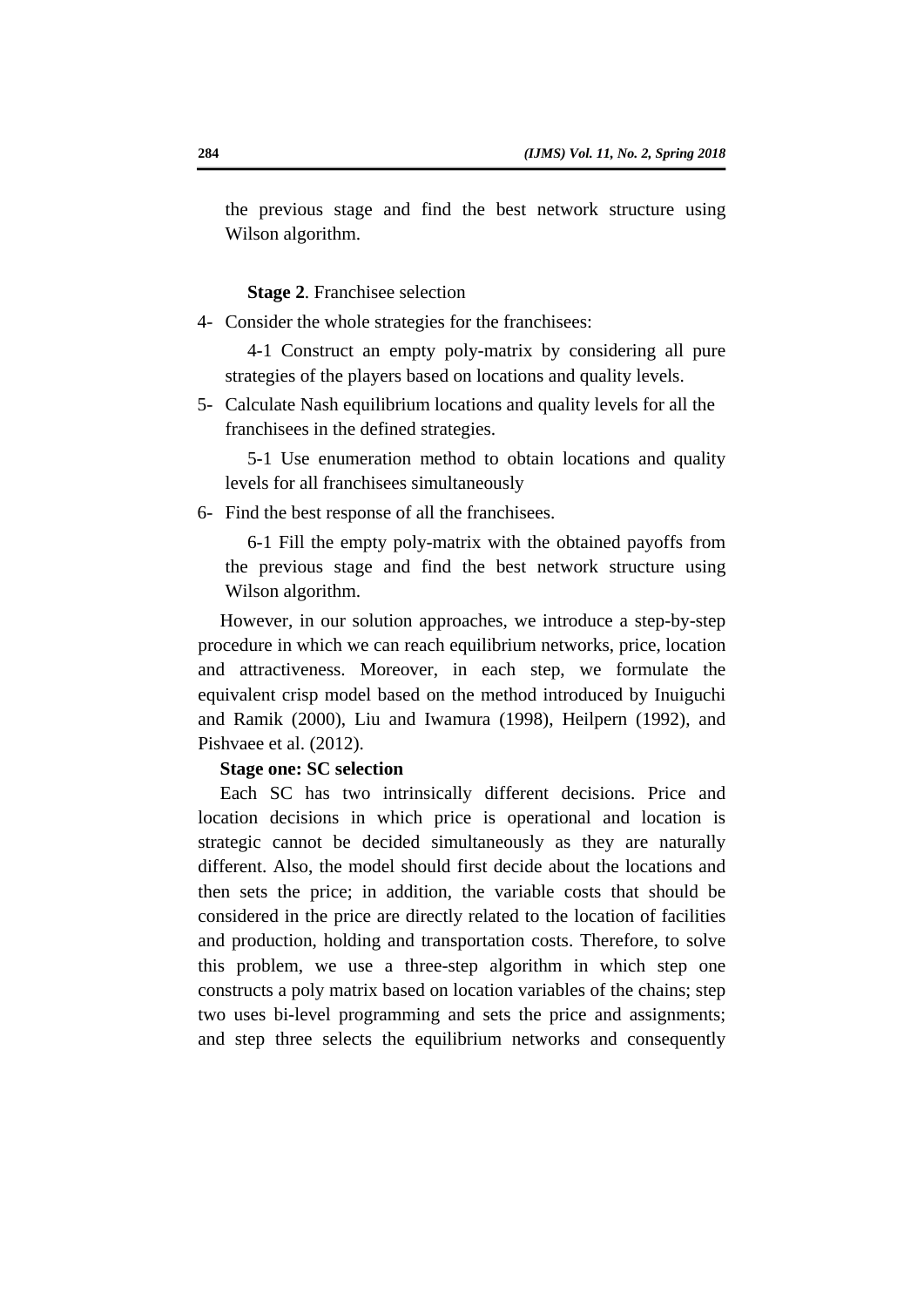equilibrium prices with the help of Wilson algorithm (Wilson, 1971). **Step one**

equal to  $\left(\begin{bmatrix} x_1 \\ p_1 \\ p_2 \end{bmatrix}\right) \begin{bmatrix} a_1 \\ m_1 \\ p_2 \end{bmatrix} \begin{bmatrix} a_2 \\ p_2 \\ p_3 \end{bmatrix} \begin{bmatrix} a_1 \\ p_3 \\ p_4 \end{bmatrix} \begin{bmatrix} a_2 \\ p_4 \\ p_5 \end{bmatrix} \begin{bmatrix} a_1 \\ p_5 \\ p_6 \end{bmatrix} \begin{bmatrix} a_2 \\ p_6 \\ p_6 \end{bmatrix} \begin{bmatrix} a_3 \\ p_6 \\ p_6 \end{bmatrix} \begin{bmatrix} a_2 \\ p_6 \\ p_6 \end{bmatrix}$ This step is shaped based on the location variables of the SCs, as the number of opened plants  $\begin{bmatrix} u \\ p^{(1)} \end{bmatrix}$  $\begin{pmatrix} s_u \\ P_{e_u}^{(1)} \end{pmatrix}$  and DCs  $\begin{pmatrix} m_u \\ P_{e_u}^{(2)} \end{pmatrix}$  in each chain is known in advance, so we can construct a poly matrix by dimension equal to  $1$   $\vee$   $e_1$  $\left|\frac{1}{10^{(1)}}\right|, \left|\frac{1}{10^{(2)}}\right|, \left|\frac{1}{10^{(2)}}\right|, \left|\frac{1}{10^{(1)}}\right|, \left|\frac{1}{10^{(2)}}\right|, \left|\frac{1}{10^{(2)}}\right|, \left|\frac{1}{10^{(2)}}\right|, \left|\frac{1}{10^{(2)}}\right|, \left|\frac{1}{10^{(2)}}\right|, \left|\frac{1}{10^{(2)}}\right|, \left|\frac{1}{10^{(2)}}\right|, \left|\frac{1}{10^{(2)}}\right|, \left|\frac{1}{10^{(2)}}\right|$  $\mathcal{C}_u$  *n*  $\mathcal{C}_u$  *n*  $\mathcal{C}_u$  *n*  $\mathcal{C}_n$  *n*  $\mathcal{C}_n$  *n*  $\mathcal{C}_n$ *uu nn*  $e_i$   $\left(\begin{array}{cc} I & e_i \\ e_i & I \end{array}\right)$   $\left(\begin{array}{cc} I & e_i \\ e_i & I \end{array}\right)$   $\left(\begin{array}{cc} I & e_i \\ e_i & I \end{array}\right)$  $s_{n} \setminus (m_{n} \setminus) \qquad ((s_{n} \setminus (m_{n} \setminus)) \qquad ((s_{n} \setminus (m_{n} \setminus))$  $\left( \begin{pmatrix} s_1 \ p_{e_1}^{(1)} \end{pmatrix} \begin{pmatrix} m_1 \ p_{e_1}^{(2)} \end{pmatrix} \right) \ast ... \ast \left( \begin{pmatrix} s_u \ p_{e_u}^{(1)} \end{pmatrix} \begin{pmatrix} m_u \ p_{e_u}^{(2)} \end{pmatrix} \right) \ast ... \ast \left( \begin{pmatrix} s_n \ p_{e_n}^{(1)} \end{pmatrix} \begin{pmatrix} m_n \ p_{e_n}^{(2)} \end{pmatrix} \right)$ . To clarify, consider we have two incoming SCs and each one wants to open one plant and two DCs through 5 and 3 potential locations so there exist  $\binom{5}{1}\cdot\binom{3}{2}$ =15 pure strategy so we have a bi-matrix by dimension equal to15\*15 and we encountered with 225 different problems in the next step that should be solved through differential systems and mathematical optimization. Now, we can calculate the price in each strategy in the next step.

#### **Step two**

We introduce a bi-level programming here to solve the model of the SCs in each defined strategies as follows: Inner level

This step deals with the inner part of the bi-level model, which determines the equilibrium prices for the SCs. In fact, pricing decisions are highly related to the possible paths (indexed by *s* ) in serving the market. Each path is a combination of one plant and one DC from each chain. For example, if SC u' opens a plant and DC at location  $e_{\mu}, i_{\mu'}$  then the costs of path for the chain (including production, transportation, and holding costs) is calculated as:

$$
\tilde{c}_{u'}^s = \tilde{\mathbf{s}}_{e_u} + \tilde{c}_{e_u i_{u'}} + (\frac{\tilde{h}_{i_{u'}}}{2})
$$
\n(14)

The following models are then used to maximize the profit of the SCs: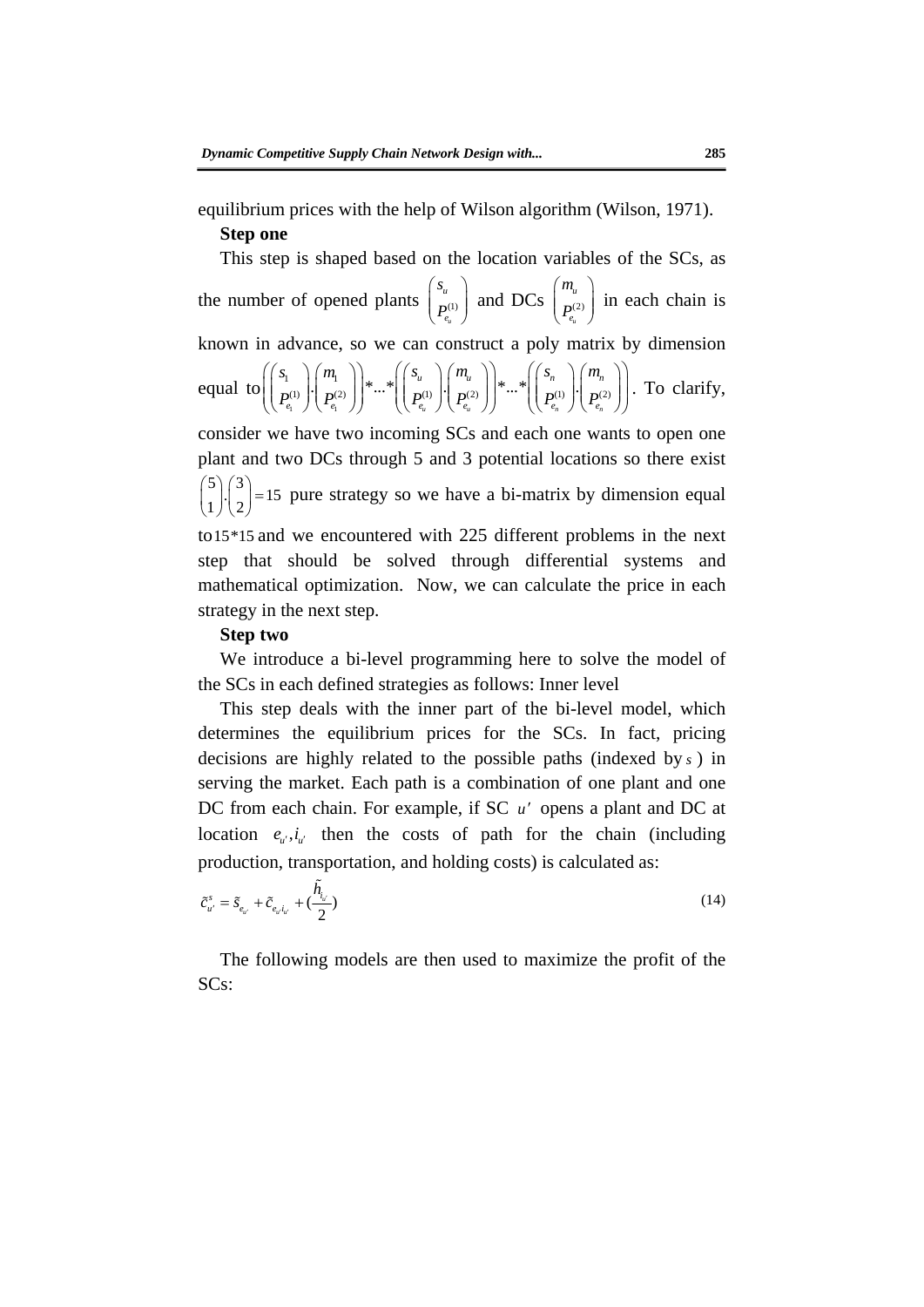$$
\pi_{SCu'} = (P_k^{(u')} - \tilde{c}_{u'}^s) \left( \tilde{\alpha} \tilde{d}_k - \tilde{\delta} P_k^{(u')} + \tilde{\beta} \sum_{\substack{u=1 \ u \neq u'}}^n P_k^{(u)} \right)
$$
\n
$$
\max \{ \pi_{SCu'} \}
$$
\n(15)

Let assume  $P_k^{(u')} \geq \tilde{c}_{u'}^s$  then by differentiating the terms and solving equilibrium prices for all SCs simultaneously that result in equilibrium prices.

#### **Outer level**

This step deals with the outer part of the bi-level model. The mathematical model for this part is constructed as follows with respect to the fact that the opened plants and DCs are predefined in previous stage and prices here are given by the inner part.

prices.  
\n**Outer level**  
\nThis step deals with the outer part of the bi-level model. The mathematical model for this part is constructed as follows with respect to the fact that the opened plants and DCs are predefined in previous stage and prices here are given by the inner part.  
\n
$$
P_m = \max Z_m = \sum \sum \sum P_i^{m'm'}(x_{n,i})
$$
\n
$$
= \left( \sum_{i=1}^{m} \sum_{i=1}^{n} \bar{z}_{i} + \sum \sum_{i=1}^{n} \bar{z}_{i} + \sum \sum_{i=1}^{n} \bar{z}_{i} + \sum \sum_{i=1}^{n} \bar{z}_{i} + \sum \sum_{i=1}^{n} \bar{z}_{i} + \sum \sum_{i=1}^{n} \bar{z}_{i} + \sum \sum_{i=1}^{n} \bar{z}_{i} + \sum \sum_{i=1}^{n} \bar{z}_{i} + \sum \sum_{i=1}^{n} \bar{z}_{i} + \sum \sum_{i=1}^{n} \bar{z}_{i} + \sum \sum_{i=1}^{n} \bar{z}_{i} + \sum \sum_{i=1}^{n} \bar{z}_{i} + \sum \sum_{i=1}^{n} \bar{z}_{i} + \sum \sum_{i=1}^{n} \bar{z}_{i} + \sum \sum_{i=1}^{n} \bar{z}_{i} + \sum \sum_{i=1}^{n} \bar{z}_{i} + \sum \sum_{i=1}^{n} \bar{z}_{i} + \sum \sum_{i=1}^{n} \bar{z}_{i} + \sum \sum_{i=1}^{n} \bar{z}_{i} + \sum \sum_{i=1}^{n} \bar{z}_{i} + \sum \sum_{i=1}^{n} \bar{z}_{i} + \sum \sum_{i=1}^{n} \bar{z}_{i} + \sum \sum_{i=1}^{n} \bar{z}_{i} + \sum \sum_{i=1}^{n} \bar{z}_{i} + \sum \sum_{i=1}^{n} \bar{z}_{i} + \sum \sum_{i=1}^{n} \bar{z}_{i} + \sum \sum_{i=1}^{n} \bar{z}_{i} + \sum \sum_{i=1}^{n} \bar{z}_{i} + \sum \sum_{i=1}^{n} \bar{z}_{i} + \sum \sum_{i=1}^{n} \bar{z}_{i} + \sum \sum_{i=1}^{n} \bar{z}_{i} + \sum \sum_{i=1}^{n} \bar{z}_{i} + \sum
$$

Term 16 represents the objective function of SC u in the defined strategy and with respect to the fact that the prices here are given by the inner part. Constraint 17 is related to demand satisfactions. Constraint 18 is related to flow balance; and Constraint 19 is related to non-negativity restrictions on the corresponding decision variables.

#### **Step three**

In this step we first fill the poly matrix by the given payoffs from the previous step and then calculate equilibrium networks by the help of Wilson algorithm (see Wilson (1971) for more information).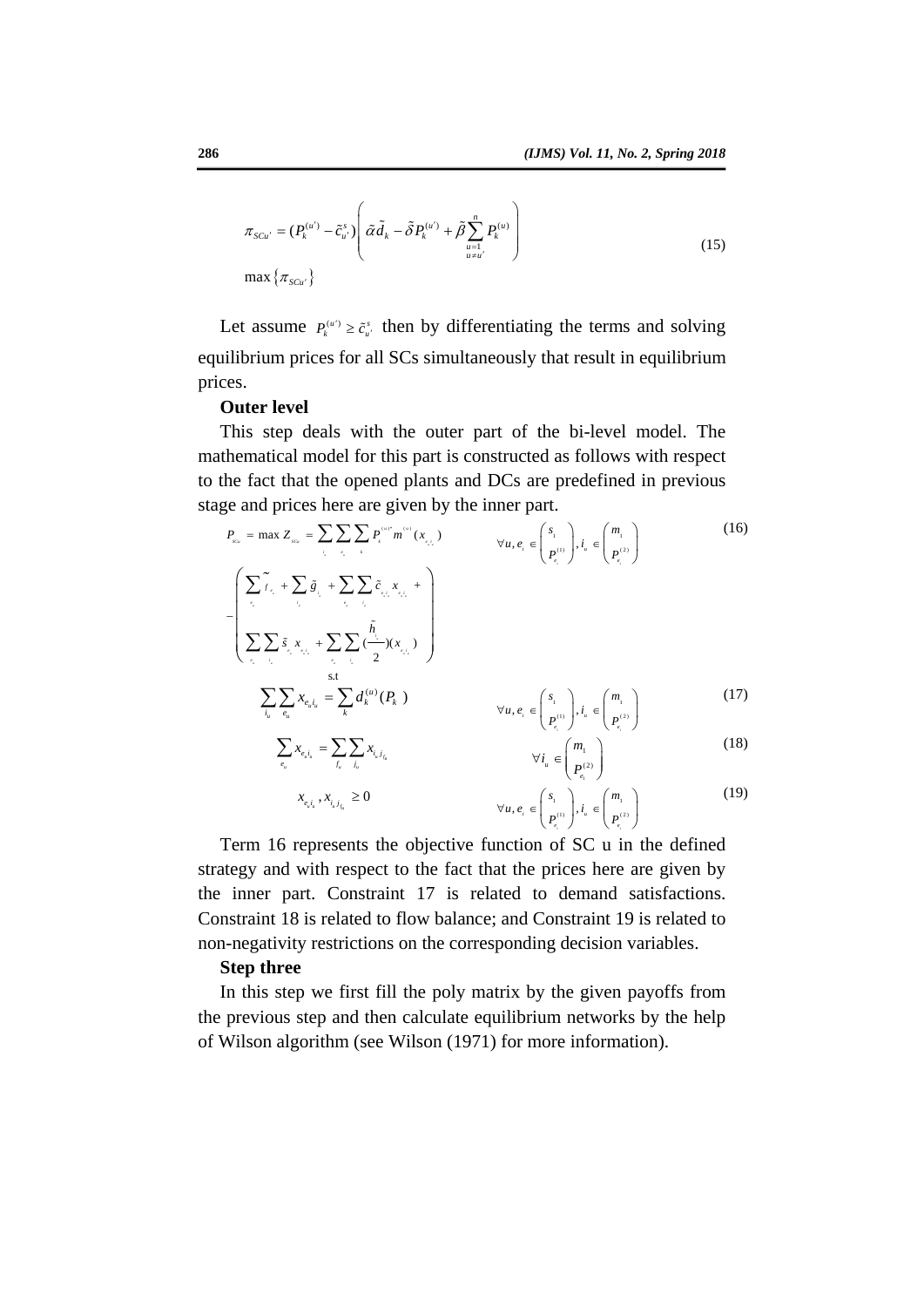#### **Stage two: Franchisee selection**

In the second stage, the franchisees should select the locations and set their attractiveness levels for the facilities in order to maximize their profits according to the market prices and customer demand achieved by the SCs. The franchisee's problems are formulated by a Mixed Integer Nonlinear Programming Model (MINLP) and are nonconvex in terms of its attractiveness function. But with respect to the modeling structure, the only nonlinear term in the model is the

attractiveness  $\frac{f_{f_h}}{2}$  $\frac{f_{f_u}}{2}$ *fu fu*  $\frac{d}{f_u} \frac{d}{f_u} \frac{d}{d} \int_{f_u}^{2} k^{1/2} \frac{d}{f_u}$ *j j j k j*  $\sum_{i} \sum_{f_i} \frac{a_{j_{f_i}}}{d_{i,k}^2} y_j$  $\frac{a_{j_{f_u}}}{d_{j_{f_u}}^2} y_j$ <br>  $\sum_{j_{f_u}} \sum_{f_u} \frac{a_{j_{f_u}}}{d_{j_{f_u}}^2}$ , which specifies the quality,

modeling structure, the only nonlinear term in the model is the<br>  $\frac{a_{j_{k}}}{d_{j_{k}}^{2}} y_{j_{k}}$ <br>
attractiveness term  $\frac{a_{j_{k}}}{d_{j_{k}}^{2}} y_{j_{k}}$ , which specifies the quality,<br>  $\sum_{k} \sum_{i} \frac{a_{j_{k}}}{d_{j_{k}}^{2}} y_{j_{k}}$ <br>
distance, distance, and location of opened retailers. If we can fix the attractiveness term, the remainder of the model's terms are linear. On the other hand, the number of opened retailers in each franchisee is known in advance  $P_{j_{r}}$ . The attractiveness level of the retailer is directly related to its quality level. For this purpose, we define some scenarios for quality levels; therefore, like the SC's problem, we construct a poly matrix based on the pure strategies of the franchisees  $\begin{pmatrix} i_{f_u} \\ P_{j_{f_u}} \end{pmatrix}$  in each chain and also define a five-scale measurement of the quality level as 1, 2, 3, 4 and 5 which are equal to very bad, bad, average, good, and very good quality levels. So this step encountered

with  $1, -1$  2  $n_{\rm u}$  ) 2  $I_{1_{\mathcal{U}}}$   $\bigcup$   $I_{2}$  $\left\{\mathcal{P}_{j_{i_n}}^{u_n}\right\}_{i=1}^{\infty}$  ...\*  $\left\{\mathcal{P}_{j_{j_n}}^{u_n}\right\}_{i=1}^{\infty}$  ...\*  $\left\{\mathcal{P}_{j_{j_n}}^{u_n}\right\}_{\infty}$  ....\*  $u = \frac{1}{2}u$   $x = \frac{1}{2}$  *f*  $u = \frac{1}{2}$  *k*  $x = \frac{1}{2}$  *m*  $\left|f_{u_{u}}\right\rangle \left|f_{u}\right\rangle =\left|f_{j_{u}}\right\rangle -\left|f_{j_{m_{u}}}\right\rangle \left|g_{u}\right| +\left|f_{u}\right| -\left|g_{u}\right| \left|g_{u}\right| +\left|g_{u}\right| \left|g_{u}\right| \left|g_{u}\right| +\left|g_{u}\right| \left|g_{u}\right| \left|g_{u}\right| \left|g_{u}\right| \left|g_{u}\right| \left|g_{u}\right| \left|g_{u}\right| \left|g_{u}\right| \left|g_{u}\right| \left|g_{u}\right| \left|g_{u}\right| \$ *u J*  $\left(\begin{array}{cc}J_{2u} \end{array}\right)$   $\left(\begin{array}{cc}J_{f_u} \end{array}\right)$   $\left(\begin{array}{cc}J_{m_u} \end{array}\right)$  $j_1$   $\setminus j_2$   $\setminus j_1$   $\setminus j$ *PP P P f m*  $j_{\rm L}$  *j*  $\begin{pmatrix} I_{j_{\rm L}} \end{pmatrix}$   $\begin{pmatrix} I_{j_{\rm L}} \end{pmatrix}$   $\begin{pmatrix} I_{j_{\rm L}} \end{pmatrix}$  $j_i$   $j_j$   $j_j$   $(j_{\epsilon})$   $(j_{\epsilon})$   $(j_{\epsilon})$  $P_i$  |  $P_i$  |  $\cdots$  |  $P_i$  |  $\cdots$  |  $P$  $\left(\begin{matrix} \left\{j_{l_u}\atop P_{j_{l_u}}\right\}v_{l_{u_u}}\vphantom{\int\limits^h}\right.^{j_{2_u}}\cdots\vphantom{\int\limits^h}\vphantom{\int\limits^h}\vphantom{\int\limits^h}\vphantom{\int\limits^h}\vphantom{\int\limits^h}\vphantom{\int\limits^h}\vphantom{\int\limits^h}\vphantom{\int\limits^h}\vphantom{\int\limits^h}\vphantom{\int\limits^h}\vphantom{\int\limits^h}\vphantom{\int\limits^h}\vphantom{\int\limits^h}\vphantom{\int\limits^h}\vphantom{\int\limits^h}\vphantom{\int\limits^h}\vphant$  $\left(\begin{array}{cc} I_{j_{l_u}} \end{array}\right) \left(\begin{array}{cc} I_{j_{l_u}} \end{array}\right) \left(\begin{array}{cc} I_{j_{l_u}} \end{array}\right) \left(\begin{array}{cc} I_{j_{l_u}} \end{array}\right)$ different

problems that should be solved to fill the poly matrix and be able to find the Nash equilibrium locations and quality levels of the franchisees by Wilson algorithm.

We therefore used Wilson algorithm and the Nash equilibrium concept and introduced a very simple and efficient procedure to obtain the Nash equilibrium point. In the proposed method, each player has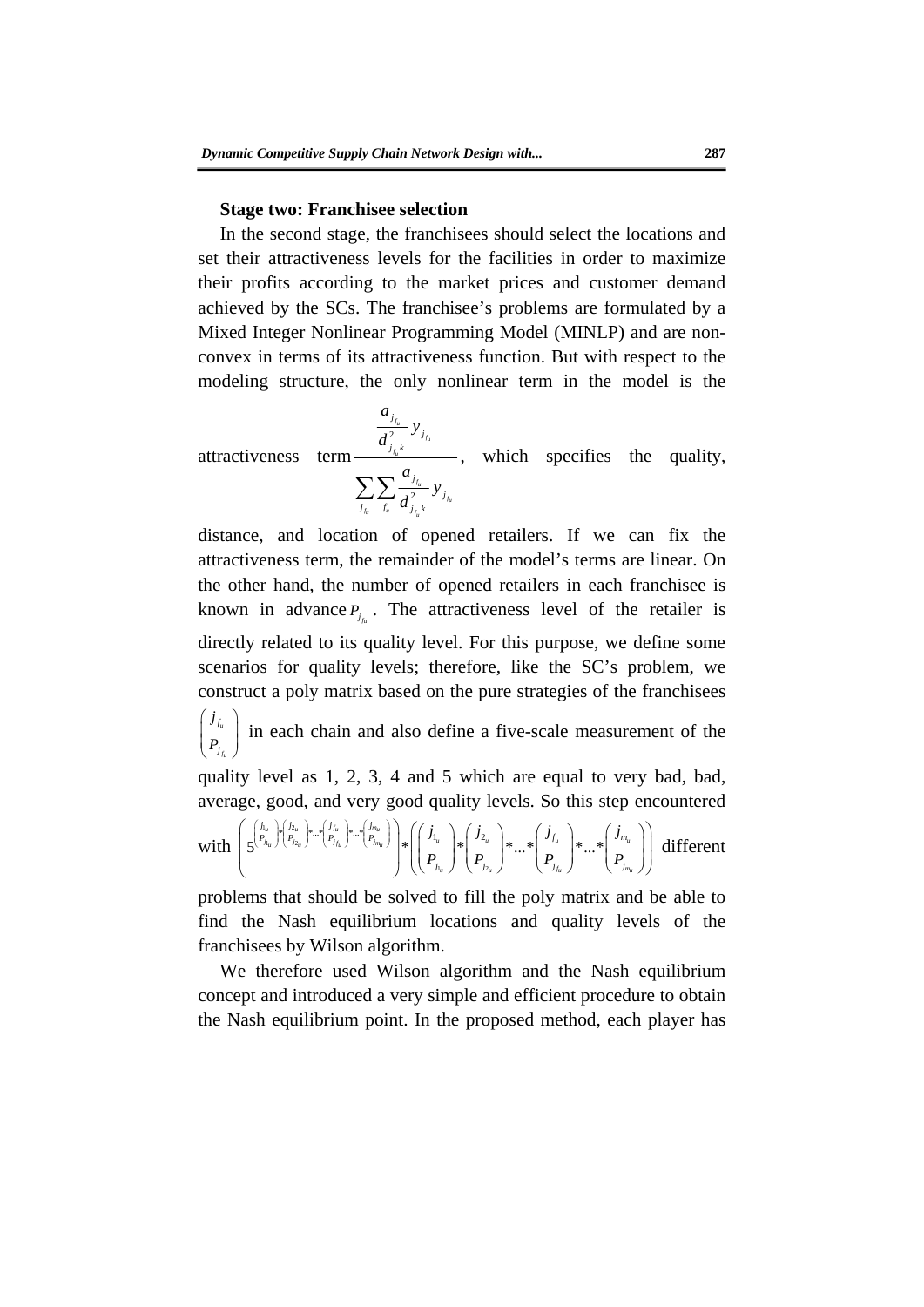several pure strategies  $\begin{pmatrix} j_{f_u} \\ P_{j_{f_u}} \end{pmatrix}$  that are defined by their quality levels for the opened facilities. With this procedure, the problem is also convexified, and we can define a poly matrix based on the opened retailers and their corresponding quality levels. By this manner, there is no need for major computational calculations. Moreover, it can be easily applied to small size problems; therefore, the equivalent model of franchisee f in SC u is as follows:



Term 20 represents the objective function of franchisee  $f_u$  in SC  $u$ ; Term 21 ensures that each opened retailer satisfies the level of patronized demands; Constraint 22 is related to balance flow and Term 23 is related to the quality, and non-negativity restrictions on the corresponding decision variables.

It is worth noting that as the proposed algorithm uses Wilson algorithm and enumeration method, it needs a lot of time, especially in its worst case, and is just suitable for small-scaled problems, so proposing a meta-heuristic solution by computing the complexity of the algorithm can be a good idea.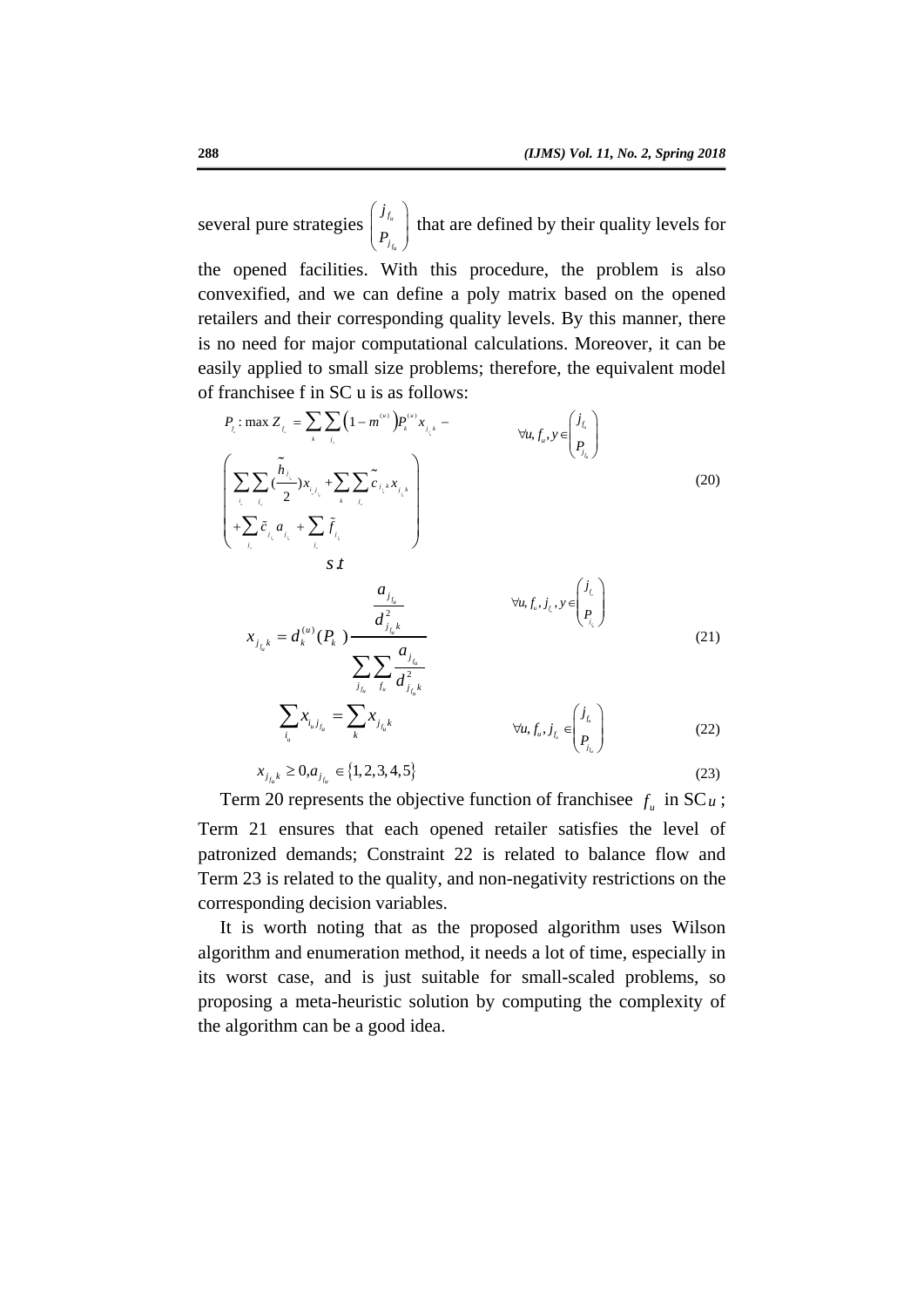#### **Numerical Study and Discussion**

chain wants to open one plant and one DC from five potential<br>chain wants to open one plant and one DC from five potential<br>locations. They also want to give franchises to two competing and<br>independent franchisees named  $R_i$ Our case study is related to two Iranian investors who want to produce their brands in the spare parts industry; in particular, they want to produce a kind of bearing used in washing machines. This market is untapped for the Iranian investors. Based on the quality of their product and the market price, they have no competitors. The two chains in this study are simultaneously entering the market, and each chain wants to open one plant and one DC from five potential locations. They also want to give franchises to two competing and independent franchisees named  $R_1^{SCI}$ ,  $R_{2}^{SCI}$  in SC1 and  $R_1^{SCA}$ ,  $R_{2}^{SCA}$  in SC2. Each franchisee has four potential locations and wants to open two retail points and set their quality based on the given prices to maximize its profit. There is one demand point. The demand functions of the chains are as follows:

$$
0.55\tilde{d} - 0.03\tilde{d}P_1^{(1)} + 0.07\tilde{d}P_1^{(2)}
$$
\n(24)

$$
0.45\tilde{d} - 0.03\tilde{d}P_1^{(2)} + 0.07\tilde{d}P_1^{(1)}
$$
\n(25)

The parameters are assumed to be trapezoidal fuzzy numbers. The following distributions are used to extract the required parameters (Table 2)

**Table 2. Distribution of Parameters**  ( $u(1500,2000)$ ,  $u(2000,2500)$ ,  $u(2500,3000)$ ,  $u(3000,4000)$ )  $\tilde{g}_{i_{u}}, \tilde{f}_{j_{u}}^r \sqcup (u(900,1500), u(1500,2000), u(2000,2500), u(2500,3000))$  $f_{j_u}^r, \tilde{f}_{j_u}^r$  $\tilde{S}_{e_{\mu}} \square \ (\mu \square \ (2,2.5), \ u \square \ (2.5,2.75), \ u \square \ (2.75,3), \ u \square \ (3,3.5))$ 

 $\tilde{c}_{e,i} \Box (u(0.9,1.5), u(1.5,2.1), u(2.1,2.5), u(2.5,3.12))$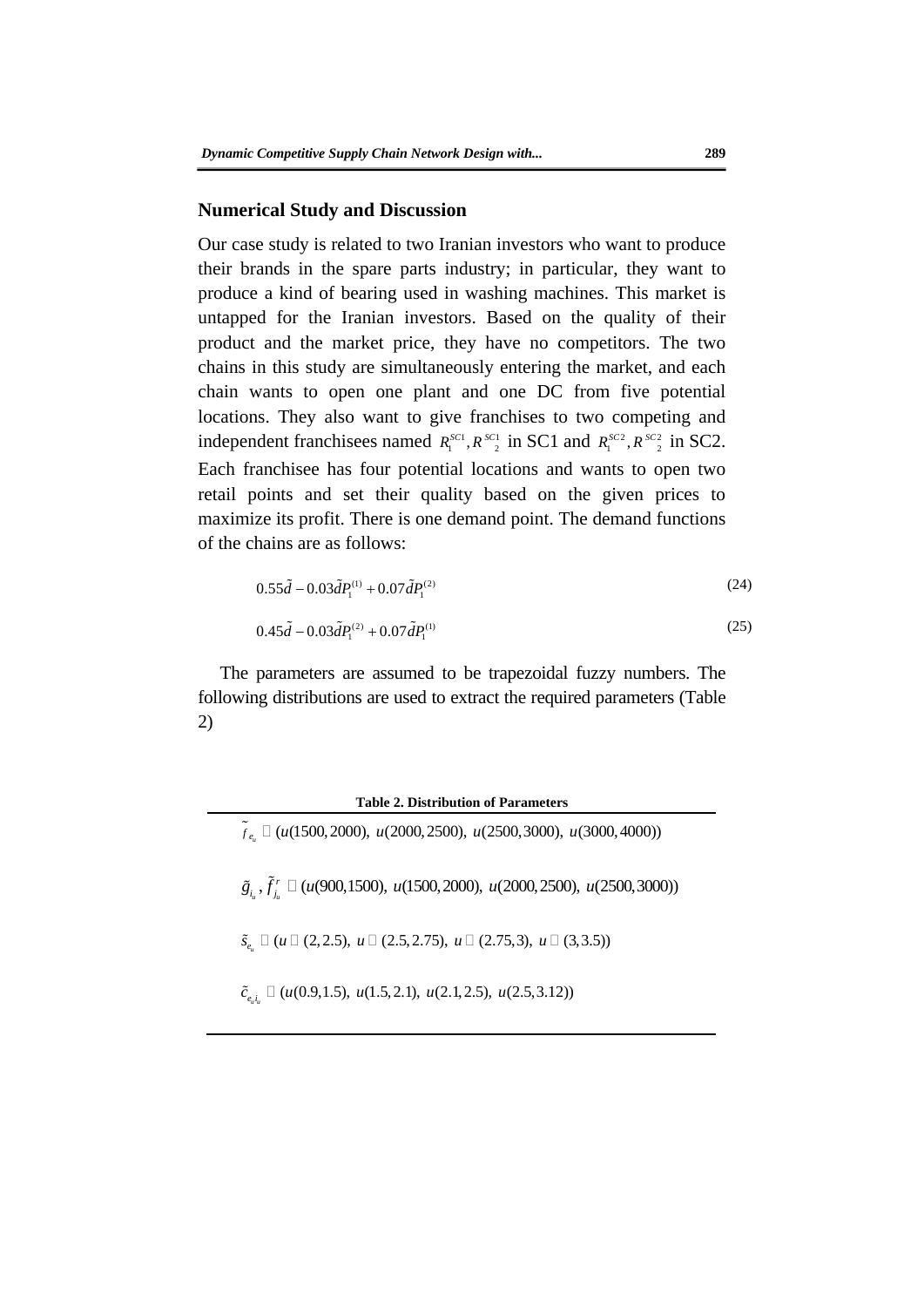$u_{u_k} \Box$  ( $u(1.5, 2), u(2, 2.5), u(2.5, 3), u(3, 3.5)$ ) *r*  $\tilde{h}_i$ ,  $\tilde{h}'_i$ ,  $\Box$  (*u*(1.25,1.5), *u*(1.5,1.75), *u*(1.75,2), *u*(2,2.25))  $d \Box$  ( $u$ (9000,10000),  $u$ (10000,11000),  $u$ (11000,12000),  $u$ (12000,13000))  $\tilde{c}_{j_u}^r \Box$  (u(900,1500), u(1500, 2000), u(2000, 2500), u(2500, 3000))

 $c_k$   $\Box$  (*u*(900,1500),*u*(1500,2000), *u*(200,2500),*u*(2500,300))<br>
The proposed algorithm was implemented in Matlab (2014a) and<br>
carried out on a Pentium dual-core 2.6 GHz with 2 GB RAM. In this<br>
study, we determine e The proposed algorithm was implemented in Matlab (2014a) and carried out on a Pentium dual-core 2.6 GHz with 2 GB RAM. In this study, we determine equilibrium prices and locations and specify how the chain should give franchises to franchisees, and the effect of marketing activities on their total profits. Dynamic competition occurred between them on the basis of location and price, and they used the prices obtained as the market price for their franchisees. The franchisees sold the product to the customers at the equilibrium prices specified by two SCs in the price competition. There is also a dynamic competition between the franchisees in terms of market shares. Table 3 shows the results of the study. According to this table, SC1 opens a plant at Location 5 and a DC at Location 2; SC2 opens at 3 and 5, and therefore, the opened path is (5,2,3,5). The remainder of results are presented in Table 3.

|                 |                 |                          |       |       | Table 9. Pullicrical Example                                               |                    |                             |           |                              |
|-----------------|-----------------|--------------------------|-------|-------|----------------------------------------------------------------------------|--------------------|-----------------------------|-----------|------------------------------|
|                 | Opened<br>paths | Total market DC<br>share | price | objSC |                                                                            | Retaile<br>r price | Equilibr<br>ium<br>location | m quality | Equilibriu objfranchi<br>see |
| SC <sub>1</sub> | (5,2,3,5)       | 12029.6                  | 7.95  | 32727 | $R_{1}^{SC1}$                                                              | 8.74               | (1,3)                       | (2,3)     | 10905.29                     |
|                 |                 |                          |       |       | $R_2^{SC1}$                                                                |                    | (2,4)                       | (3,3)     | 8407.12                      |
| SC <sub>2</sub> | (5,2,3,5)       | 16119.2                  | 7.02  | 30729 | $\begin{array}{l} R_{\mathrm{l}}^{SC2}\\ R_{\mathrm{2}}^{SC2} \end{array}$ | 7.72               | (1,2)                       | (3,1)     | 13163.88                     |
|                 |                 |                          |       |       |                                                                            |                    | (2,3)                       | (2,2)     | 5650.864                     |

**Table 3. Numerical Example**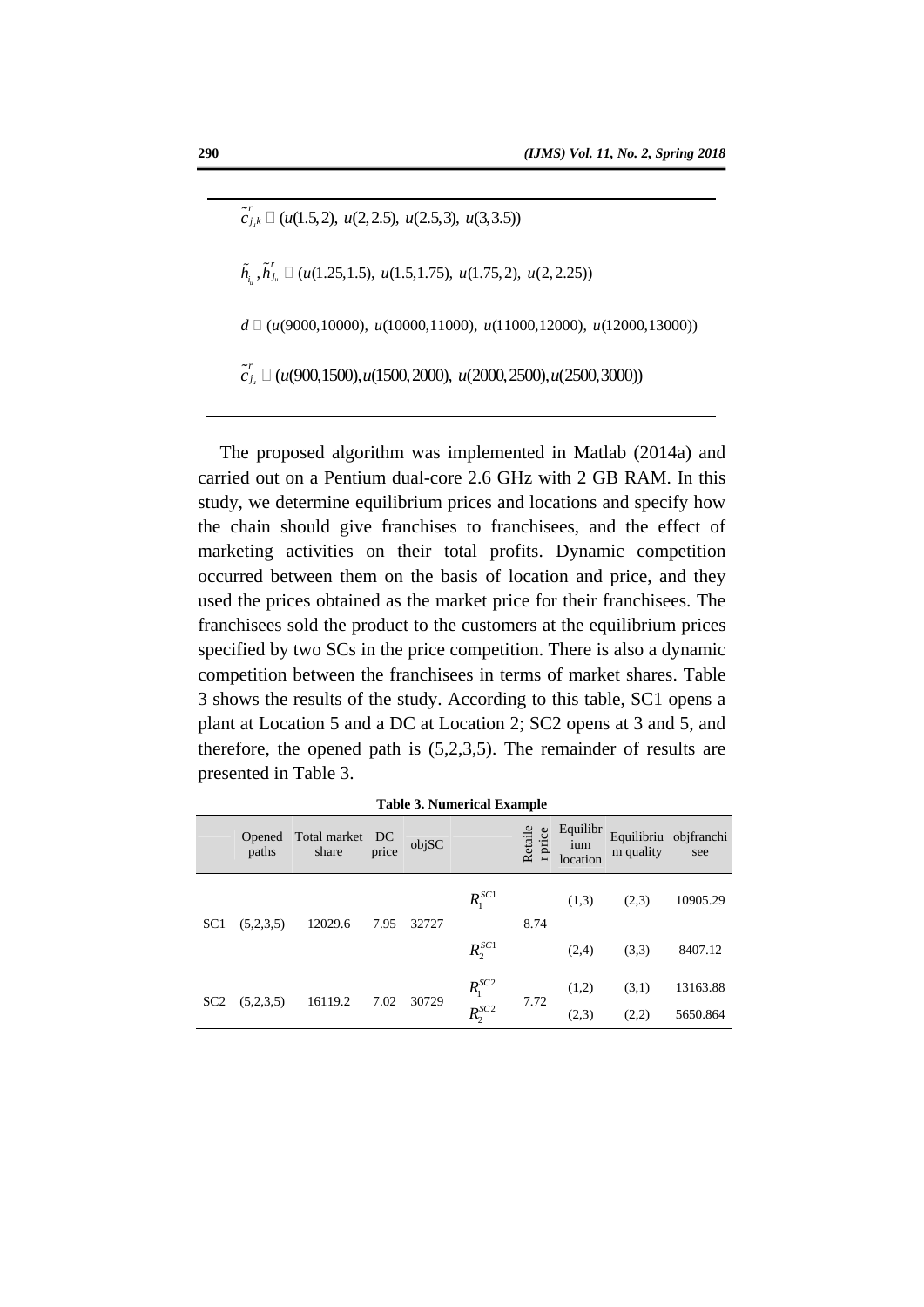#### **Discussion**

Notice of power, specifying by  $\lambda$  as the weighting factor to competent<br>levels of power, repectiving by  $\lambda$  as the weighting factor to competent<br>with each other; and simply we use weighted sum the objective<br>function of We now discuss the sensitivity analysis of the equilibrium prices, market shares, total SC profit, total franchisee profit, opened paths, attractiveness levels, and equilibrium location of the retailers with respect to the effect of  $\delta$ ,  $\beta$  parameters, which are related to switching and marginal customers and represent different marketing decisions. Moreover, we discuss the situations in which the SCs have different levels of power, specifying by  $\lambda$  as the weighting factor to cooperate with each other; and simply we use weighted sum the objective function of the chains by the corresponding constraints of both and it is worth noting that  $0 \le \lambda \le 1$ , and we assumed that  $\lambda$  belongs to  $\lambda \in \{0.1, 0.2, 0.3, 0.4, 0.5, 0.6, 0.7, 0.8, 0.9\}$ . In the franchises' phase, we analyze the effect of SC decisions to give their franchise to just one franchisee instead of two. In addition, they can consider the situations in which the franchisees can sell the products of both chains, named in terms of common franchisees. In this case, we also analyze the effect of the existence of one to two independent franchisees on their attractiveness levels and profits.

Table 4 shows the behavior of the opened paths, total market share, DC price, total SC profit, equilibrium locations and qualities, and franchisees' total profit with respect to  $\beta$ . The amount of parameter  $\beta$ varies in the solved examples while  $\delta$  is set to  $0.03EV(d)$ . According to figure 2, by increasing the competition intensity, the total market share of both chains increases, but the amount of expansion for SC2 is higher than that of SC1. In the case of low competition intensity, SC1 has gained more market share. According to figure 3, the DC price of both chains decreases by increasing  $\beta$ ; in terms of low competition intensity, their difference is more than high competition intensity. Figure 4 shows the total profit of the chains; in the low amount of  $\beta$ , SC1 has gained greater profits than SC2. However, by increasing the amount of  $\beta$ , their total profit becomes similar because of similar DC prices, and the market share of SC2 increases. Figure 5 shows the behavior from total profit of the franchisees in SC1 with respect to  $\beta$ ,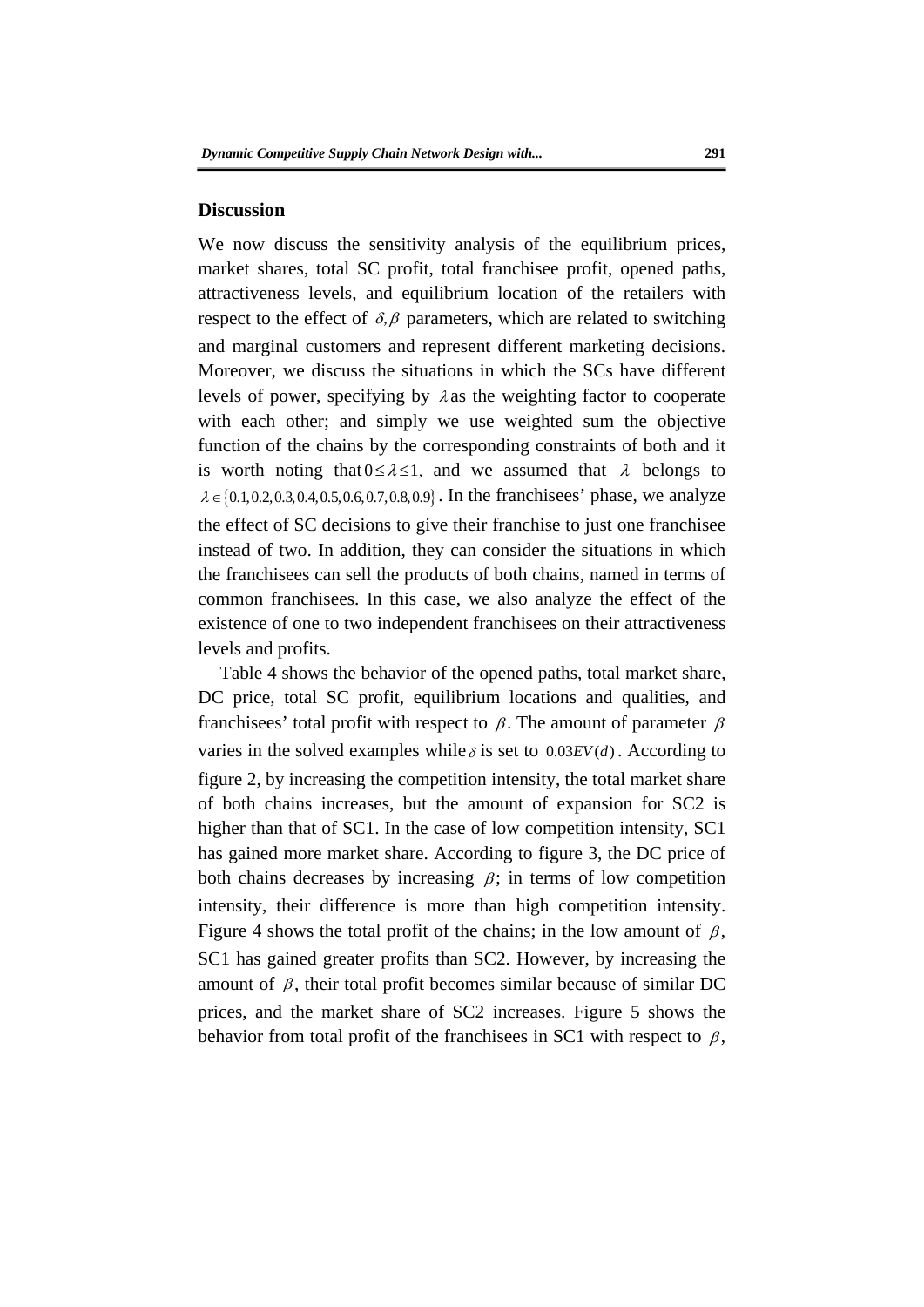|                    |                        |                       |                                                | $\beta$     |                               |                 |                          |                          |                            |                     |
|--------------------|------------------------|-----------------------|------------------------------------------------|-------------|-------------------------------|-----------------|--------------------------|--------------------------|----------------------------|---------------------|
| $= 0.03EV(d)$<br>s | <b>Opened</b><br>paths | Total market<br>share | DC price                                       | objSC       |                               | Retailer price  | Equilibrium<br>locations | Equilibrium<br>qualities | objfranchisee              | $\beta$             |
| SC1                | (5,2,3,5)              | 10073.60              | 10.97                                          | 57068.36377 | R <sub>1</sub> <sup>SC1</sup> | 12.07           | (1,3)                    | (3,3)                    | 25854.98                   |                     |
|                    |                        |                       |                                                |             | $R_2^{SC1}$                   |                 | (2,4)                    | (3,3)                    | 18521.16                   |                     |
|                    | SC2 (5,2,3,5)          | 9094.38               | 8.89                                           | 32308.68637 | $R_1^{SC2}$<br>$R_2^{SC2}$    | 9.78            | (1,2)<br>(2,3)           | (3,1)<br>(2,2)           | 13066.911<br>5649.061466   | $= 0.03$ EV(d)<br>S |
| SC1                | (5,2,3,5)              | 10238.64824           | 10.76                                          | 55952.82602 | R <sub>1</sub> <sup>SC1</sup> |                 | (1,3)                    | (3,3)                    | 25166.05249                |                     |
|                    |                        |                       |                                                |             | $\frac{R_2^{SC1}}{R_1^{SC2}}$ |                 | (2,4)                    | (3,3)                    | 18002.38625                | $= 0.03 d_k$        |
| SC2                | (5,2,3,5)              | 9465.504477           | 8.81                                           | 33021.29351 | $R^{SC2}_2$                   |                 | (1,2)<br>(2,3)           | (3,1)<br>(3,2)           | 11704.67331<br>6032.590397 | 6                   |
|                    |                        |                       |                                                |             | $R^{S\check{C}}_1$            |                 | (1,3)                    | (3,3)                    | 24512.79151                |                     |
| SC1                | (5,2,3,5)              | 10393.30557           | 10.5742<br>0813                                | 54895.1531  | $R_2^{SC1}$                   | 628             | (2, 4)                   | (3,3)                    | 17510.37311                |                     |
|                    | SC2 (5,2,3,5)          | 9815.004571           | 8.72283<br>6642                                | 33582.74695 | $R_{1}^{SC2}$                 | 9.595120306     | (1,2)                    | (3,1)                    | 12081.09246                | $= 0.03 d_k$<br>S   |
|                    |                        |                       |                                                |             | $R_2^{SC2}$                   |                 | (2,3)                    | (3,2)                    | 6361.265591                |                     |
| SC <sub>1</sub>    | (5,2,3,5)              | 10537,80486           | 10.3993<br>8254                                | 53882.85126 | R <sub>1</sub> <sup>SC1</sup> | 11.439<br>32079 | (1,3)                    | (3,3)                    | 23887.42254                |                     |
|                    |                        |                       |                                                |             | $R_2^{SC1}$                   |                 | (2, 4)                   | (3,3)                    | 17039.1829                 | $\delta=0.009d_k$   |
| SC <sub>2</sub>    | (5,2,3,5)              | 10145.43619           | .63900                                         | 34019.35216 | $R_1^{SC2}$                   | 9.5029<br>02399 | (1,2)                    | (3,1)                    | 12382.03807                |                     |
|                    |                        |                       | 2181                                           |             | $R_2^{SC2}$                   |                 | (2,3)                    | (3,2)                    | 6623.307599                |                     |
| SC <sub>1</sub>    | (5.2.3.5)              | 10606.35822           | $\begin{array}{c} 10.3170 \\ 1587 \end{array}$ | 53391.01336 | R <sub>1</sub> <sup>SC1</sup> | 11.348<br>71746 | (1,3)                    | (3,3)                    | 23583.51877                |                     |
|                    |                        |                       |                                                |             | $R_2^{SC1}$                   |                 | (2,4)                    | (3,3)                    | 16810.11724                | $0.01d_k$           |
| SC <sub>2</sub>    | (5,2,3,5)              | 10304.1712            | 8.59758<br>153                                 | 34197.56551 | R <sub>1</sub> <sup>SC2</sup> | 9.4573<br>39683 | (1,2)                    | (3,1)                    | 12508.2258                 | $\frac{1}{6}$       |
|                    |                        |                       |                                                |             | $R_2^{SC2}$                   |                 | (2,3)                    | (3,2)                    | 6732.893052                |                     |
|                    | SC1 (5,2,3,5)          | 11552.34031           | 9.13049                                        | 44874.1369  | $R_1^{SC1}$                   | 0.04354222      | (1,3)                    | (3,3)                    | 18312.03119                |                     |
|                    |                        |                       | 2929                                           |             | $R_2^{SC1}$                   |                 | (2,4)                    | (3,3)                    | 12824.15562                | $= 0.03 d_{k}$<br>S |

which has the same patterns as the total profit of SC1.

**Table 4 . The Change of the Opened Paths, Total Market Share, DC Price, Total SC Income, Equilibrium Locations and Qualities and Retailer's Total Income with Respect to**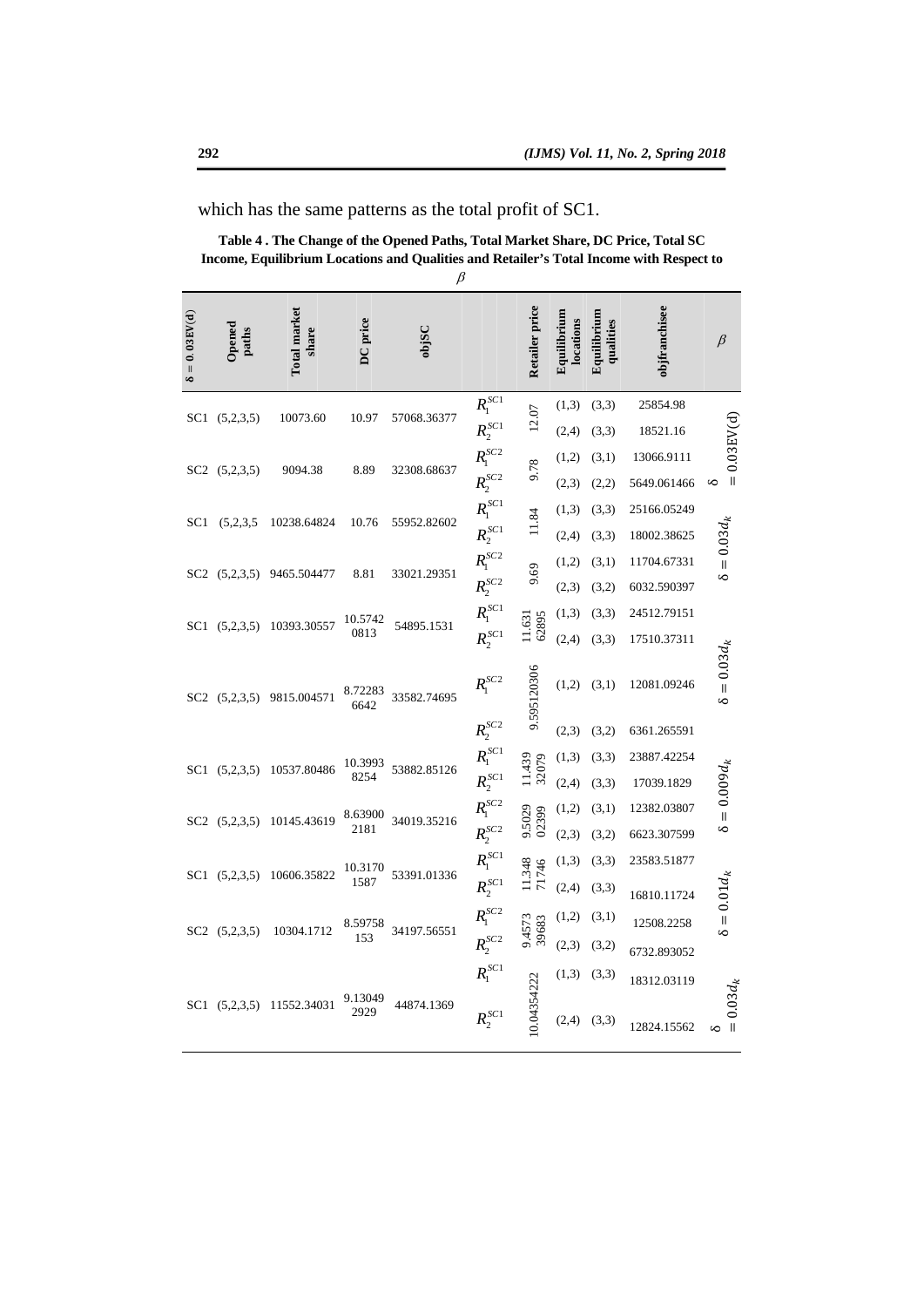

Figure 3. Behavior of DC price with respect to  $\beta$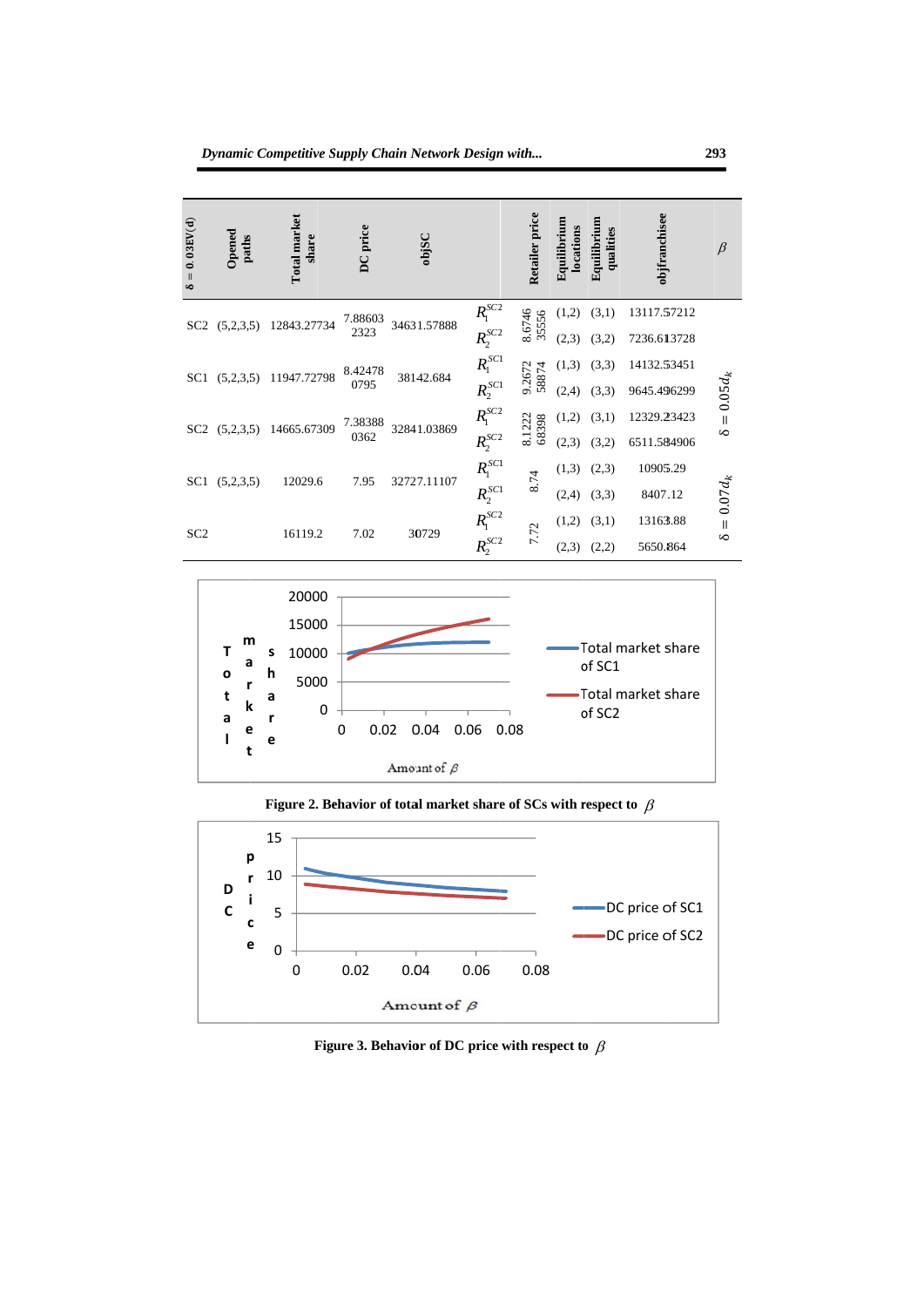

Table 5 shows the behavior of the opened paths, total market share, DC price, total SC profit, equilibrium locations and qualities, and franchisees' total profit with respect to  $\delta$ ; the amount of parameter  $\delta$ varies in the solved examples while  $\beta$  is set to 0.07 EV(d). Figure 6 shows the behavior of total market share with respect to  $\delta$ . According to the figure, the total market share of the chains will decrease by increasing the amount of  $\delta$ ; however, SC1 experiences a greater decrease in its market share than SC2. Figure 7 shows the behavior of DC prices with respect to  $\delta$ , which are very similar to each other,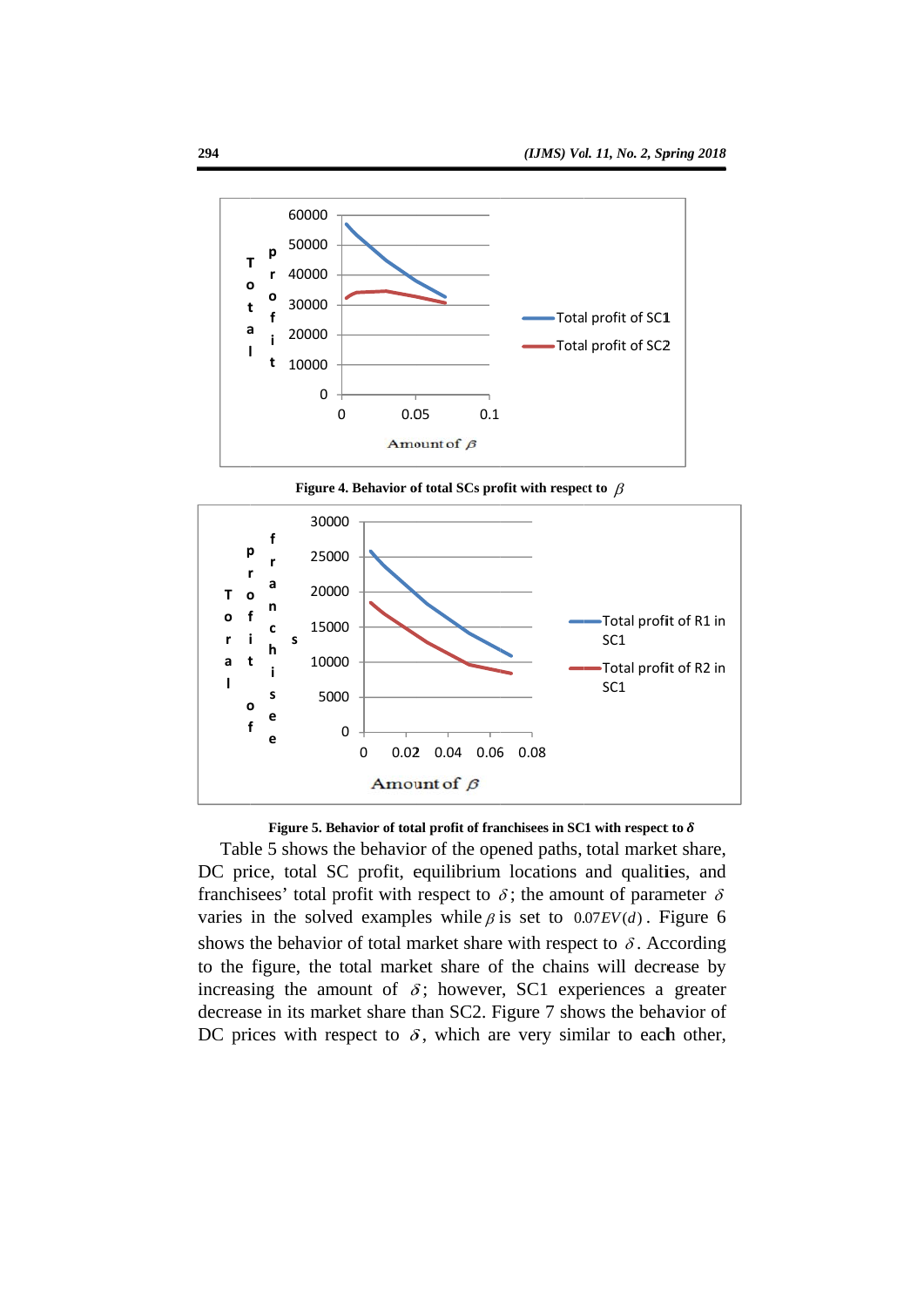decreasing by the increase in the amount of  $\delta$ . It is observable from Figure 8 that the SCs' total profits are strictly close to each other with respect to  $\delta$ , decreasing to zero by increasing  $\delta$ . Figure 9 shows the behavior of the total profits of the franchisees in SC2 with respect to  $\delta$ . According to this figure, at the high amount of  $\delta$ , it is not profitable for the franchisees to participate in the market as their profits go below zero.

**Table 5. The Change of the Opened Paths, Total Market Share, DC Price, Total SC Income,** 

Equilibrium Locations and Qualities and Retailer's Total Income with Respect to  $\delta$ 

|                     |              |                       |                 |                     |                               |                 |                         |                     | Table 5. The Change of the Opened Paths, Total Market Share, DC Price, Total SC Income, |               |
|---------------------|--------------|-----------------------|-----------------|---------------------|-------------------------------|-----------------|-------------------------|---------------------|-----------------------------------------------------------------------------------------|---------------|
|                     |              |                       |                 |                     |                               |                 |                         |                     | Equilibrium Locations and Qualities and Retailer's Total Income with Respect to O       |               |
| $= 0.07$ EV(d)<br>S | Opened paths | Total market<br>share | DC price        | objSC               |                               | Retailer price  | Equilibrium<br>location | Equilibrium quality | objfranchisee                                                                           | $\delta$      |
| SC <sub>1</sub>     | (5,2,3,5)    | 25745.<br>93956       | 11.90939<br>401 | 1774<br>53.35<br>19 | $R_1^{SC1}$<br>$R_2^{SC1}$    | 13.100<br>33341 | (3,4)<br>(2,4)          | (3,3)<br>(3,3)      | 103808.899<br>72317.55712                                                               |               |
| SC <sub>2</sub>     | (5,2,3,5)    | 28495.                | 10.94606        | 1696<br>99.91       | $R_1^{SC2}$                   | 12,040          | (1,2)                   | (3,3)               | 93452.07796                                                                             | $=0.001d_{k}$ |
|                     |              | 21474                 | 811             | 22                  | $R_2^{SC2}$                   | 67492           | (2,3)                   | (3,3)               | 73126.97431                                                                             | $\infty$      |
| SC <sub>1</sub>     | (5,2,3,5)    | 24386.                | 11.44289        | 1564<br>56.27       | $R_{\blacksquare}^{SC1}$      | 12.587          | (3,4)                   | (3,3)               | 90188.33852                                                                             |               |
|                     |              | 90615                 | 412             | 34                  | $R^{scr}_{2}$                 | 18353           | (2,4)                   | (3,3)               | 62724.74379                                                                             |               |
|                     |              | 27227.                | 10.48262        | 1493                | $R_1^{SC2}$                   | 11.530          | (1,2)                   | (3,3)               | 81035.72419                                                                             | $=0.003d_k$   |
| SC <sub>2</sub>     | (5,2,3,5)    | 30455                 | 981             | 23.94<br>15         | $R_2^{SC2}$                   | 89279           | (2,3)                   | (3,3)               | 62842.47724                                                                             | S             |
| SC <sub>1</sub>     | (5,2,3,5)    | 23127.                | 11.02294        | 1384<br>15,23       | $R_1^{SC1}$                   | 12.125          | (3,4)                   | (3,3)               | 78483.02564                                                                             |               |
|                     |              | 35638                 | 68              | 67                  | $R_2^{SC1}$                   | 24148           | (2,4)                   | (3,3)               | 54476.86321                                                                             |               |
| SC <sub>2</sub>     | (5,2,3,5)    |                       | 26059 10.06563  | 1318<br>51.11       | $R_1^{SC2}$                   | 11.072<br>19602 | (1,2)                   | (3,3)               | 70378.91344                                                                             | $=0.005d_k$   |
|                     |              | 1165                  | 275             | 15                  | $R_2^{SC2}$                   |                 | (2,3)                   | (3,3)               | 54014.48667                                                                             | S             |
| SC <sub>1</sub>     | (5,2,3,5)    | 21953.                | 10.64290        | 1228<br>00.35       | $R_1^{SC1}$                   | 11.707          | (3,4)                   | (3,3)               | 68349.73013                                                                             |               |
|                     |              | 06767                 | 666             | $\overline{c}$      | $R_2^{SC1}$                   | 19732           | (2,4)                   | (3,3)               | 47333.04659                                                                             |               |
| SC <sub>2</sub>     | (5,2,3,5)    | 24976.                | 9.688437        | 1167<br>58.79       | $R_1^{SC2}$                   | 10.657          | (1,2)                   | (3,3)               | 51227.92393                                                                             | $= 0.007 d_k$ |
|                     |              | 41521                 | 5               | 33                  | $R_2^{SC2}$                   | 28125           | (2,3)                   | (3,3)               | 38123.93408                                                                             | S             |
| SC <sub>1</sub>     | (5,2,3,5)    | 20852.                | 10.29733        | 1091<br>96.76       | $R_1^{SC1}$                   | 11.327          | (3,4)                   | (3,3)               | 59519.72117                                                                             |               |
|                     |              | 40405                 | 622             | 29                  | $R_2^{SC1}$                   | 06984           | (2,4)                   | (3,3)               | 41104.68497                                                                             |               |
|                     |              | 23967.                | 9.345612        | 1036                | R <sub>1</sub> <sup>SC2</sup> | 10.280          | (1,2)                   | (3,3)               | 43435.00765                                                                             | $=0.009d_{k}$ |
| SC <sub>2</sub>     | (5,2,3,5)    | 55285                 | 132             | 38.09<br>13         | $R_2^{SC2}$                   | 17335           | (2,3)                   | (3,3)               | 31664.73598                                                                             | S             |
| SC <sub>1</sub>     | (5,2,3,5)    | 20326.<br>61123       | 10.13604<br>216 | 1030<br>43.72       | $R_1^{SC1}$                   | 11.149<br>64638 | (3,4)                   | (3,3)               | 55525.12041                                                                             | $\sim$ 1      |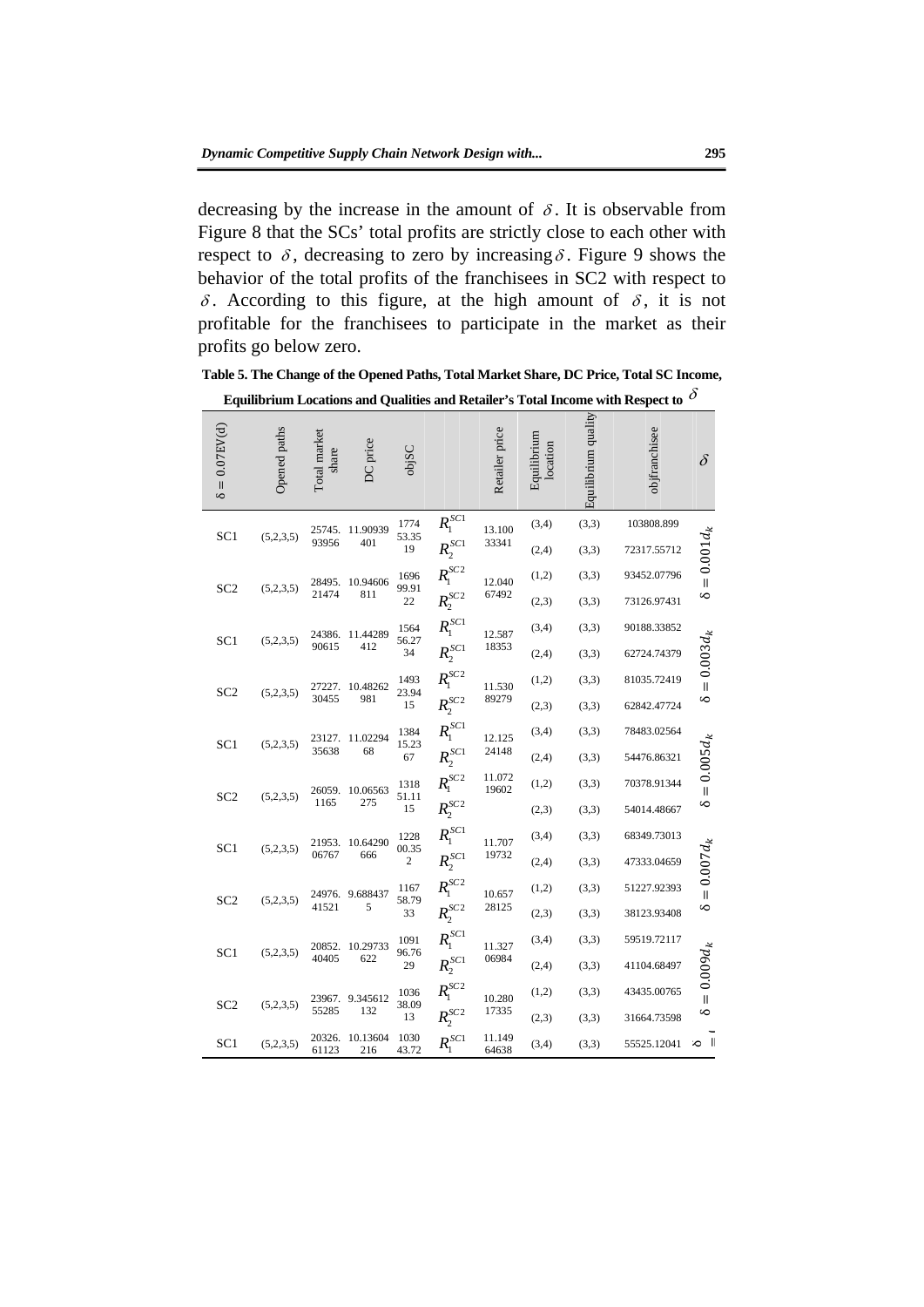

Figure 6. Behavior of total market share with respect to  $\delta$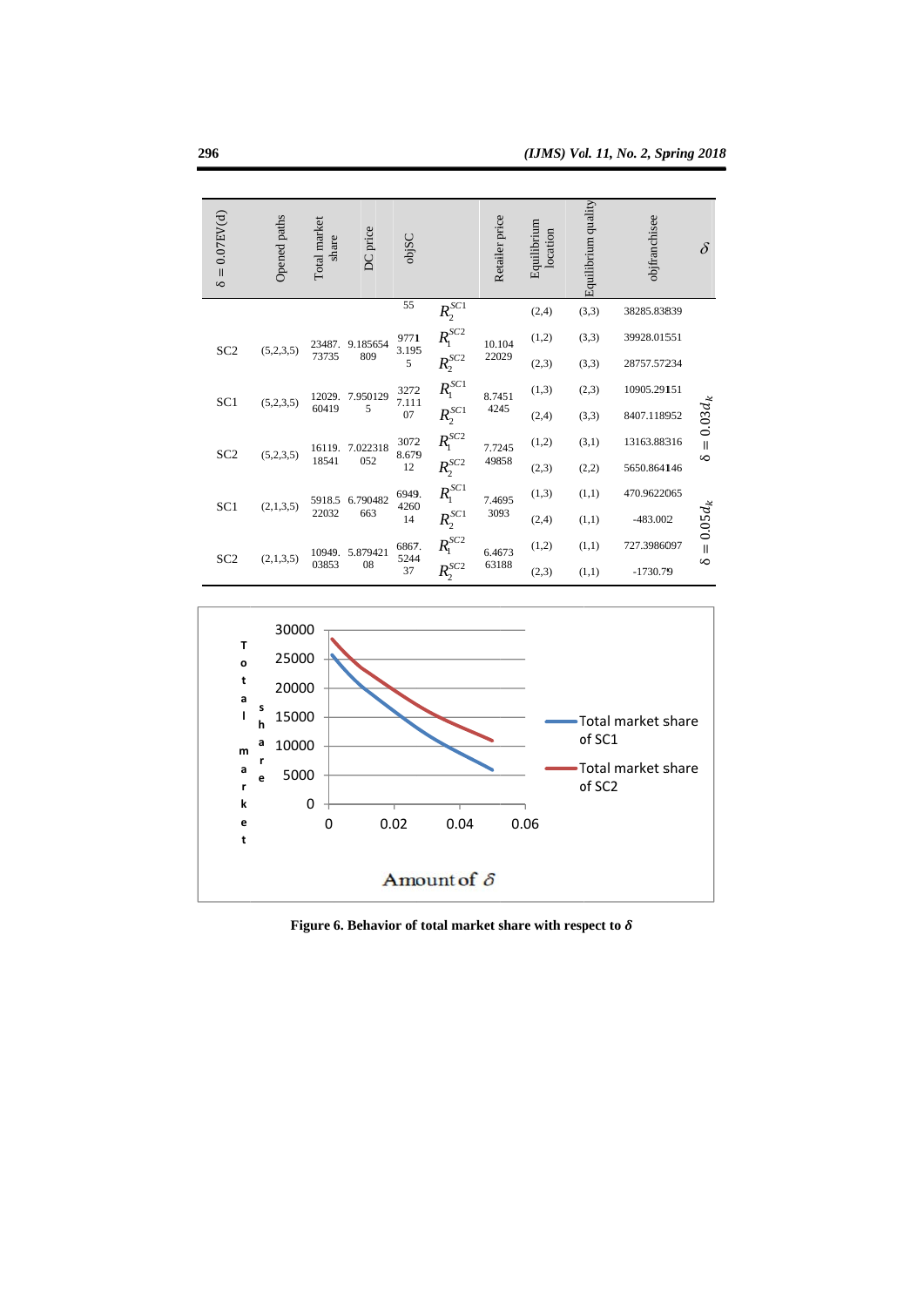

Figure 8. Behavior of total SCs profit with respect to  $\delta$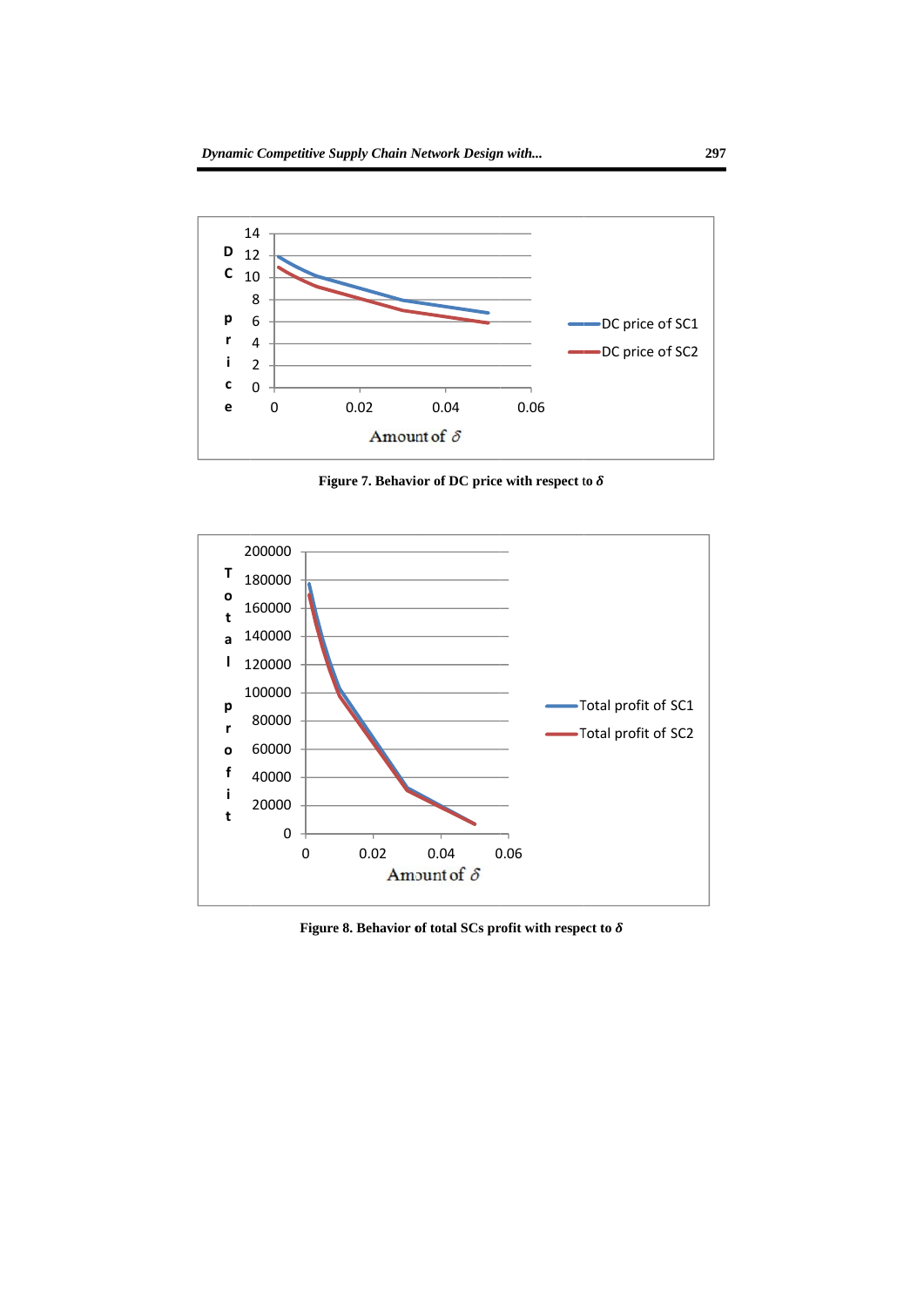



As  $\beta$  represents competition intensity, by increasing the amount of intensity in competition, the chains were forced to decrease their price to obtain in the competition and absorb some customers, by this way, their market shares will increase, according to the demand function, but their total profits will decrease because of the lower marginal profit. On the other hand, when  $\delta$  increases, the customers of the chain pay more attention on the chain price itself and in this manner, the chain is forced to decrease its price and by the same way results in decreasing the total profits (interested readers can refer Anderson and Bao (2010) for more details and mathematical proofs).

In the pricing step, the power factor has no effect on the equilibrium price because it has been omitted by the differential system. However, according to Table 6, it has this effect on the mathematical step.

In SC1, total franchise profits in duopoly competition is 19,312;  $R_1^{sC1}$  and  $R_2^{sC1}$  total profits in monopoly competition are 35,606 and 36,925, respectively. Total franchisee profits in duopoly competition, in the case that the franchisees sell the products of both chains, if  $R_1^{SC}$ and  $R_2^{sC1}$  served the market is 75,915;  $R_1^{sC1}$  and  $R_2^{sC1}$  total profits in monopoly competition, in the case that the franchisees sell the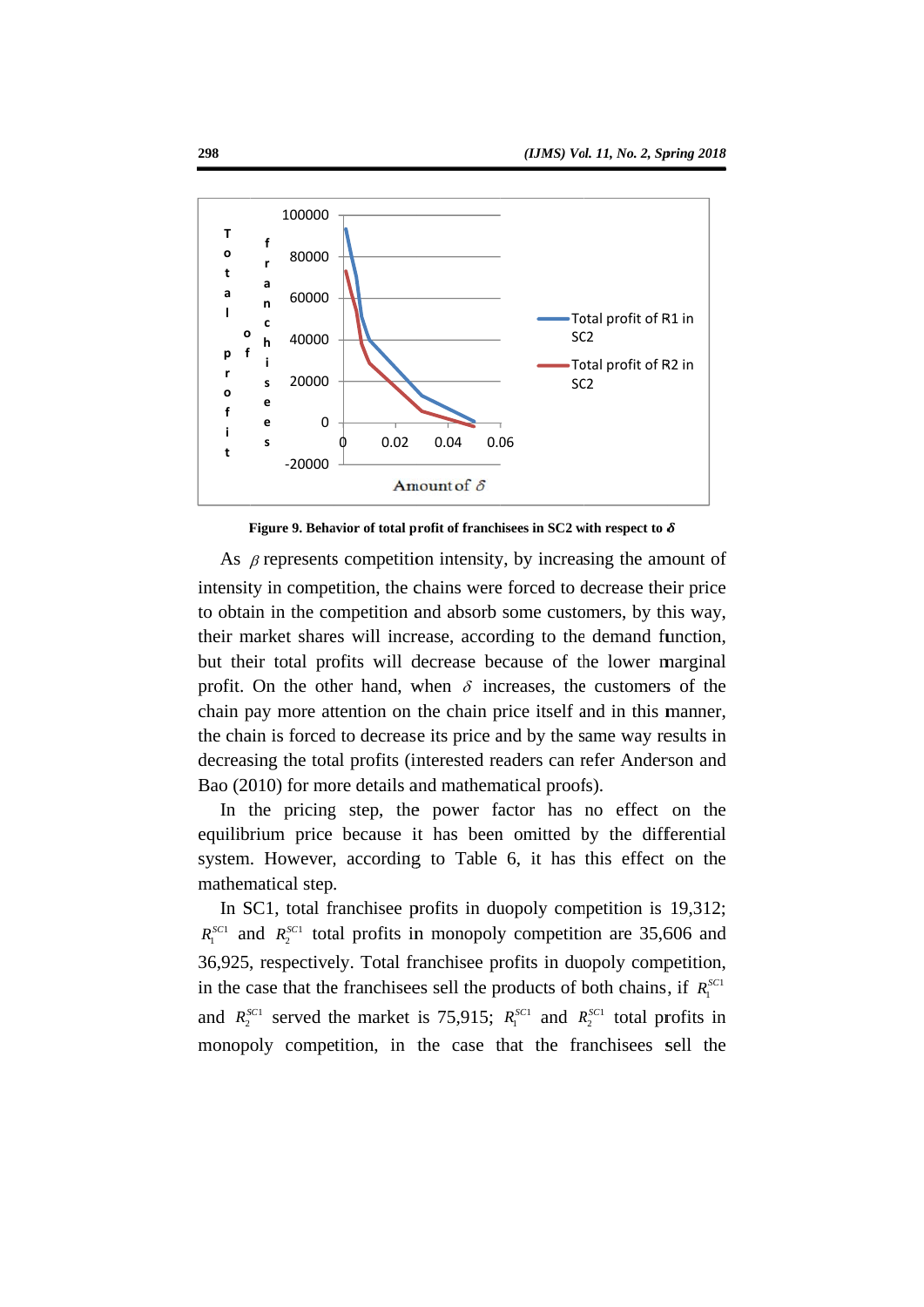For any solution of Best and products of both chains are 101.564 and<br>
87.677. Obviously, the best structure for franchises is monopoly<br>
competition, in the case that the franchises sell the products of both<br>
chains, and t products of both chains, are 98,382 and 94,687, respectively. Correspondingly, for SC2, total franchisee profits in duopoly competition is 18,814;  $R_1^{SC2}$  and  $R_2^{SC2}$  total profits in monopoly competition are 36,051 and 35,482, respectively. Total franchisee profits in duopoly competition, in the case that the franchisees sell the products of both chains, if  $R_1^{SC2}$  and  $R_2^{SC2}$  served the market is 70,140;  $R_1^{SC2}$  and  $R_2^{SC2}$  total profits in monopoly competition in the case that the franchisees sell the products of both chains are 101,364 and 87,677. Obviously, the best structure for franchisees is monopoly competition, in the case that the franchisees sell the products of both chains, and the worst case is duopoly competition when the quality of the facilities is exactly vice versa. Therefore, if the SCs want to increase customer satisfaction, they should chose duopoly competition; if they want more profits, they should use some negotiating mechanism to profit from the monopoly structure (Table 7 shows these situations).

Moreover, the SCs can choose to cooperate with each other; the outcomes of this model are shown in Table 8. In this circumstance, the market share, total objective function of SCs, DC price, objective function of SC1, and objective function of Franchisee 1 and Franchisee 2 in SC1 increased by 15%, 33%, 3.7%, 55%, and 41%, respectively. Correspondingly, for SC2, they decreased by 24%, 56%, -12%, 3.7, and 4.7%, respectively.

|                                                                                   |              |                          |           |             |             | <b>Heome with Respect to Power Effect Parameter</b> |                      |                     |               |                                      |
|-----------------------------------------------------------------------------------|--------------|--------------------------|-----------|-------------|-------------|-----------------------------------------------------|----------------------|---------------------|---------------|--------------------------------------|
| $0.03 \, \mathrm{EV(d)}$<br>$0.07$ EV(d)<br>$\delta =$<br>$\, \rm II$<br>$\infty$ | Opened paths | Total market share       | DC price  | objSC       |             | Retailer price                                      | Equilibrium location | Equilibrium quality | objfranchisee |                                      |
|                                                                                   |              |                          |           |             | $R_1^{SC1}$ |                                                     | (1,3)                | (2,3)               | 10905.29151   | $\lambda = 0.1;$                     |
| SC <sub>1</sub>                                                                   |              | 12029.60419<br>(5,2,3,5) |           | 32727.11107 |             |                                                     |                      |                     |               | $\lambda = 0.2;$                     |
|                                                                                   |              |                          | 7.9501295 |             |             | 8.74514<br>245                                      |                      |                     |               | $\lambda = 0.3;$<br>$\lambda = 0.4;$ |
|                                                                                   |              |                          |           |             | $R_2^{SC1}$ |                                                     | (2,4)                | (3,3)               | 8407.118952   |                                      |
|                                                                                   |              |                          |           |             |             |                                                     |                      |                     |               | $\lambda = 0.5;$                     |

**Table 6. The Change of the Optimal Price, Market Share, SCN Structure and Total Income with Respect to Power Effect Parameter**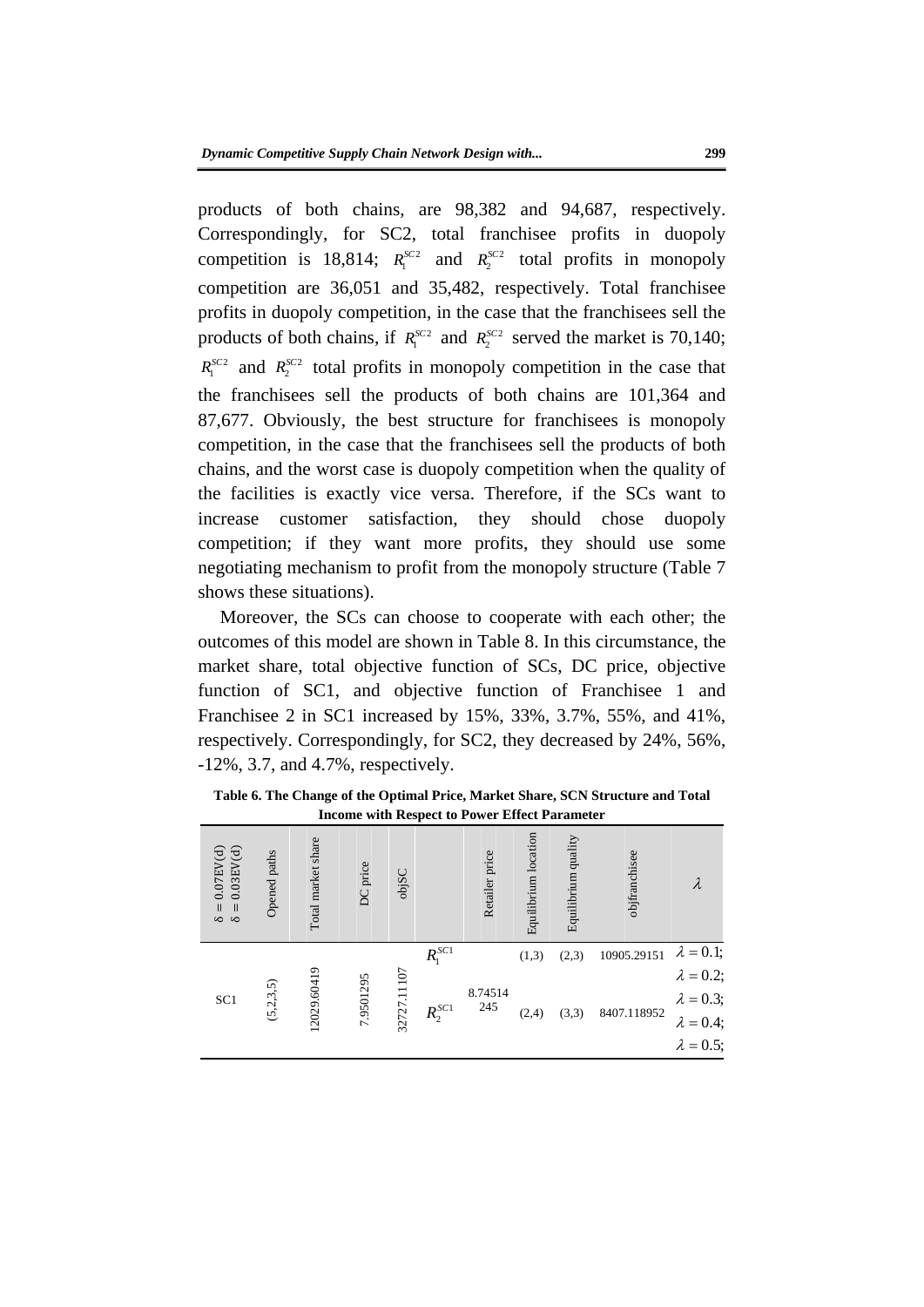| $\delta = 0.03$ EV(d)<br>$\delta = 0.07$ EV(d) | Opened paths            | Total market share                     |                       | DC price                     | objSC                   |                            |                       | Retailer price                               | Equilibrium location        | Equilibrium quality                                       | objfranchisee              |                        | $\lambda$                           |
|------------------------------------------------|-------------------------|----------------------------------------|-----------------------|------------------------------|-------------------------|----------------------------|-----------------------|----------------------------------------------|-----------------------------|-----------------------------------------------------------|----------------------------|------------------------|-------------------------------------|
| SC <sub>2</sub>                                | (5, 2, 3, 5)            | 16119.                                 | 18541                 | 7.0223<br>18052              | 30728.<br>67912         | $R_1^{SC2}$<br>$R_2^{SC2}$ |                       | 7.72454<br>9858                              | (1,2)<br>(2,3)              | (3,1)<br>(2,2)                                            | 13163.88316<br>5650.864146 |                        |                                     |
| SC <sub>1</sub>                                | (5, 2, 3,               | 14315.<br>$\widehat{\mathcal{F}}$      | 99604                 | 8.3236<br>98524              | 45208.<br>04785         | $R_1^{SC1}$<br>$R_2^{SC1}$ |                       | 9.15606<br>8376                              | (1,3)<br>(2,4)              | (3,3)<br>(3,3)                                            | 18622.77321<br>13205.33426 |                        | = $0.7;$                            |
| SC <sub>2</sub>                                | (5, 2, 3, 4)            | 11187.<br>11156                        |                       | 8.0896<br>5812               | 8960.3<br>83436         | $R_1^{SC2}$<br>$R_2^{SC2}$ |                       | 8.89862<br>3932                              | (1,2)<br>(2,3)              | (3,1)<br>(2,2)                                            | 13099.65729<br>5652.487948 |                        | $\lambda = 0.8;$<br>$\lambda = 0.9$ |
|                                                |                         |                                        |                       |                              |                         |                            |                       |                                              |                             | <b>Table 7. Competition Intensity between Franchisees</b> |                            |                        |                                     |
|                                                |                         | competiti<br>Duopoly<br>$\overline{a}$ |                       |                              | Monopol<br>$\geq$       | competiti<br>$\sin$        |                       |                                              | competiti<br>Duopoly<br>on, | common                                                    | Monopol                    | competiti<br>$\geq$    | common<br>on,                       |
|                                                | Equilibrium<br>location | Equilibrium<br>quality                 | Objective<br>function | Equilibrium                  | Equilibrium<br>location | quality                    | Objective<br>function | Equilibrium<br>location                      | Equilibrium<br>quality      | Objective<br>function                                     | Equilibrium<br>location    | Equilibrium<br>quality | Objective<br>function               |
| $R_1^{SC1}$                                    | (1,3)                   | (2,3)                                  | 10905                 | (2,3)                        | (1,1)                   |                            | 35606                 | (1,3)                                        | (3,3)                       | 48837                                                     | (2,3)                      | (1,1)                  | 98382                               |
| $R_2^{SC1}$                                    | (2, 4)                  | (3,3)                                  | 8407                  | (2, 4)                       |                         | (1, 1)                     | 36925                 | (1,2)                                        | (3,3)                       | 27078                                                     | (1,2)                      | (1,1)                  | 94687                               |
| R <sub>1</sub> <sup>SC2</sup>                  | (1,2)                   | (3,1)                                  | 13163                 | (3,4)                        | (1,1)                   |                            | 36051                 | (1,2)                                        | (3,3)                       | 43765                                                     | (3,4)                      | (1,1)                  | 101364                              |
| $R_2^{SC2}$                                    | (2,3)                   | (2,2)                                  | 5651                  | (1,3)                        |                         | (1,1)                      | 35482                 | (2,3)                                        | (3,3)                       | 26375                                                     | (1,3)                      | (1,1)                  | 87677                               |
|                                                |                         |                                        |                       |                              |                         |                            |                       |                                              |                             | Table 8. Numerical Result in Cooperative Mode             |                            |                        |                                     |
|                                                | Cooperation<br>0.5      | Opened                                 | paths                 | <b>Total market</b><br>share | DC price                |                            | objSC                 |                                              | Retailer                    | Equilibrium<br>price                                      | Equilibrium<br>location    | quality                | objfranchise<br>ه                   |
|                                                | SC <sub>1</sub>         | (5,2,1,1)                              |                       | 13835                        |                         |                            | 8.24 43516            | $R_1^{SC1}$<br>$R_2^{SC1}$                   | 9.07                        | (1,3)<br>(2,4)                                            | (3,3)<br>(3,3)             |                        | 16882<br>11848                      |
|                                                | SC <sub>2</sub>         | (5,2,1,1)                              |                       | 12224                        |                         |                            | 7.86 13408            | R <sub>1</sub> <sup>SC2</sup><br>$R_2^{SC2}$ | 8.65                        | (1,2)<br>(2,3)                                            | (3,1)<br>(2,2)             |                        | 13663<br>6064                       |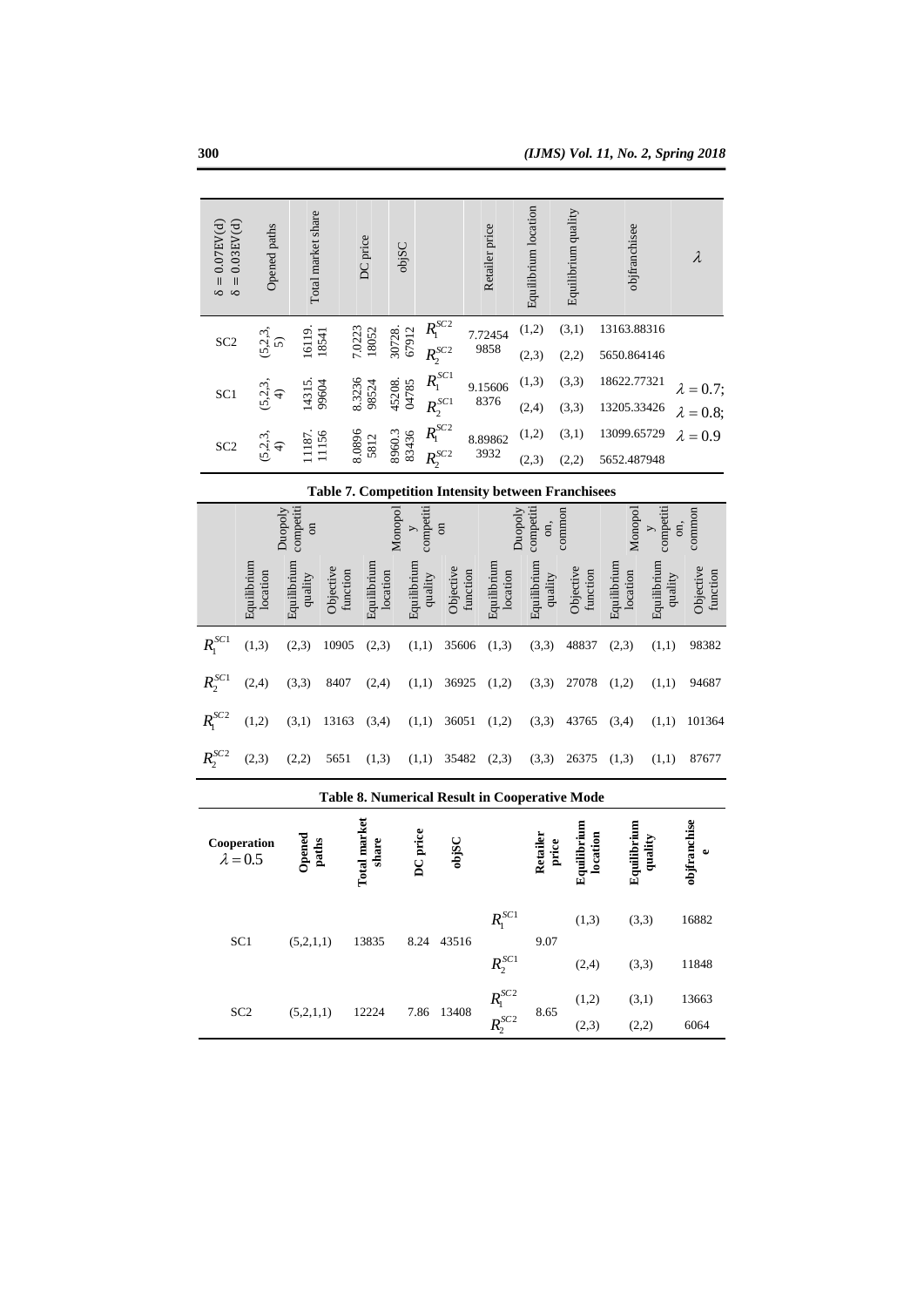The following managerial insights are derived from these sensitivity analyses:

- $\checkmark$  Increasing market competition is more profitable for the smaller SC, because its market expansion is greater than that of the larger SC.
- $\checkmark$  By increasing the number of factors  $\delta$ ,  $\beta$ , the total profit of both chains will decrease, and it would be more profitable for them to control the competition intensity at a low level.
- $\checkmark$  By decreasing the number of competing franchisees and allowing them to sell the products of both chains, their attractiveness level will decrease, but their profits will increase. This can make customers unhappy in the long run and decrease customer-based demand.
- $\checkmark$  Having more power has no effect on the pricing step, but it can help to gain more profits and change the network structure in the location phase.
- $\checkmark$  Cooperation in the location phase helps the smaller SC (the one with less market-based demand) to gain more profits, but the larger SC will gain more profits in a non-cooperative manner.

to control the competition intensity at a low level.<br>  $\checkmark$  By decreasing the number of competing franchisees and<br>
allowing them to sell the products of both chans, their<br>
attractiveness. This can make customers unhappy i It is worth noting that according to the literature, duopoly is the most commonly used form of competition and in this way, we follow the literature trend. Moreover, Anderson and Bao (2010) gave mathematical proofs showing no difference between duopoly and oligopoly in terms of the behavior of market shares, prices, and total profits.

#### **Conclusion**

This paper has developed a dynamic competitive supply chain network design problem with price dependent demand and Huff utility function in which *n* supply chains tending to enter the untapped market and give franchises to competing franchisees. Customers are faced with a two-step decision model: At first, they chose a brand (SC) to buy based on the price according to 0-1 rule; then, they chose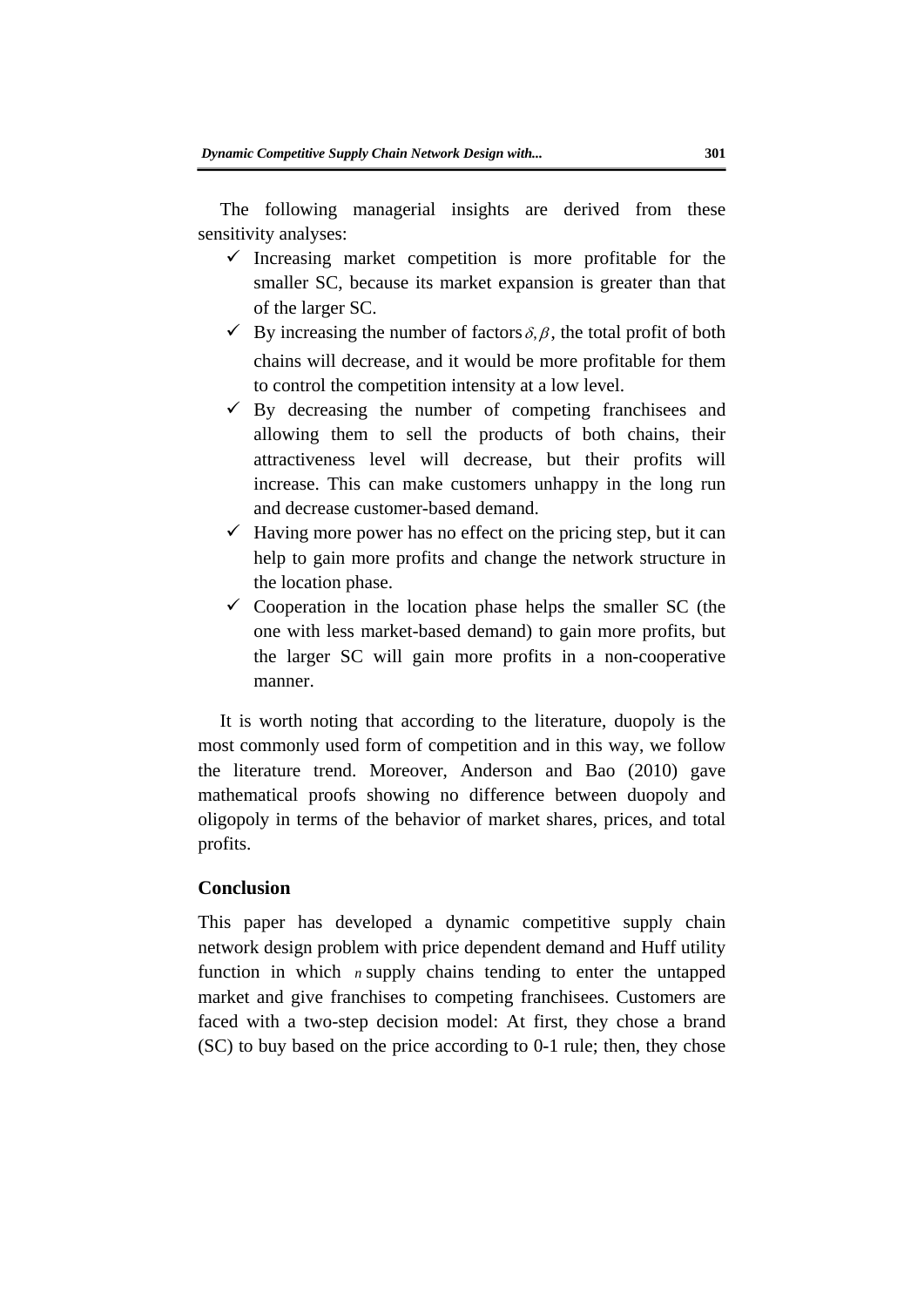the retailers of the franchisees by a certain probability based on their attractiveness applying Huff gravity rule model. There are two games in this context. The first one is a dynamic game between the SCs, as the first stage, based on the location and price. After the franchisees, as the second stage, enter a simultaneous game to set their locations and attractiveness.

We converted the model of the SCs into a bi-level model in which the inner part sets the price and the outer part shapes the networks. We also used Nash's concept and Wilson algorithm to convexify the model of the franchisees and find equilibrium locations and qualities. Moreover, we used fuzzy set theory to cope with the uncertainty that the players encounter as they are all newcomers and have no precise knowledge and information about the parameters.

Finally, we applied our model and solution approach to a real world problem and discussed the sensitivity analysis of the total market share, DC price, total profit of both chains, equilibrium locations and qualities, and franchisees' total profit with respect to  $\beta$ ,  $\delta$ . We then considered the effect of SC power in the pricing and location phases and analyzed the effect of changing the competition intensity on the franchisees' attractiveness level and profits.

the inner part sets the price and the outer part shapes the networks. We<br>also used Nash's concept and Wilson algorithm to convexify the<br>model of the franchisees and find equilibrium locations and qualities.<br>Moreover, we u We concluded that by increasing the amount of  $\beta$ ,  $\delta$ , the profits of both chains will decrease and that power has no effect on the pricing step, although it can change the structure of the chains. Moreover, the best situation for the franchisees is one in which they can sell the products of both chains without any competitors. However, this is also the worse situation for customers, and it can decrease customer-based demand in the long run. Further, cooperation is helpful for the small SC, but it decreases the profits of the larger SC.

This model can be applied in many different industries as most industries prefer to have some independent and competing franchisees, such as the car, shoe, and retail industries. Moreover, the proposed model can be extended by different aspects. For example, the closed-loop, robust, or sustainable SC can be considered, or stochastic approaches can be used to handle uncertainty.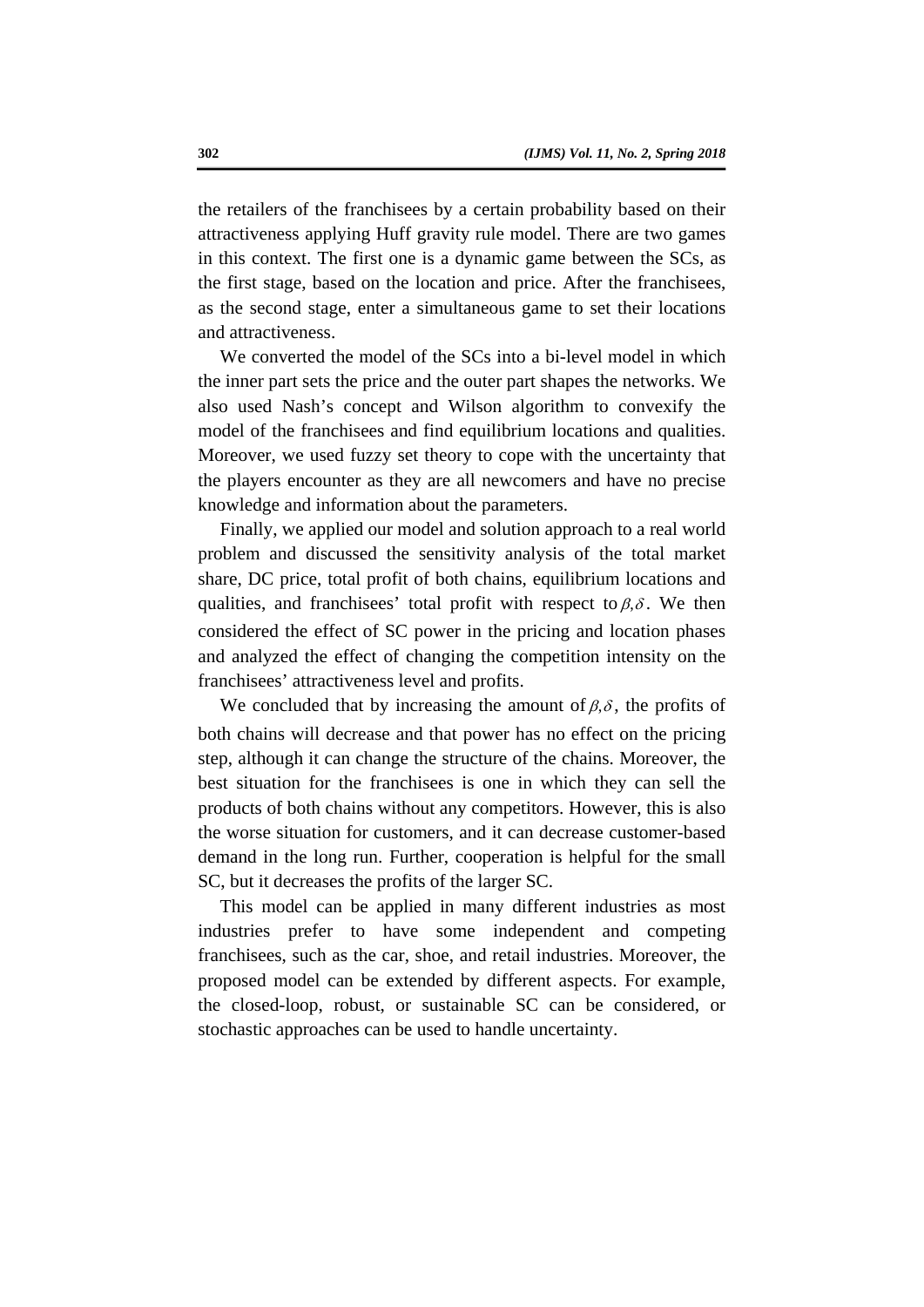#### **References**

- Aboolian, R., Berman, O., & Krass, D. (2007). Competitive facility location and design problem. *European Journal of Operational Research*, *182*(1), 40-62.
- Anderson, E., & Bao Y. (2010). Price competition with integrated and decentralized supply chains. *European Journal of Operational Research*, *200*(1), 227-234.
- Badrinarayanan, V., Suh, T., & Kim, K. M. (2016). Brand resonance in franchising relationships: A franchisee-based perspective. *Journal of Business Research*, *69*(10), 3943-3950.
- Bernstein, F., & Federgruen, A. (2005). Decentralized supply chains with competing retailers under demand uncertainty. *Management Science*, *51*(1), 18-29.
- Boyaci, T., & Gallego, G. (2004) Supply chain coordination in a market with customer service competition. *Production and Operation Management 13*(1):3–22.
- Fahimi, K., Seyedhosseini, S. M., & Makui, A. (2017a). Simultaneous competitive supply chain network design with continuous attractiveness variables. *Computers & Industrial Engineering, 107,*235-250.
- Fahimi, K., Seyedhosseini, S. M., & Makui, A. (2017b). Simultaneous decentralized competitive supply chain network design under oligopoly competition. *Iranian Journal of Management Studies, 10*(2), 409-434.
- Badrianzanan, V., Suh, T., & Kim, K. M. (2016). Brand resonance in<br>franchising relationships: A franchisee-based perspective. Journal<br>of Business Research, 69(10), 3943-3950.<br>Bernstein, F., & Federgruen, A. (2005). Decent Farahani, R. Z., Rezapour, SH., Drezner, T., & Fallah, S. (2014). Competitive supply chain network design: An overview of classi fications, models, solution techniques and applications. *Omega, 45,* 92-118.
- Fallah, H., Eskandari, H., & Pishvaee, M. S. (2015). Competitive closed-loop supply chain network design under uncertainty. *Journal of Manufacturing Systems, 37(3)*, 649-661.
- Fernandez, P., Pelegrin, B., Perez, M. D. G., & Peeters, P. H. (2007). A discrete long term location price problem under the assumption of discriminatory pricing: Formulations and parametric analysis. *European Journal of Operational Research, 179,* 1050-1062.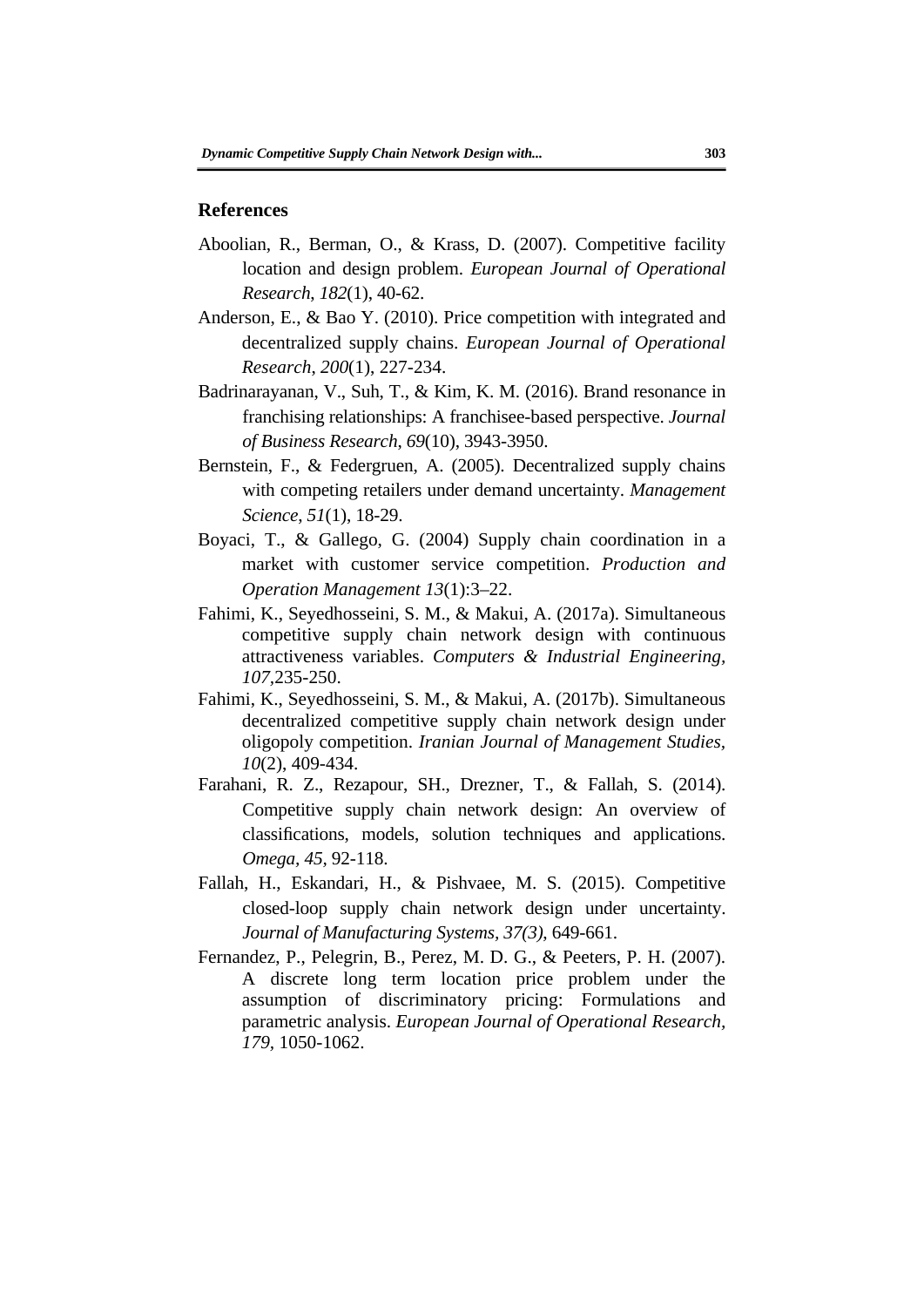- Godinho, P., & Dias, J. A. (2010). Two competitive discrete location model with simultaneous decisions. *European Journal of Operational Research, 207,* 1419-1432.
- Godinho, P., & Dias, J. A. (2013). Two player simultaneous location game: Preferential rights and overbidding. *European Journal of Operational Research, 229,* 663-672.
- Heilpern, S. (1992). The expected value of a fuzzy number. *Fuzzy Sets and Systems, 47,* 81-86.
- Hotelling, H. (1929). Stability in competition. *The Economic Journal, 39*(153), 41-57.
- Huff, D. L. (1964). Defining and estimating a trade area. *Journal of Marketing, 28*(3), 34-38.
- Huff, D. L. (1966). A programmed solution for approximating an optimum retail location. *Land Economy, 42*(3), 293-303.
- Inuiguchi, M, & Ramik, J. (2000). Possibilistic linear programming: A brief review of fuzzy mathematical programming and a comparison with stochastic programming in portfolio selection problem, *Fuzzy Sets and Systems, 111,* 3-28.
- and Systems, 47, 81-86.<br>
Hotelling, H. (1929). Stability in competition. The Economic Journal,<br>
39(153), 41-57.<br>
Huff, D. L. (1966). Defining and estimating a trade area Journal of<br>
Marketing, 28(3), 34-38.<br>
Huff, D. L. (1 Kucukayd ın, H., Aras, N., & Alt ınel, I. K. (2011). Competitive facility location problem with attractiveness adjustment of the follower: a bi-level programming model and its solution. *European Journal of Operational Research, 208*(3), 206-20.
- Kucukayd ın, H., Aras, N.,& Alt ınel. I. K. (2012). A leader–follower game in competitive facility location. *Computer and Operation Research, 39*, 437-448.
- Liu, B., & Iwamura, K. (1998). Chance constrained programming with fuzzy parameters. *Fuzzy Sets and Systems, 94,* 227-237.
- Rezapour, S. H., & Farahani, R. Z. (2010). Strategic design of competing centralized supply chain networks for markets with deterministic demands. *Advances in Engineering Software, 41*(5), 810-822.
- Rezapour, S. H., Farahani, R. Z., Ghodsipour, S. H., & Abdollahzadeh, S. (2011). Strategic design of competing supply chain networks with foresight. *Advances in Engineering Software 42*(4), 130-141.
- Rezapour, S. H., & Farahani, R. Z. (2014). Supply chain network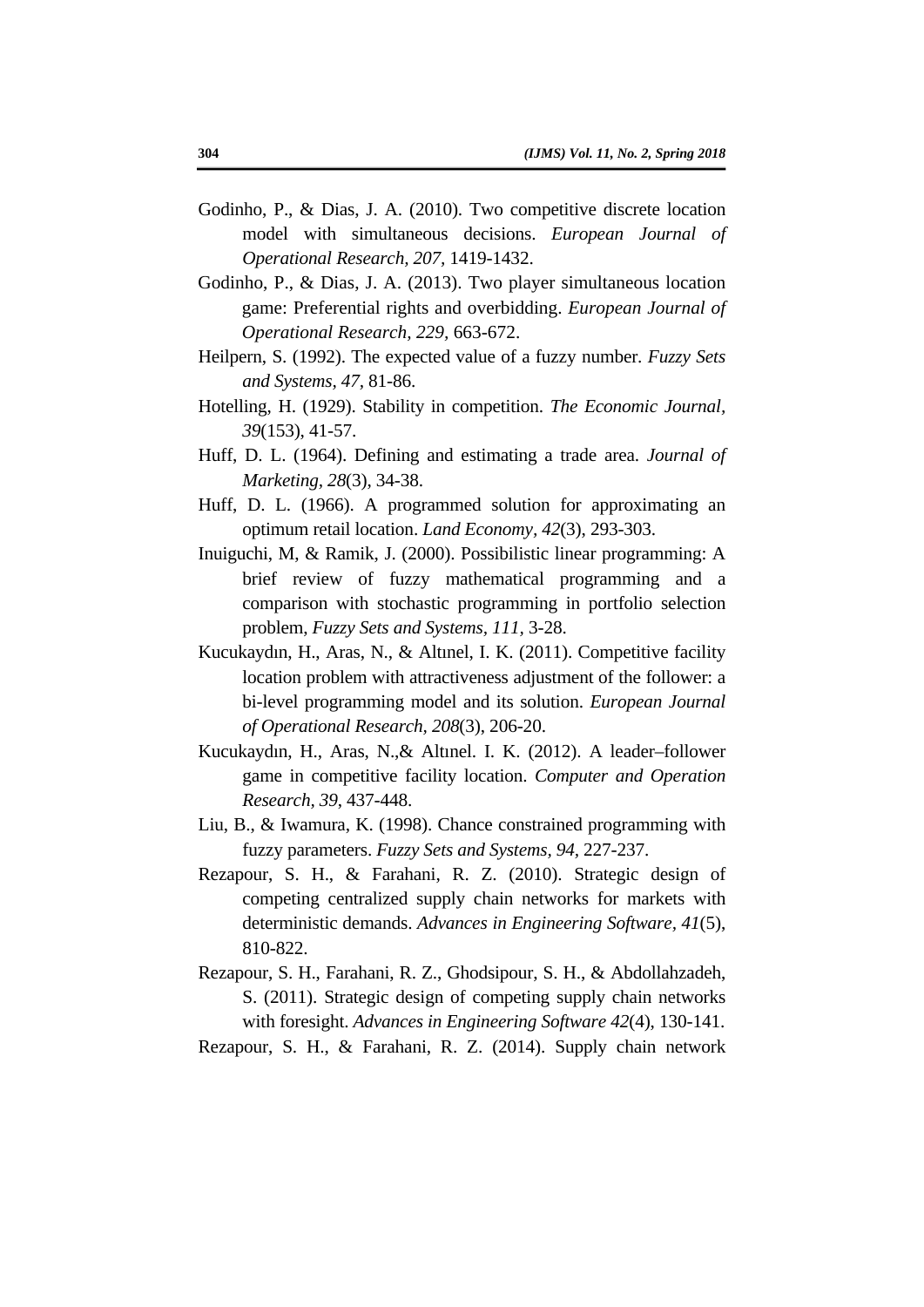design under oligopolistic price and service level competition with foresight. *Computers & Industrial Engineering, 72,*129-142.

- Rezapour, S. H., Farahani, R. Z., Dullaert, W., & Borger, B. D. (2014). Designing a new supply chain for competition against an existing supply chain. *Transportation Research Part E: Logistics and Transportation Review. 67,* 124-140.
- Rezapour, S. H., Farahani, R. Z., Fahimnia, B., Govindan, K., & Mansouri, Y. (2015). Competitive closed-loop supply chain network design with price dependent demand. *Journal of Cleaner Production, 93,*251-e272.
- Plastria, F., & Vanhaverbeke. L. (2008). Discrete models for competitive location with foresight. *Computers & Operations Research, 35,*683–700.
- Pishvaee, M. S., Ramzi, J., & Torabi, S. A. (2012). Robust possibilistic programming for socially responsible supply chain network design: A new approach. *Fuzzy Sets and Systems, 206,* 1–20.
- Mansouri, Y. (2015). Competitive closed-loop supply chain<br>network design with price dependent demand. Journal of Cleaner<br>Production, 93,251-e272.<br>Plastria, F., & Vanhaverbeke. L. (2008). Discrete models for<br>competitive loc Shaikh, A. (2016). Conceptualizing fairness in franchisor–franchisee relationship: Dimensions, definitions and preliminary construction of scale. *Journal of Retailing and Consumer Services, 28*(Supplement C), 28-35.
- Tsay, A. A., & Agrawal, N. (2000). Channel dynamics under price and service competition. *Manufacturing & Service Operations Management, 2*(4), 372-391.
- Xiao, T., & Yang, D. (2008). Price and service competition of supply chains with risk-averse retailers under demand uncertainty. *International Journal of Production Economics, 114*(1), 187-200.
- Wilson, R. (1971). Computing Equilibria of N-Person Games. Society for Industrial and Applied Mathematice Journal on Applied Mathematics,21(1), 80–87.
- Watson, A., Dada, O., Grünhagen, M., & Wollan, M. L. (2016). When do franchisors select entrepreneurial franchisees? An organizational identity perspective. *Journal of Business Research, 69*(12), 5934-5945.